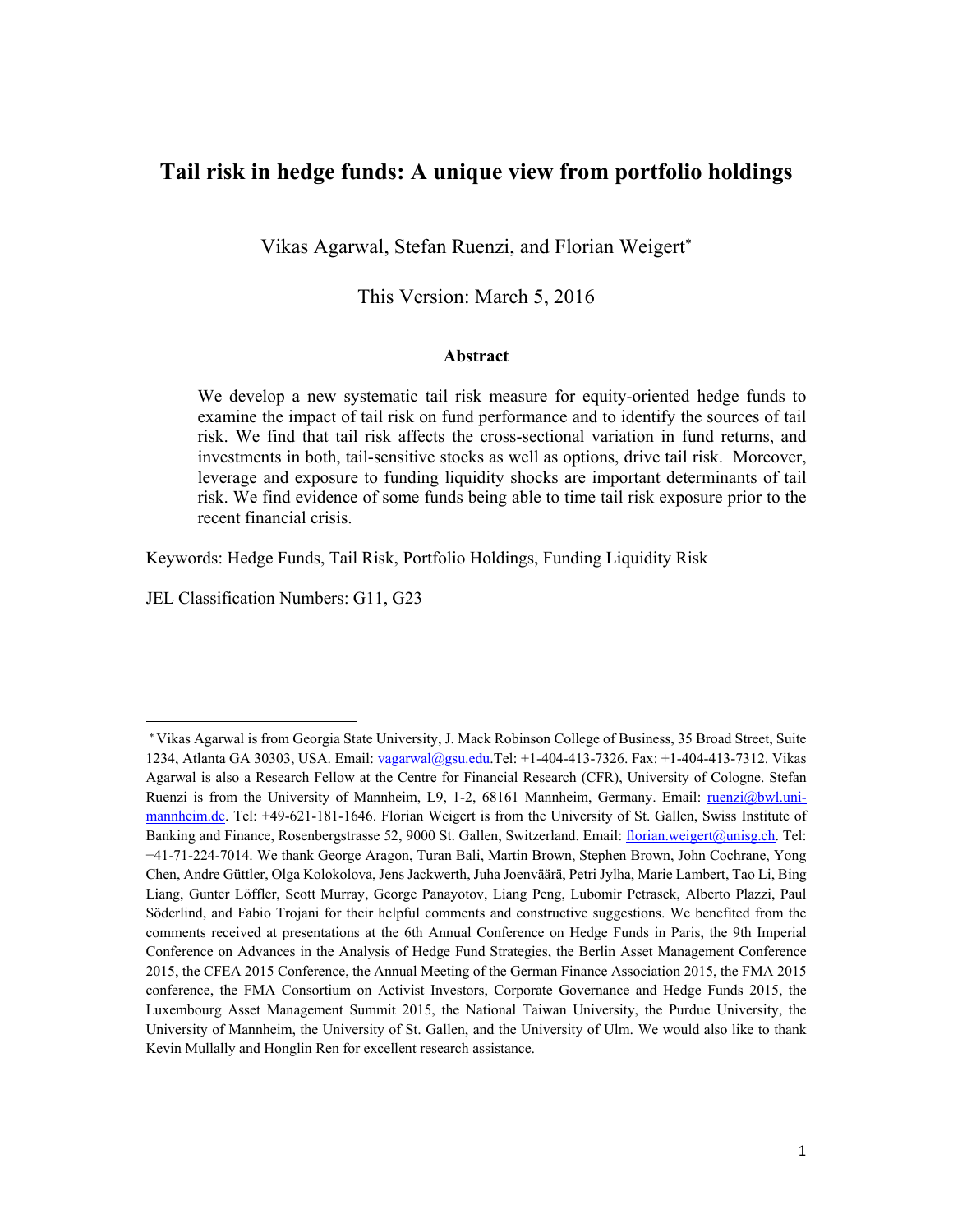# **Tail risk in hedge funds: A unique view from portfolio holdings**

This Version: February 25, 2016

#### **Abstract**

We develop a new systematic tail risk measure for equity-oriented hedge funds to examine the impact of tail risk on fund performance and to identify the sources of tail risk. We find that tail risk affects the cross-sectional variation in fund returns, and investments in both, tail-sensitive stocks as well as options, drive tail risk. Moreover, leverage and exposure to funding liquidity shocks are important determinants of tail risk. We find evidence of some funds being able to time tail risk exposure prior to the recent financial crisis.

Keywords: Hedge Funds, Tail Risk, Portfolio Holdings, Funding Liquidity Risk

JEL Classification Numbers: G11, G23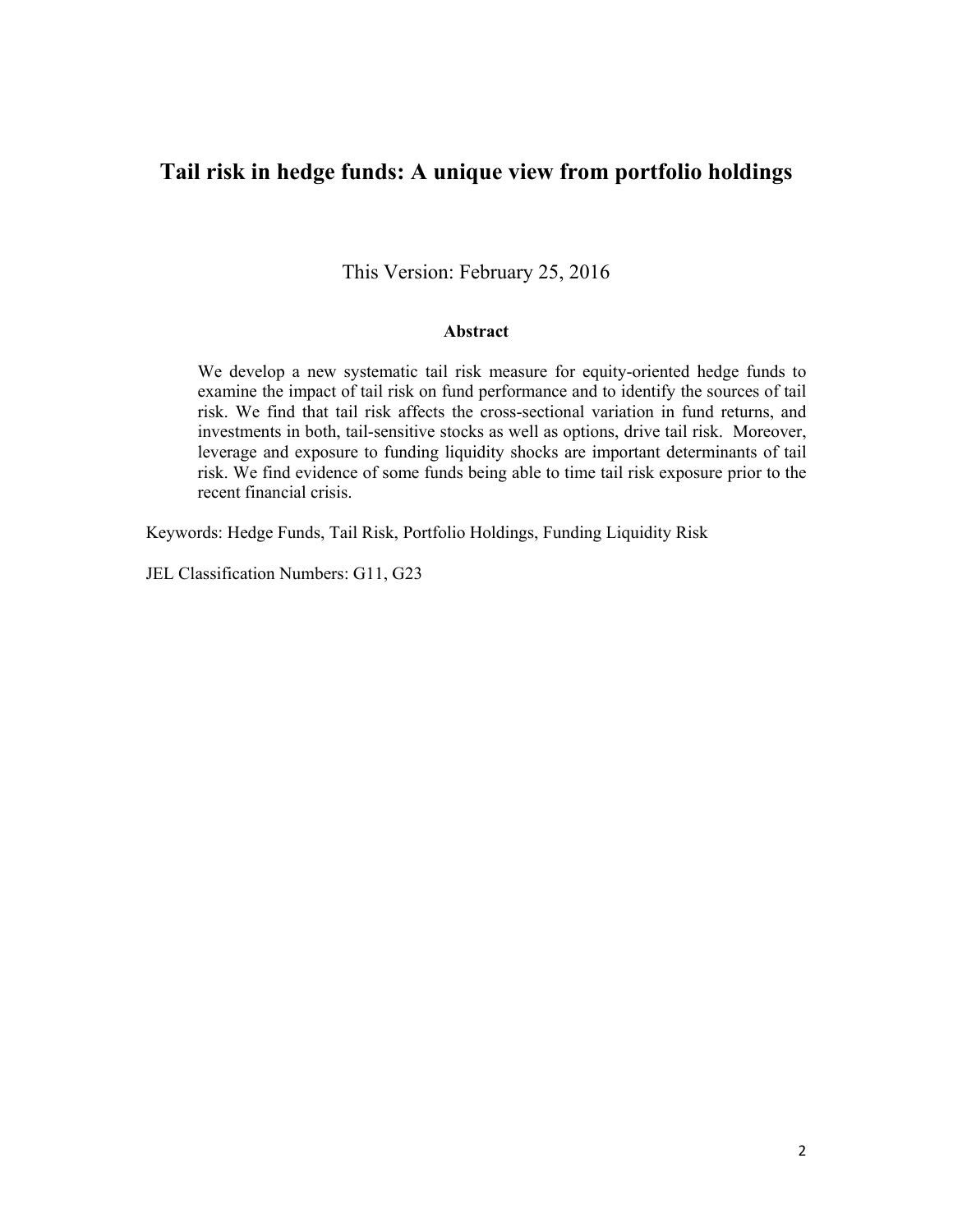# **Tail risk in hedge funds: A unique view from portfolio holdings**

Hedge funds are often described as pursuing trading strategies that generate small positive returns most of the time before incurring a substantial loss akin to "picking up pennies in front of a steam roller" or "selling earthquake insurance" (Duarte, Longstaff, and Yu, 2007; Stulz, 2007). Hedge funds are therefore likely to be exposed to substantial systematic tail risk, i.e., they can incur substantial losses in times of market downturns when investors' marginal utility is very high.<sup>1</sup> However, there is limited research on whether hedge funds are exposed to tail risk, and if so, how hedge funds' investments and trading strategies contribute to tail risk and how it affects hedge fund performance. Our paper fills this void in the literature by using equity-oriented hedge fund return data as well as the mandatorily reported 13F quarterly equity and option holdings of hedge fund firms to examine the sources and performance implications of tail risk.2 In particular, we ask the following questions. First, does tail risk explain the crosssectional variation in equity-oriented hedge fund performance? Second, is tail risk related to certain observable fund characteristics and funds' exposure to funding liquidity shocks? Third, does tail risk in hedge funds arise from their dynamic trading strategies and/or their investments in stocks that are sensitive to equity market crashes? Finally, can hedge funds time tail risk by altering their positions in equities and options before market crashes?

We address these questions by first deriving a non-parametric estimate for hedge funds' systematic tail risk based on their reported returns. This tail risk measure is defined as the lower tail dependence of hedge funds' returns and the market return, scaled by the ratio of the absolute value of their respective expected shortfalls (*ES*). The lower tail dependence is defined as the conditional probability that an individual hedge fund has its worst individual return realizations exactly at the same time when the equity market also has its worst return realizations in a given

<sup>&</sup>lt;sup>1</sup>As an illustration, Figure A.1 plots monthly returns for the HFR Equal-Weighted Hedge Fund Strategy Index in the period from 1998 to 2012. The two worst return realizations occur in August 1998 and October 2008 which coincide with periods of severe equity market downturns (i.e., the Russian Financial Crisis in 1998 and the bankruptcy of Lehman Brothers in 2008, respectively).

<sup>2</sup> Institutional investors including hedge funds that exercise investment discretion over \$100 million of assets in 13F securities are required to disclose their *long* positions in 13F securities (common stocks, convertible bonds, and options) on a quarterly basis. They are not required to report any short positions (see Griffin and Xu, 2009; Aragon and Martin, 2012; Agarwal, Fos, and Jiang, 2013; and Agarwal, Jiang, Yang, and Tang, 2013).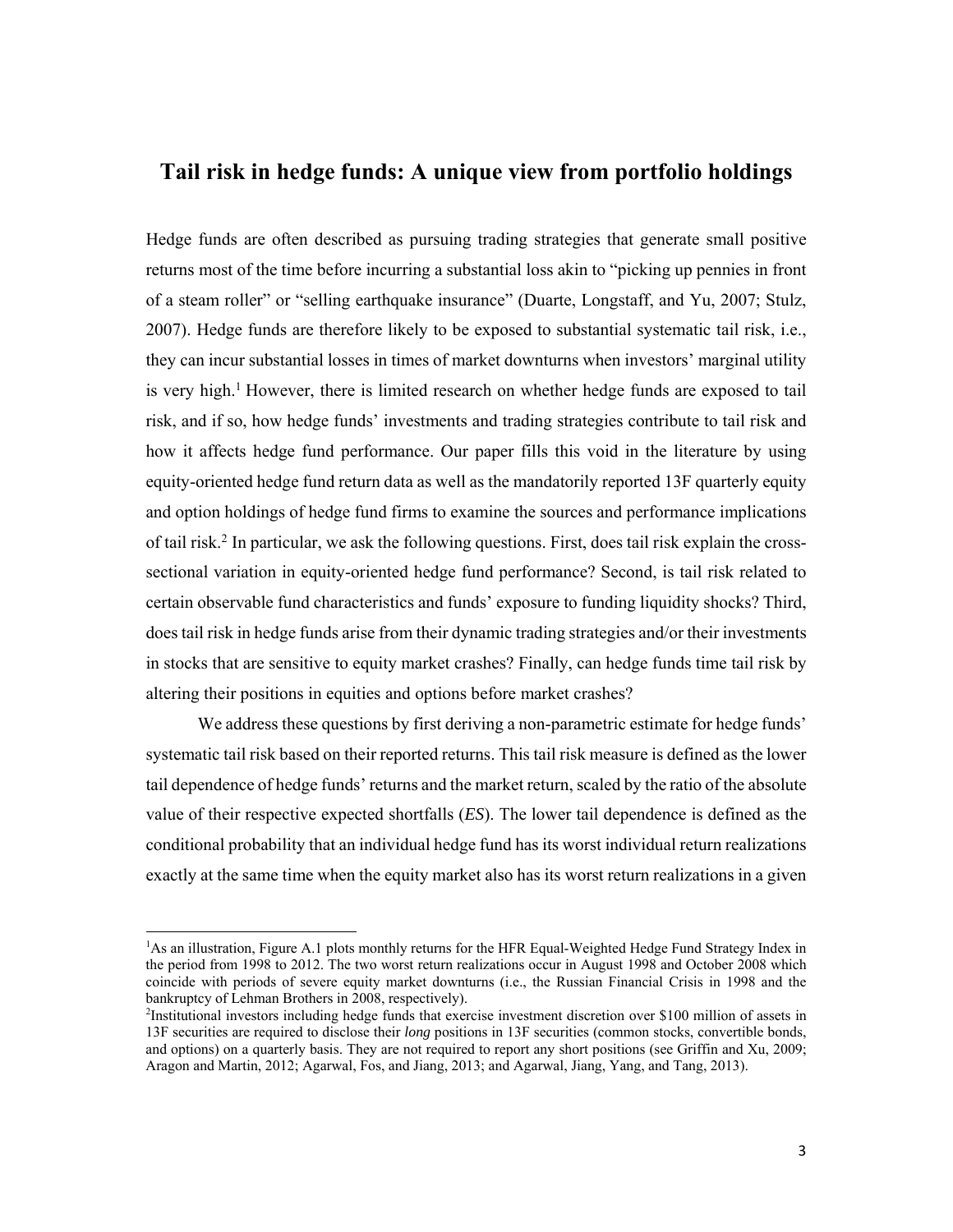time span. We show that this tail risk measure has significant predictive power for the crosssection of equity-oriented hedge fund strategies.<sup>3</sup> We find that the return spread between the portfolios of hedge funds with the highest and the lowest past tail risk amounts to 4.68% per annum after controlling for the risk factors in the widely used Fung and Hsieh (2004) 7-factor model. These spreads are robust to controlling for other risks that have been shown to influence hedge fund returns including correlation risk (Buraschi, Kosowski, and Trojani, 2014), liquidity risk (Aragon, 2007; Sadka, 2010; Teo, 2011), macroeconomic uncertainty (Bali, Brown, and Caglayan, 2014), volatility risk (Bondarenko, 2004; Agarwal, Bakshi, and Huij, 2009), and rare disaster concerns (Gao, Gao, and Song, 2014). In addition, results from multivariate regressions confirm that tail risk predicts future fund returns even after controlling for various fund characteristics such as fund size, age, standard deviation, delta, past yearly excess return, management and incentive fees, minimum investment, lockup and restriction period, and indicator variables for offshore domicile, leverage, high watermark, and hurdle rate, as well as univariate risk measures such as skewness, kurtosis, value-at-risk (*VaR*), and market beta. The predictability of future returns extends as far as six months into the future.

We conduct a number of robustness checks to show that these results are not sensitive to several choices that we make in our empirical analysis. Our results are stable when we change the estimation horizon of tail risk, compute tail risk using different cut-off values, use *VaR* instead of *ES* in the computation of tail risk, change the weighting procedure in portfolio sorts from equal-weighting to value-weighting, and account for delisting returns of funds that leave the database. Our results also remain stable when we compute tail risk with daily instead of monthly returns using data for a subsample of hedge funds that report daily data to Bloomberg and only use returns reported after the listing date of a subsample of hedge funds from the Lipper TASS database.

Next, we investigate the determinants of tail risk of hedge funds, i.e., why some funds are more exposed to tail risk than others and which fund characteristics are associated with high tail risk. We document several findings that are consistent with the earlier theoretical and empirical literature on the relation between risk-taking behavior and contractual features of

The principle, our investigation can be extended to non-equity hedge funds too, but we restrict ourselves to equity funds to link tail risk with the underlying holdings that are available only for equity positions.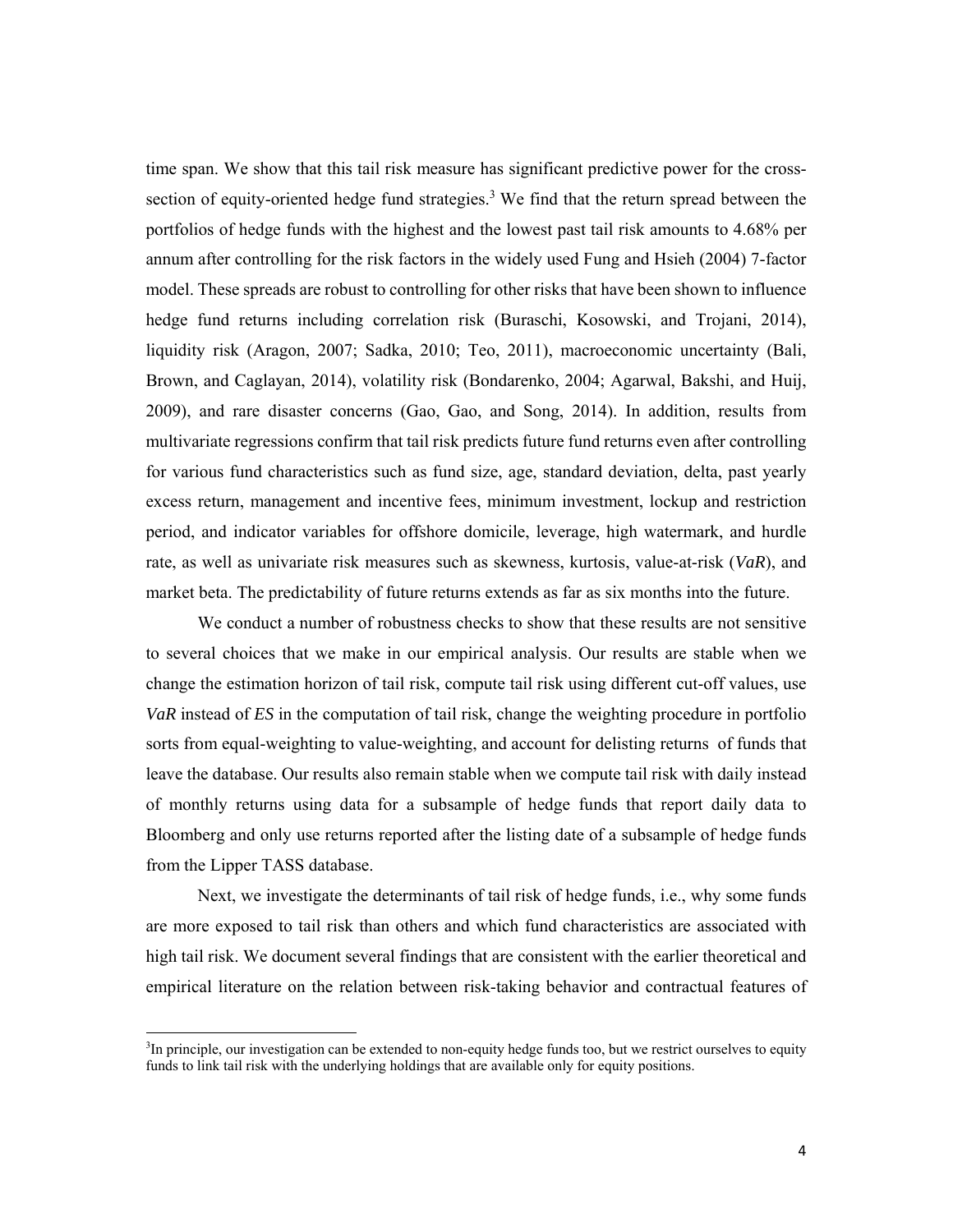hedge funds. First, we find that the managerial incentives stemming from the incentive fee call option are positively related to funds' tail risk. This result is consistent with the risk-inducing behavior associated with the call option feature of incentive fee contracts (Brown, Goetzmann, and Park, 2001; Goetzmann, Ingersoll, and Ross, 2003; Hodder and Jackwerth, 2007). Second, we observe that tail risk is negatively associated with past performance, i.e., worse performing fund managers engage in greater risk-taking behavior. This finding is similar to the increase in propensity to take risk following poor performance as documented in Aragon and Nanda (2012). Finally, both the lockup period and leverage exhibit a significant positive relation with tail risk. Since funds with longer lockup period are likely to invest in more illiquid securities (Aragon, 2007), this finding suggests that funds that make such illiquid investments are more likely to be exposed to higher tail risk. Levered funds may use derivatives and short selling techniques to take state-contingent bets that can exacerbate tail risk in such funds.

We also use the bankruptcy of Lehman Brothers in September 2008 as a quasi-natural experiment leading to an exogenous shock to the funding of hedge funds by prime brokers. This allows us to examine a causal relation between funding liquidity risk and tail risk. We find evidence of a greater increase in tail risk of funds that used Lehman Brothers as their prime broker as compared to other funds, indicating that funding liquidity shocks can enhance tail risk.

We next investigate different trading strategies that can induce tail risk in hedge funds to shed light on the sources of tail risk. In particular, we consider (i) dynamic trading strategies captured by exposures to a factor that mimics the return of short out-of-the-money put options on the equity market of Agarwal and Naik (2004) as well as (ii) an investment strategy involving long positions in high tail risk stocks and short positions in low tail risk stocks, i.e., exposure to an equity tail risk factor (Chabi-Yo, Ruenzi, and Weigert, 2015; Kelly and Jiang, 2014). To understand which of these strategies explain the tail risk of hedge funds, we first regress individual hedge funds' returns on the S&P 500 index put option factor as in Agarwal and Naik (2004) and on the Chabi-Yo, Ruenzi, and Weigert (2015) equity tail risk factor. We then analyze how the cross-sectional differences in hedge funds' overall tail risk can be explained by the funds' exposures to these factors. We find that funds' tail risk is negatively related to the Agarwal and Naik (2004) out-of-the-money put option factor and positively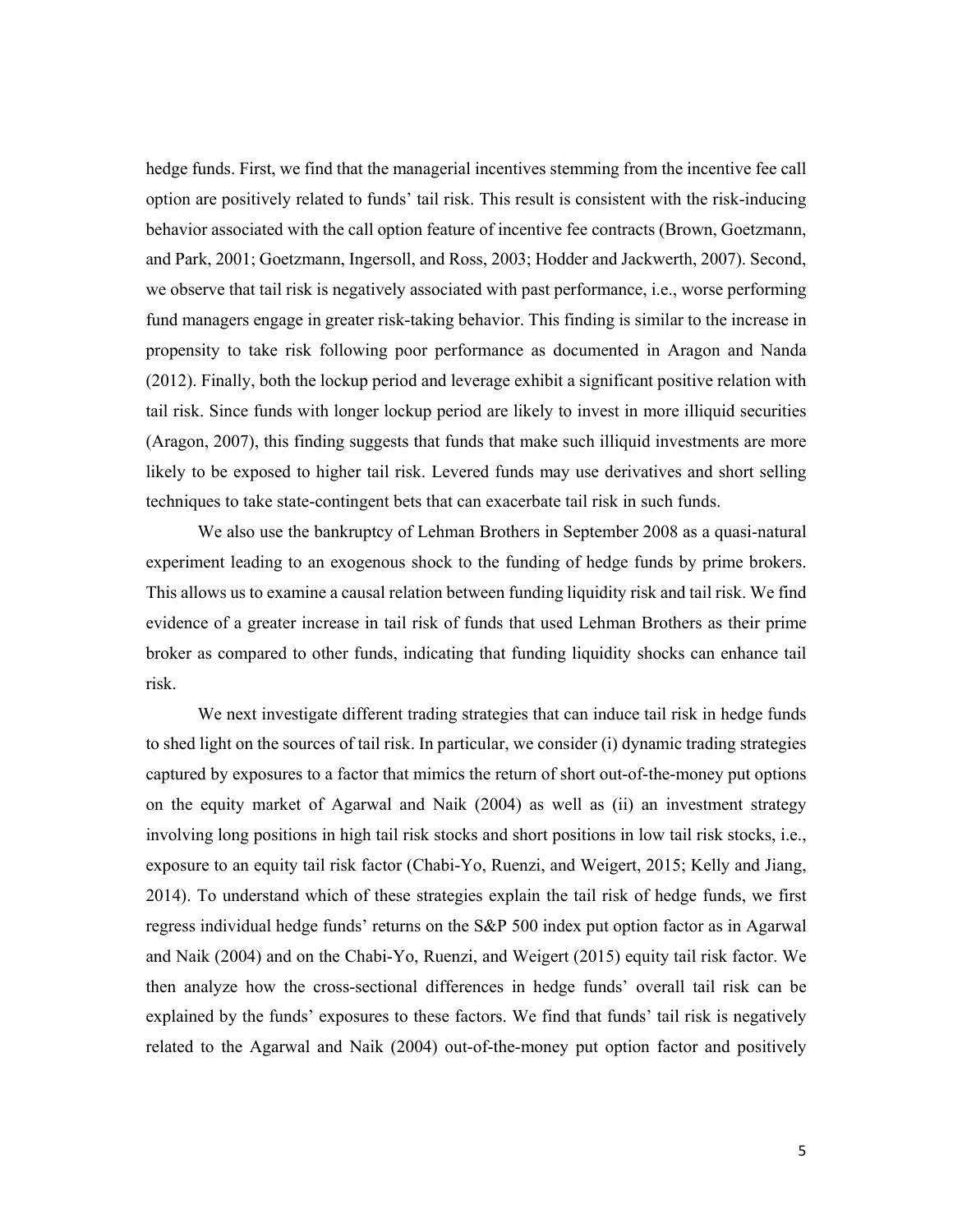related to the Chabi-Yo, Ruenzi, and Weigert (2015) equity tail risk factor. Ceteris paribus, a one standard deviation decrease (increase) in the put option beta (equity tail risk beta) is associated with an increase of overall tail risk by 0.26 (0.13). Given an average tail risk of equity-related funds of 0.38, this translates into an increase of 68% and 34% in the tail risk for a one standard deviation increase in the sensitivities to the put option factor and the equity tail risk factor, respectively.

Motivated by the positive relation between hedge fund tail risk and return exposure to the equity tail risk factor, we directly analyze hedge fund's investments in common stocks. For this purpose, we merge the fund returns reported in the commercial hedge fund databases to the reported 13F equity portfolio holdings of hedge fund firms. We find that there is a positive and highly significant relation between the returns-based tail risk of hedge fund firms and the tail risk of the individual long equity positions of the funds that belong to the respective hedge fund firm. This effect is even more pronounced for levered funds. As mentioned before, the 13F filings also consist of long positions in equity options. We analyze these option holdings to corroborate our earlier finding of tail risk being related to a negative exposure to the out-ofthe-money put option factor. Furthermore, we generally find a negative relation between returns-based tail risk and the number of different stocks on which put positions are held by funds (as well as the equivalent number and value of equity shares underlying these put positions) in their 13F filings. Taken together, these findings show that tail risk of hedge funds is (at least partially) driven by the nature of hedge funds' investments in tail-sensitive stocks and put options.

Finally, we examine if hedge funds can time tail risk. We start by comparing the tail risk imputed from a hypothetical buy-and-hold portfolio of funds' long positions in equities with the actual tail risk estimated from hedge funds' returns. The idea is to capture how much the funds actively change their tail risk relative to the scenario where they passively hold their equity portfolio. We find that during the recent financial crisis in October 2008, the actual tail risk is significantly lower than the tail risk imputed from the pre-crisis buy-and-hold equity portfolio. This is consistent with hedge funds reducing their exposure to tail risk prior to the crisis by decreasing their positions in more tail-sensitive stocks. Complementing this finding, we observe that funds increase the number of different stocks on which they hold long put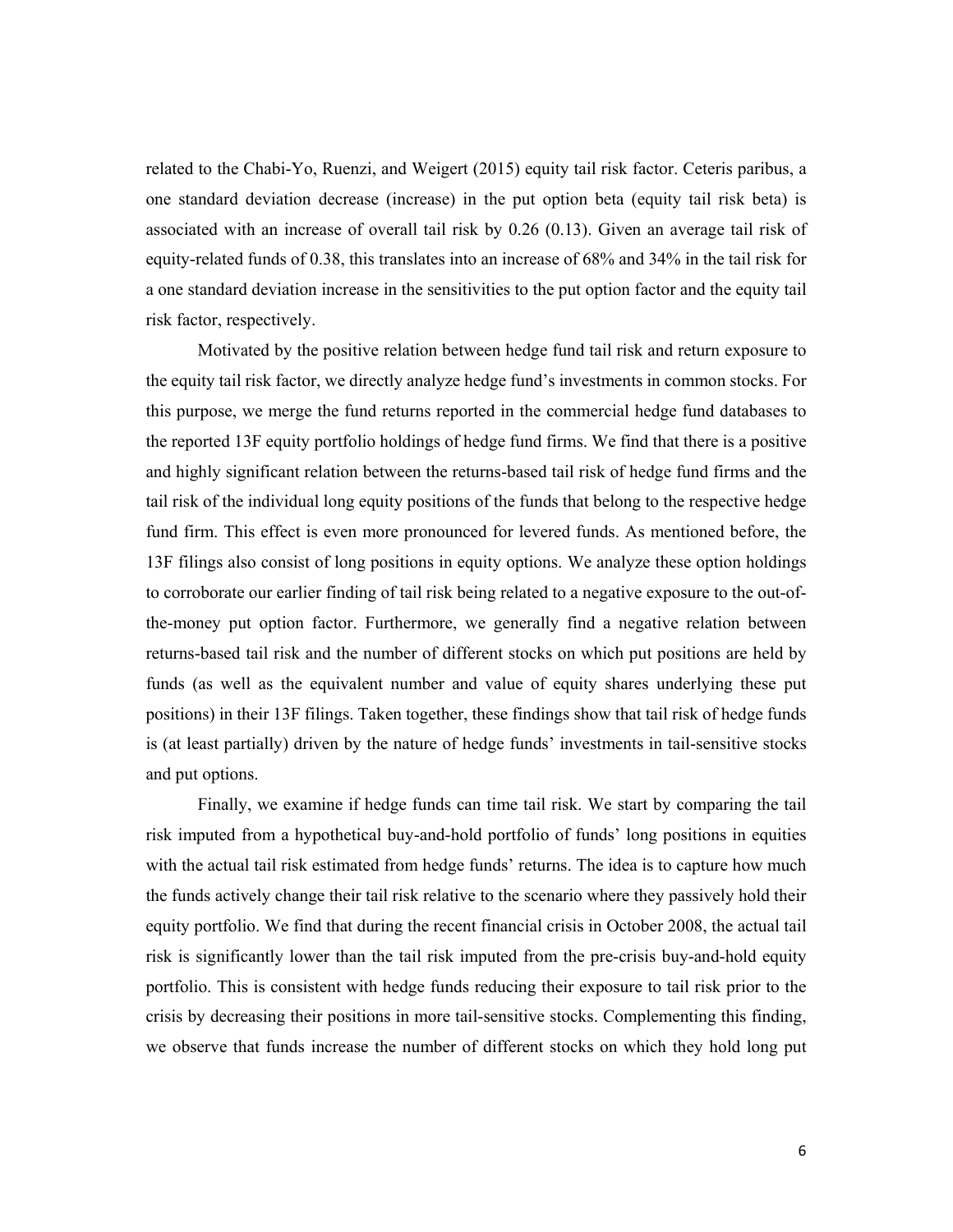option positions as well as the number and value of the equity shares underlying these put positions before the onset of the crisis. Furthermore, we find that the hedge funds' long put positions are concentrated in stocks with high tail risk.

We make several contributions to the literature. First, we derive a new measure for hedge funds' systematic tail risk and show that it explains the cross-sectional variation in fund returns. Second, we link tail risk exposures to fund characteristics. Third, we utilize an exogenous shock to the funding of hedge funds through prime broker connections to examine the relation between funding liquidity shocks and tail risk. Fourth, we use the mandatory 13F portfolio disclosures of hedge fund firms to uncover the sources of tail risk by examining funds' investments in equities and options. Finally, we analyze hedge funds' changes in equity and put option holdings to shed light on their ability to time tail risk.

The structure of this paper is as follows. Section 1 reviews the related literature. Section 2 describes the data used in this study. Section 3 presents results on the impact of tail risk on the cross-section of average hedge fund returns. Section 4 sheds light on the relation between hedge funds' characteristics and tail risk. Section 5 explicitly studies if the tail risk is induced by portfolio holdings of hedge funds. Section 6 investigates hedge funds' ability to time tail risk and Section 7 concludes.

#### **1. Literature Review**

Our study relates to the substantial literature studying the risk-return characteristics of hedge funds. A number of studies including Fung and Hsieh (1997, 2001, 2004), Mitchell and Pulvino (2001), and Agarwal and Naik (2004) show that hedge fund returns exhibit a nonlinear relation with the market return due to their use of dynamic trading strategies. This in turn can expose hedge funds to significant tail risk, which is difficult to diversify (Brown and Spitzer, 2006; Brown, Gregoriou, and Pascalau, 2012). Bali, Gokcan, and Liang (2007) show that living funds with high *VaR* outperform those with low *VaR*. Agarwal, Bakshi, and Huij (2009) document that hedge funds are exposed to higher moments of equity market returns, i.e., volatility, skewness, and kurtosis. Jiang and Kelly (2012) find that hedge fund returns are exposed to extreme event risk. Gao, Gao, and Song (2014) present a different view where hedge funds benefit from exploiting disaster concerns in the market instead of being themselves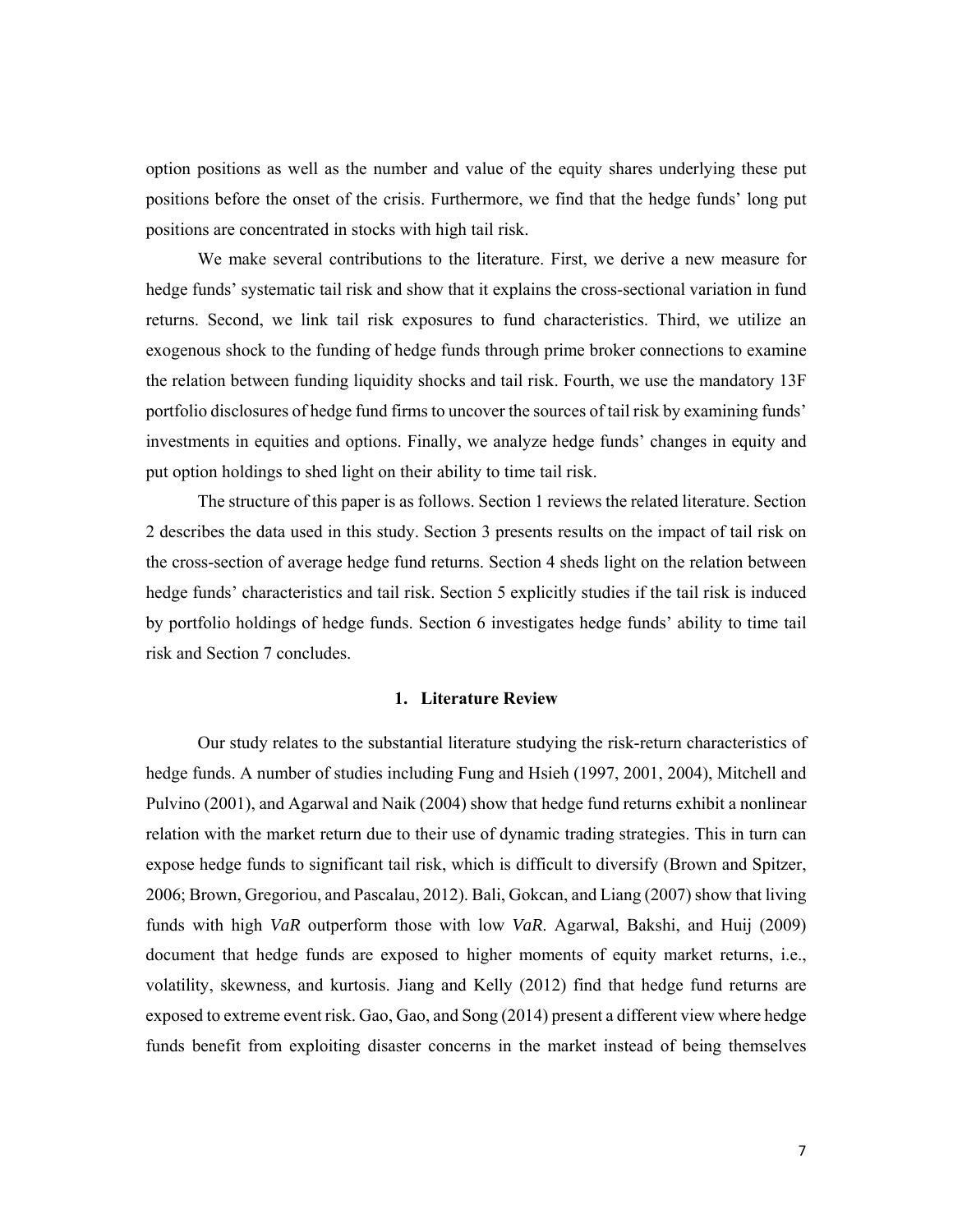exposed to the disaster risk. Buraschi, Kosowski, and Trojani (2014) show that hedge fund returns are associated with exposure to correlation risk and that correlation risk has an impact on the cross-section of hedge fund returns. We contribute to this strand of literature by not only proposing a new systematic tail risk measure but also identifying the channels through which hedge funds are exposed to tail risk and the tools they use to manage tail risk. Our findings show that in addition to the dynamic trading strategies of hedge funds, investments in more tail-sensitive stocks expose funds to tail risk and taking long positions in put options help funds mitigate tail risk. We also find evidence of hedge funds timing tail risk by reducing their exposure to tail risk by decreasing their positions in tail-sensitive stocks and increasing their positions in put options prior to the recent financial crisis.

Another strand of literature examines the link between the contractual features of hedge funds and funds' performance and risk-taking behavior. Agarwal, Daniel, and Naik (2009) and Aragon and Nanda (2012) show that the managerial incentives from the hedge fund compensation contracts significantly influence funds' performance and risk taking, respectively. However, these studies generally measure hedge fund risk based on hedge fund return volatility, while we focus on tail risk. Aragon (2007) and Agarwal, Daniel, and Naik (2009) show that funds with greater redemption restrictions (longer lockup and redemption periods) perform better due to their ability to make long-term and illiquid investments. We build on this literature by providing evidence on tail risk in hedge funds being driven both by managerial incentives and redemption restrictions placed on investors.

Our paper also contributes to the literature on the factor timing ability of hedge funds. Chen (2007) and Chen and Liang (2007) study the market timing and volatility timing ability of hedge funds. They find evidence in favor of funds timing both market returns and volatility, especially during periods of market downturns and high volatility. In contrast, Griffin and Xu (2009) do not find evidence that hedge funds show market timing abilities. Cao, Chen, Liang, and Lo (2013) investigate if hedge funds selectively adjust their exposures to liquidity risk, i.e., time market liquidity. They find that many fund managers systematically reduce their exposure in times of low market liquidity, especially during severe liquidity crises. We extend this literature to show that hedge funds on aggregate are also able to time tail risk by reducing their tail risk exposure prior to the financial crisis.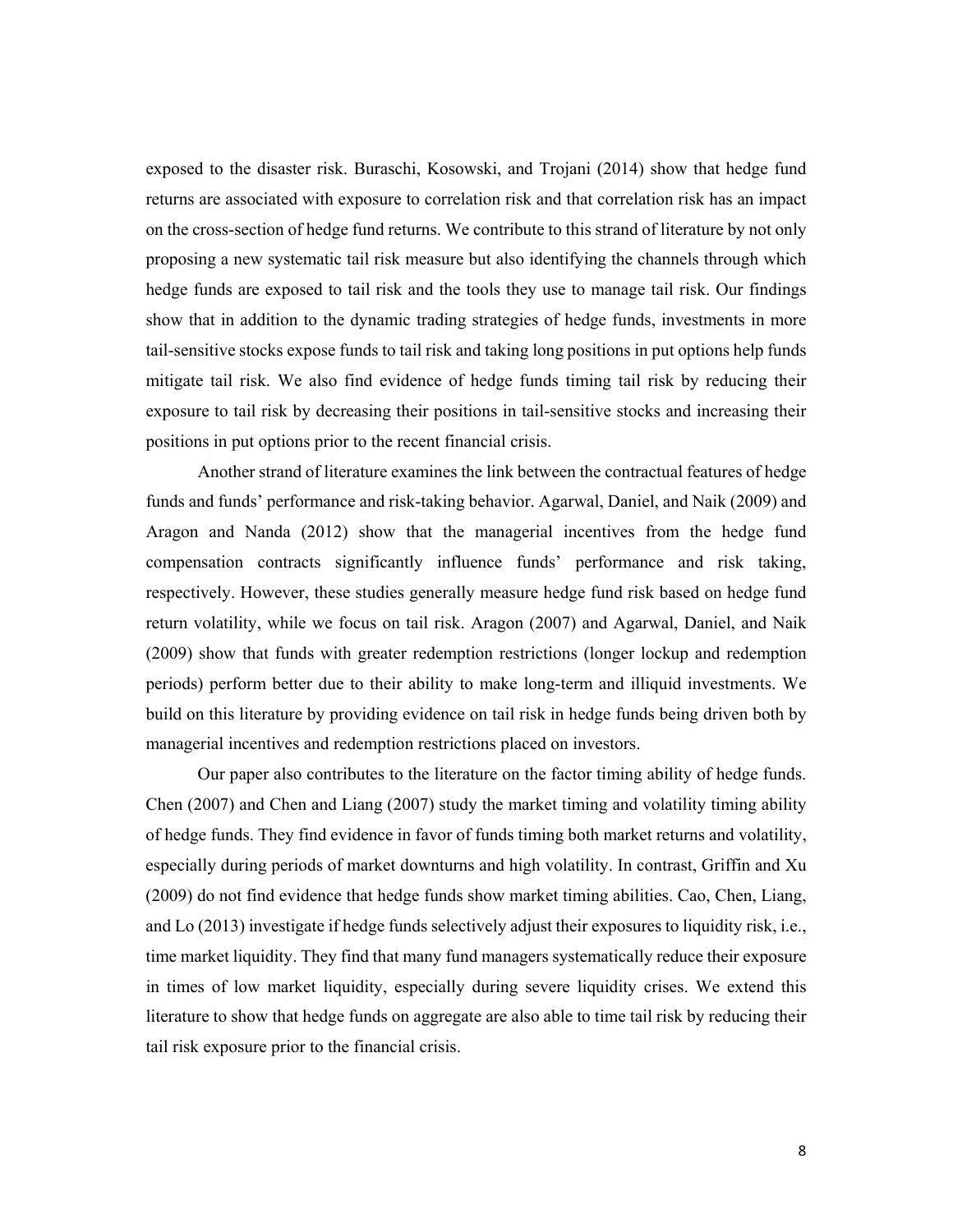#### **2. Data and Variable Construction**

*2.1 Data*

Our hedge fund data comes from three distinct sources. Our first source of self-reported hedge fund returns is created by merging four commercial databases. We refer to the merged database as "Union Hedge Fund Database." The second source is the 13F equity portfolio holdings database from Thomson Reuters (formerly the CDA/Spectrum database). Our third data source consists of hedge funds' long positions in call and put options extracted from the 13F filings from the SEC EDGAR (Electronic Data Gathering, Analysis, and Retrieval) database.<sup>4</sup> Individual stock data comes from the CRSP database.

The Union Hedge Fund Database consists of a merge of four different major commercial databases: Eureka, Hedge Fund Research (HFR), Morningstar, and Lipper TASS and includes data for 25,732 hedge funds from 1994 to 2012. The use of multiple databases to achieve a comprehensive coverage is important since 65% of the funds only report to one database (e.g., Lipper TASS has 22% unique funds).<sup>5</sup> A Venn diagram in Figure A.2 shows the overlap across the four databases.

To eliminate survivorship bias we start our sample period in 1994, the year in which commercial hedge fund databases started to also track defunct hedge funds. Further, we use multiple standard filters for our sample selection. First, since we measure a hedge fund's tail risk with regard to the equity market return, we only include hedge funds with an equityoriented focus, i.e., those whose investment strategy is either 'Emerging Markets', 'Event Driven', 'Equity Long-Short', 'Equity Long Only', 'Equity Market Neutral', 'Short Bias' or 'Sector'.6 Second, we require a fund to have at least 24 monthly return observations. Third, we filter out funds denoted in a currency other than US dollars. Fourth, we follow Kosowski, Naik, and Teo (2007) and eliminate the first 12 months of each fund's return series to avoid backfilling bias. Finally, we estimate *TailRisk* (our main independent variable in the empirical

<sup>4</sup> In principle, it is possible to also use the long equity positions reported to the SEC and stored in the EDGAR database. However, due to the non-standardized format of 13F filings, it is challenging to extract this data. Therefore, we rely on the Thomson Reuters database for the long equity positions. 5

 ${}^{5}$ Agarwal, Daniel, and Naik (2009) show a similar limited overlap between different commercial databases.

 $6$ The selection of equity-oriented hedge fund styles follows Agarwal and Naik (2004). In addition, we classifiy 'Emerging Markets' and 'Sector' funds as equity-oriented since these two fund styles are clearly associated with the stock market.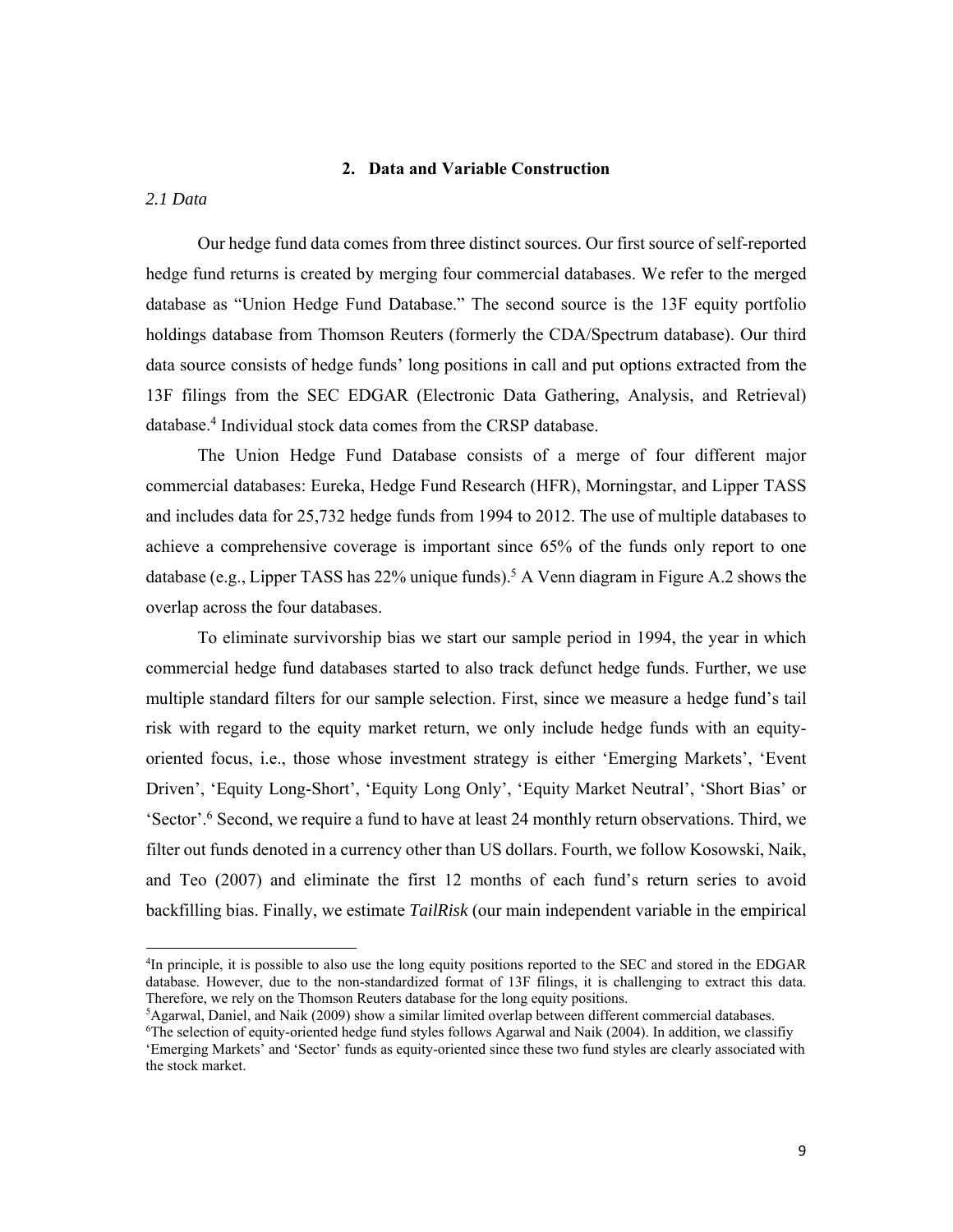analysis, as explained in Section 2.2) based on a rolling window of 24 monthly return observations which consumes the first two years of our data sample. This filtering process leaves us with a final sample of 6,281 equity-oriented hedge funds in the sample period from January 1996 to December 2012.

We report the summary statistics of hedge funds' excess returns (i.e., returns in excess of the risk free rate) in Panel A and fund characteristics in Panel B of Table 1, respectively. Summary statistics are computed over all hedge funds and months in our sample period. All variable definitions are contained in Table A.1 of the Appendix.

#### [Insert Table 1 around here]

The 13F Thomson Reuters Ownership database consists of quarterly equity holdings of 5,536 institutional investors during the period from 1980 (when Thomson Reuters data starts) to 2012. Unfortunately, hedge fund firms are not separately identified in this database. Hence, we follow Agarwal, Fos, and Jiang (2013) to manually classify a 13F filing institution as a hedge fund firm if it satisfies at least one of the following five criteria: (i) it matches the name of one or multiple funds from the Union Hedge Fund Database, (ii) it is listed by industry publications (e.g., Hedge Fund Group, Barron's, Alpha Magazine) as one of the top hedge funds, (iii) on the firm's website, hedge fund management is identified as a major line of business, (iv) Factiva lists the firm as a hedge fund firm, and (v) if the 13F filer name is one of an individual, we classify this case as a hedge fund firm if the person is the founder, partner, chairman, or other leading personnel of a hedge fund firm.

Applying these criteria provides us with a dataset of 1,694 unique hedge fund firms among the 13F filing institutions.7 Next, we merge these firms from the 13F filings to the hedge fund firms listed in the Union Hedge Fund Database following Agarwal, Fos, and Jiang (2013). The merging procedure is applied at the hedge fund firm level and entails two steps. First, we match institutions by name allowing for minor variations. Second, we compute the correlation

<sup>7</sup> This number might appear low at first glance but is significant when considered in the context of the size of the industry. The total value of equity positions held by 13F hedge funds is \$2.52 trillion which is equivalent to 88% of the size of the hedge fund industry in 2012 according to HFR.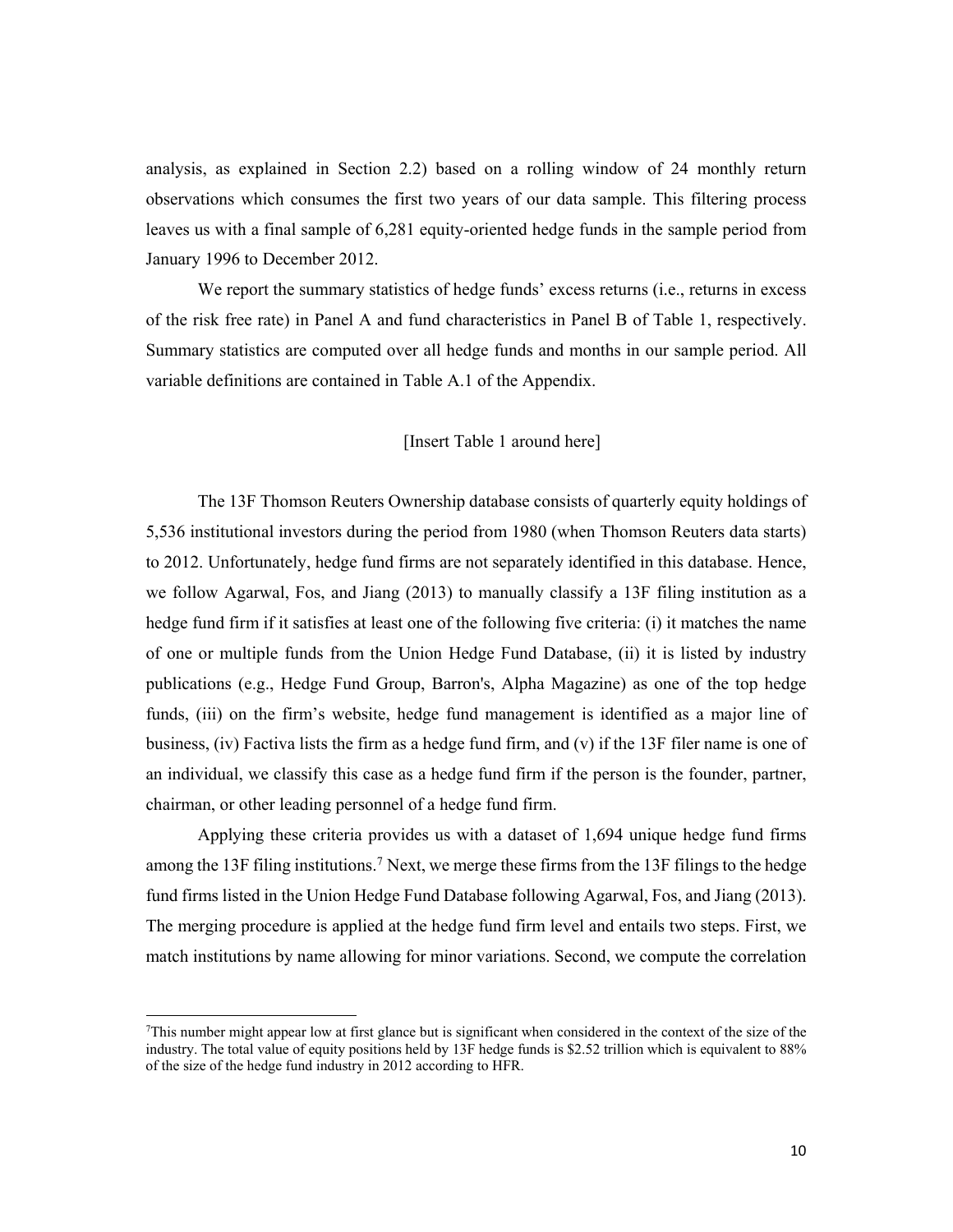between returns imputed from the 13F quarterly holdings and returns reported in the Union Database. We eliminate all pairs where the correlation is either negative or not defined due to lack of overlapping periods of data from both data sources. We end up with 793 hedge fund firms managing 2,720 distinct hedge funds during the period from 1996 to 2012. Since our focus in this analysis is on equity-related hedge funds, it is comforting to notice that 70.4% of 13F filing hedge fund firms are classified as equity-related fund firms in the Union Database.

Finally, we merge our sample with the quarterly 13F filings of long option positions of these hedge fund firms in the period from the first quarter of 1999 (when electronic filings became available from the SEC EDGAR database) to the last quarter of 2012. The 13F filing institutions have to report holdings of long option positions on individual 13F securities (i.e., stocks, convertible bonds, and options). 8 Institutions are required to provide information whether the options are calls or puts and what the underlying security is, but do not have to report an option's exercise price or maturity date. We find that out of the 793 hedge fund firms (which appear both in the 13F equity portfolio database and the Union database), 406 firms file at least one long option position during our sample period. We use this sample in Sections 5 and 6 to investigate the relation between a fund firm's returns-based tail risk and tail risk induced from long positions in equities and options.

#### *2.2 Tail Risk Measure*

To evaluate an individual fund's systematic tail risk, we measure the extreme dependence between a fund's self-reported return and the value-weighted CRSP equity market return. In particular, we first define a fund's tail sensitivity (*TailSens*) via the *lower tail dependence* of its return  $r_i$  and the CRSP value-weighted market  $r_m$  return using

TailSens = 
$$
\lim_{q \to 0} P(r_i \leq F_i^{-1}(q) | r_m \leq F_m^{-1}(q)),
$$
 (1)

where  $F_i$  ( $F_m$ ) denotes the cumulative marginal distribution function of the returns of hedge fund *i*,  $r_i$  (the market return  $r_m$ ) in a given period and  $q \in (0,1)$  is the argument of the distribution function. According to this measure, funds with high *TailSens* are likely to have their lowest

<sup>&</sup>lt;sup>8</sup>See https://www.sec.gov/divisions/investment/13ffaq.htm for more details.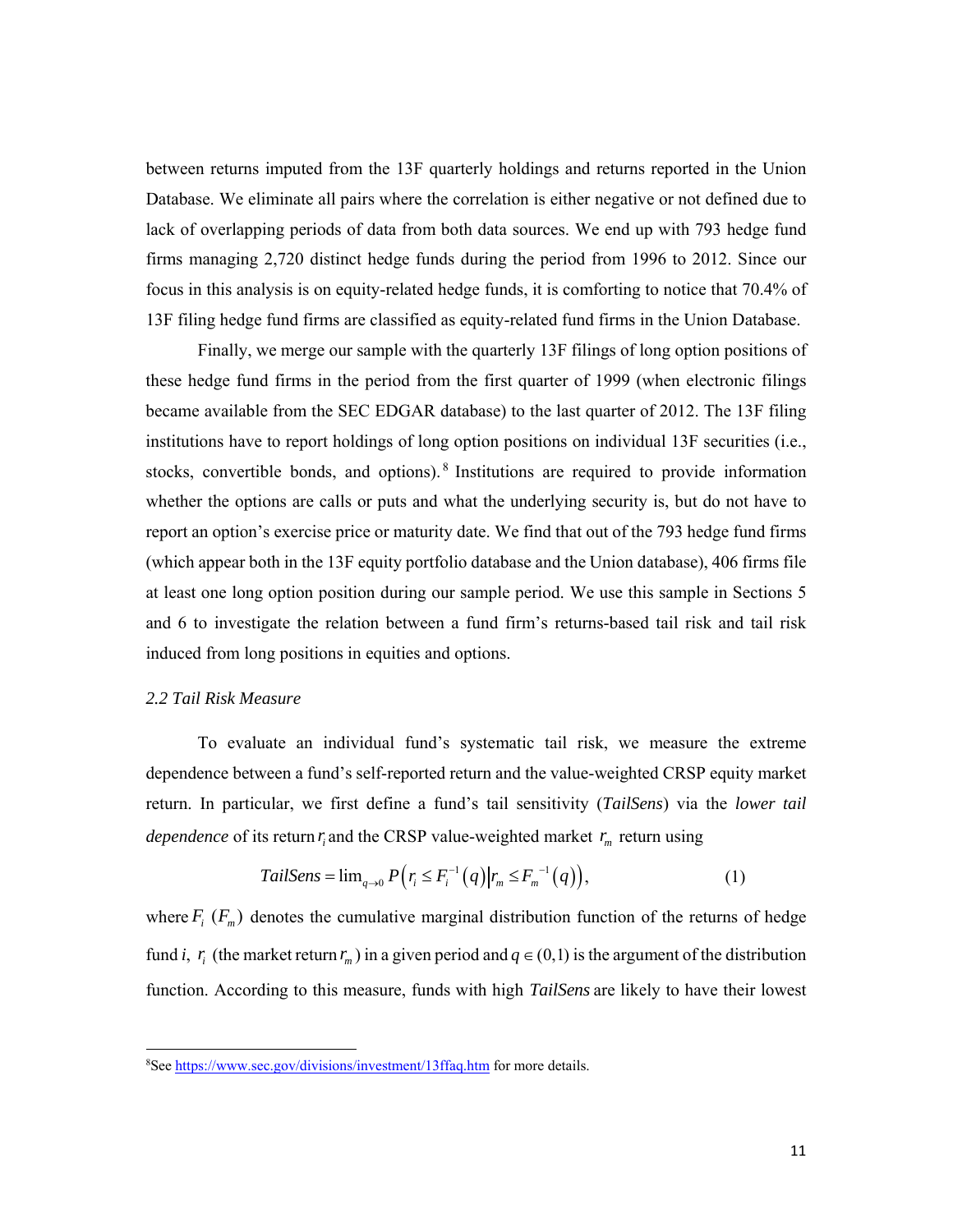return realization at the same time when the equity market realizes its lowest return, i.e., these funds are particularly sensitive to market crashes.<sup>9</sup> However, this measure does not take into account how bad the worst return realization of the hedge fund really is. Thus, in a second step, to account for the severity of poor hedge fund returns, we define a hedge fund's tail risk (*TailRisk*) as

$$
TailRisk = TailSens \cdot \frac{|ES_{r_i}|}{|ES_{r_m}|}
$$
 (2)

where  $ES_{r_n}$  and  $ES_{r_m}$  denote the expected shortfall (also sometimes referred to as conditional *VaR*) of the hedge fund return and the market return, respectively. *ES* has been used in several hedge fund studies as a univariate risk measure to account for downside risk (see, e.g., Agarwal and Naik (2004) and Liang and Park (2007, 2010) for a discussion of the superiority of *ES* over *VaR*). Taking the ratio of *ES* of individual funds with respect to the *ES* of the market allows us to measure a fund's tail risk *relative* to that of the market.10 Note that our focus in this paper is on the equity tail risk in hedge funds but in priniciple, our approach can be extended to other asset markets such as bonds, currencies, and commodities. However, due to the lack of data on hedge funds' holdings in these other assets, it is not possible to analyze the nature of holdings as a potential channel for tail risk, which is one of the key contributions of our study.

We estimate *TailRisk* for hedge fund *i* in month *t* based on a rolling window of 24 monthly returns. The estimation is performed non-parametrically purely based on the empirical return distribution function of hedge fund  $r_i$  and the value-weighted CRSP equity market  $r_m$ with a cut-off of  $q = 0.05$ . We also use a cut-off of  $q = 0.05$  for the computation of  $ES_{r_i}$  and

<sup>9</sup> Longin and Solnik (2001) and Rodriguez (2007) apply the lower tail dependence coefficient to analyze financial contagion between different international equity markets. Boyson, Stahel, and Stulz (2010) use a similar technique to study contagion across different hedge fund styles. Chabi-Yo, Ruenzi, and Weigert (2015) use lower tail dependence to analyze asset pricing implications of extreme dependence structures in the bivariate distribution of a single stock return and the market return.

<sup>&</sup>lt;sup>10</sup>This ratio is reminiscent of market beta in the context of the CAPM, the M-squared measure (Modigliani and Modigliani, 1997) and the Graham and Harvey's GH1 and GH2 (1996, 1997) measures often used for performance evaluation.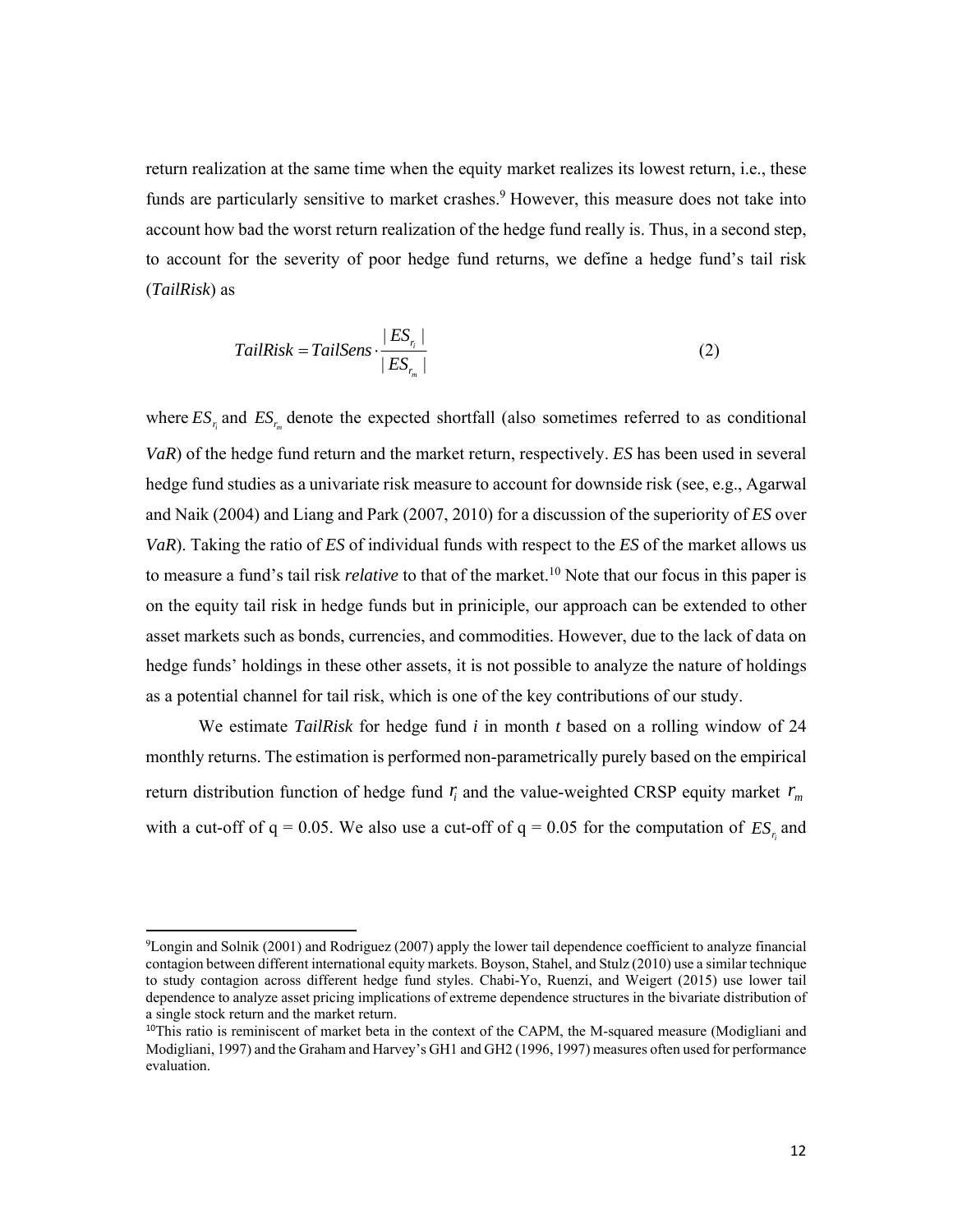$ES_{r_m}$ <sup>11</sup> As an example of our estimation procedure, consider the time period from January 2007 to December 2008. The fifth percentile of the market return distribution consists of the two worst realizations which occurred in September 2008  $(-9.24\%)$  and October 2008  $(-$ 17.23%). To compute *TailSens* for hedge fund *i* during January 2007 to December 2008, we analyze whether the two worst return realizations of hedge fund *i* occur at the same time as these market crashes, i.e., in September 2008 and October 2008. If none, one, or both of the fund's two worst return realizations occur in September 2008 and/or October 2008, we compute *TailSens* for hedge fund *i* in the period from January 2007 to December 2008 as zero, 0.5, or 1, respectively. *TailRisk* for hedge fund *i* in the period from January 2007 to December 2008 is then subsequently defined as the product of *TailSens* and the absolute value of the fraction between hedge fund *i*'s *ES* and the market return's *ES* during the same 24-month period. We report summary statistics of our *TailRisk* measure in Panel C of Table 1. It shows that average *TailRisk* is 0.38 across all hedge funds and months in the sample. Among the different hedge fund strategies, *TailRisk* is lowest for Short Bias, Equity Market Neutral, and Event Driven hedge funds and highest for Emerging Markets, Equity Long Only, and Sector hedge funds. Correlations between *TailRisk* and other fund characteristics are reported in Panel D of Table 1. We find that *TailRisk* is positively related to a fund's standard deviation, delta, leverage, the lockup period and age as well as negatively related to fund size. We will look more closely on the relationship between fund characteristics and *TailRisk* in Section 4.1.

We now inspect the behavior of aggregate *TailRisk* over time. Aggregate *TailRisk* is computed as the monthly cross-sectional average of *TailRisk* across all hedge funds in the sample. Figure 1 plots the time series of aggregate *TailRisk* based on a equal-weighted and value-weighted basis.

[Insert Figure 1 here]

<sup>&</sup>lt;sup>11</sup>The specific choice of an estimation horizon of 24 months and a cut-off of  $q=0.05$  does not influence our results. We obtain similar results when we apply different estimation horizons of 36 months and 48 months as well as cutoff points of q=0.10 and q=0.20, respectively. We report these results later in Table 3.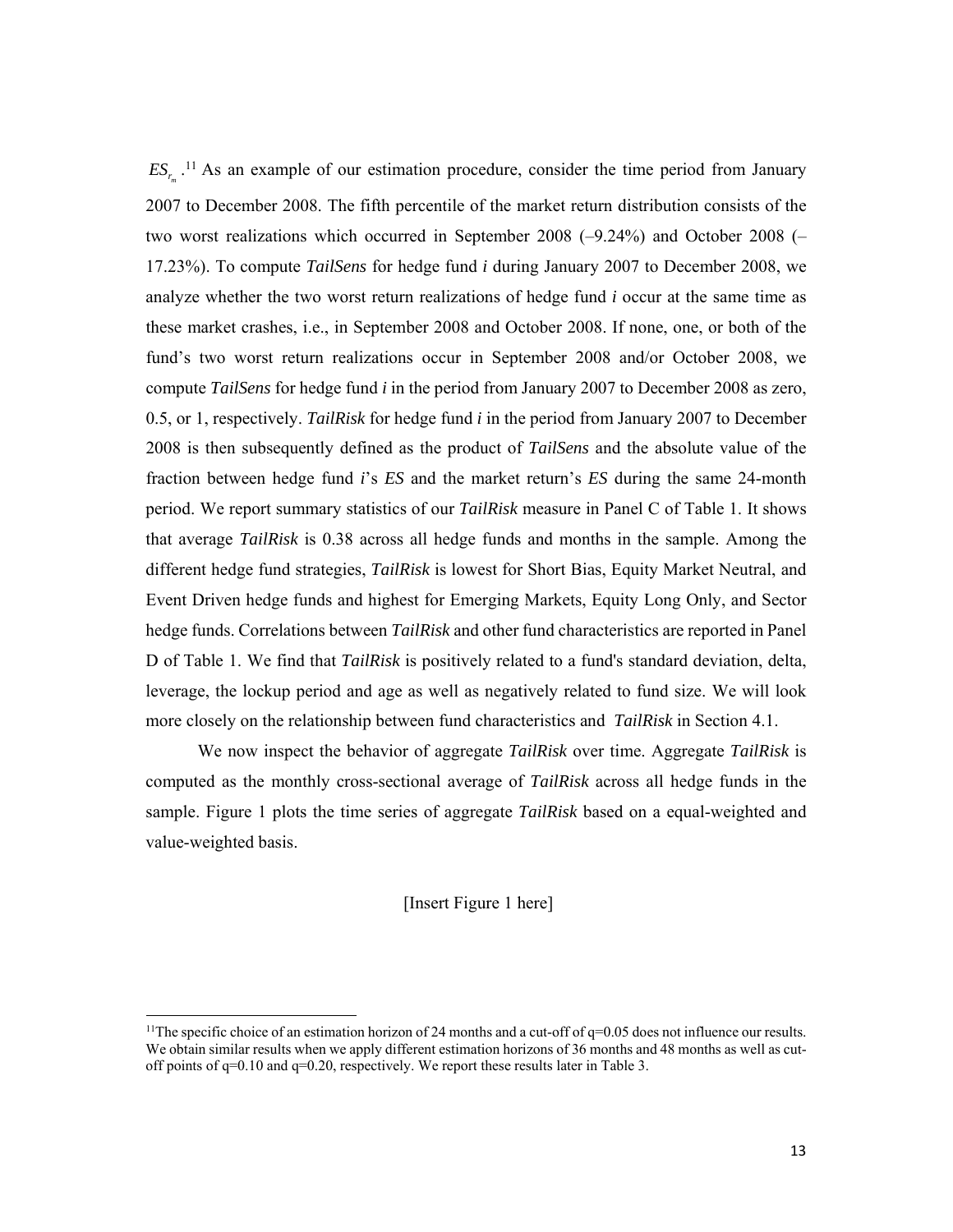Visual inspection shows that the time-series variation in our tail risk measure (both for the equal-weighted and the value-weighted scheme) corresponds well with known crisis events in financial markets. The highest spike in aggregate *TailRisk* occurs in October 2008, one month after the bankruptcy of Lehman Brothers and the beginning of a worldwide recession. Additional spikes correspond to the beginning of the Asian financial crisis in autumn 1996 and the Russian financial crisis along with the collapse of Long Term Capital Management (LTCM) in August 1998.

 We also look at the correlations between aggregate equal-weighted *TailRisk* and hedge fund specific risk factors (see Panel E in Table 1). Aggregate *TailRisk* is moderately positively related to the correlation swap factor of Buraschi, Kosowski, and Trojani (2014), the Chicago Board Options Exchange (CBOE) volatility index (VIX), and the Gao, Gao, and Song (2014) RIX factor as well as moderately negatively related to the market return, the Pástor and Stambaugh (2003) aggregate liquidity risk factor, and the Bali, Brown, and Caglayan (2014) macroeconomic uncertainty factor. Interestingly, we find high correlations of 0.52 with the funding liquidity measure of Fontaine and Garcia (2012) and 0.47 with the TED Spread (i.e., the difference between the interest rates for three-month U.S. Treasury and three-month Eurodollar contracts) indicating that tail risk of hedge funds and funding liquidity are strongly interconnected. Later in the paper, we will try and establish a causal relation between *TailRisk* and funding liquidity in Section 4. In particular, we will assess the impact of a funding liquidity shock due to the Lehman Brothers bankruptcy in September 2008 on tail risk of hedge funds that had a prime brokerage relation with Lehman.

#### **3. Tail risk and hedge fund performance**

*3.1 Does tail risk have an impact on the cross-section and time-series of future hedge fund returns?* 

 To evaluate the predictive power of differences in hedge fund's tail risk on the crosssection of future hedge fund returns, we relate hedge fund returns in month *t+1* to hedge fund *TailRisk* in month *t*. We first look at equal-weighted univariate portfolio sorts. For each month *t*, we include all hedge funds with *TailRisk* of zero in portfolio 0. All other hedge funds are sorted into quintile portfolios based on their *TailRisk* estimate in increasing order. We then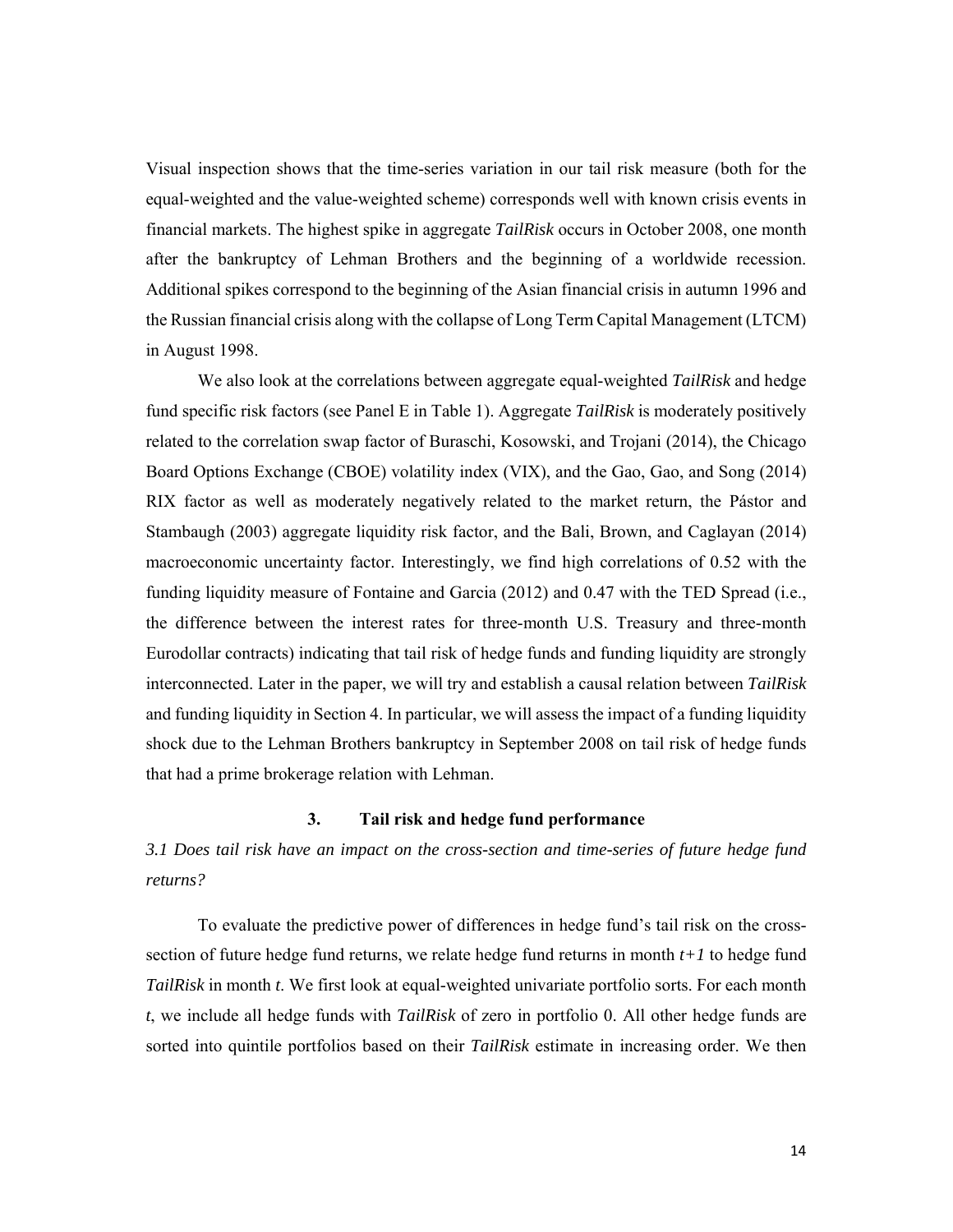compute equally-weighted monthly average excess returns of these portfolios in month *t+1*. Panel A of Table 2 reports the results.

#### [Insert Table 2 here]

The numbers in the first column show considerable cross-sectional variation in *TailRisk* across funds. Average *TailRisk* ranges from zero in the lowest *TailRisk* portfolio up to 1.66 in the highest *TailRisk* portfolio . The second column shows that hedge funds with high *TailRisk*  have significantly higher future returns than those with low *TailRisk*. Hedge funds in the portfolio with the lowest (highest) *TailRisk* earn a monthly excess return (in excess of the riskfree rate) of 0.49% (1.17%). The return spread between portfolios 1 and 10 is 0.68% per month, which is statistically significant at the 5% level with a *t*-statistic of 2.16. We also estimate alphas for each of the portfolios and for the difference  $(5-0)$  portfolio using the Carhart (1997) four-factor model and the Fung and Hsieh (2004) seven-factor model. We find that the spread between portfolios 5 and 0 remains significantly positive after controlling for other risk factors in these models, and are of similar order of magnitude as the excess returns with 4-factor and 7-factor alphas amount to 0.50% and 0.39% per month, respectively. These spreads translate into an economically large return premium of 6.00% and 4.68% per annum, respectively, that investors earn for investing in funds exposed to greater tail risk.

In Panel B, we explore the robustness of our results after controlling for other risk factors that have been shown to be important in explaining hedge fund performance. To do so, we regress the (5-0) *TailRisk* return portfolio on various extensions of the Fung and Hsieh (2004) model. For the sake of comparison, we report the results of the Fung and Hsieh (2004) seven-factor model as our baseline model in the first column (which corresponds to the results from Column (4) in Panel A). In the second column, we then include the MSCI Emerging Markets return as an additional risk factor. In columns three and four, we add the HML and UMD factors from the Carhart (1997) model to control for book-to-market and momentum. To control for liquidity exposure of hedge funds, we include the Pástor and Stambaugh (2003) traded liquidity factor in the fifth column. In columns six to nine, we control for the exposures to the Bali, Brown, and Caglayan (2014) macroeconomic uncertainty factor, the Buraschi,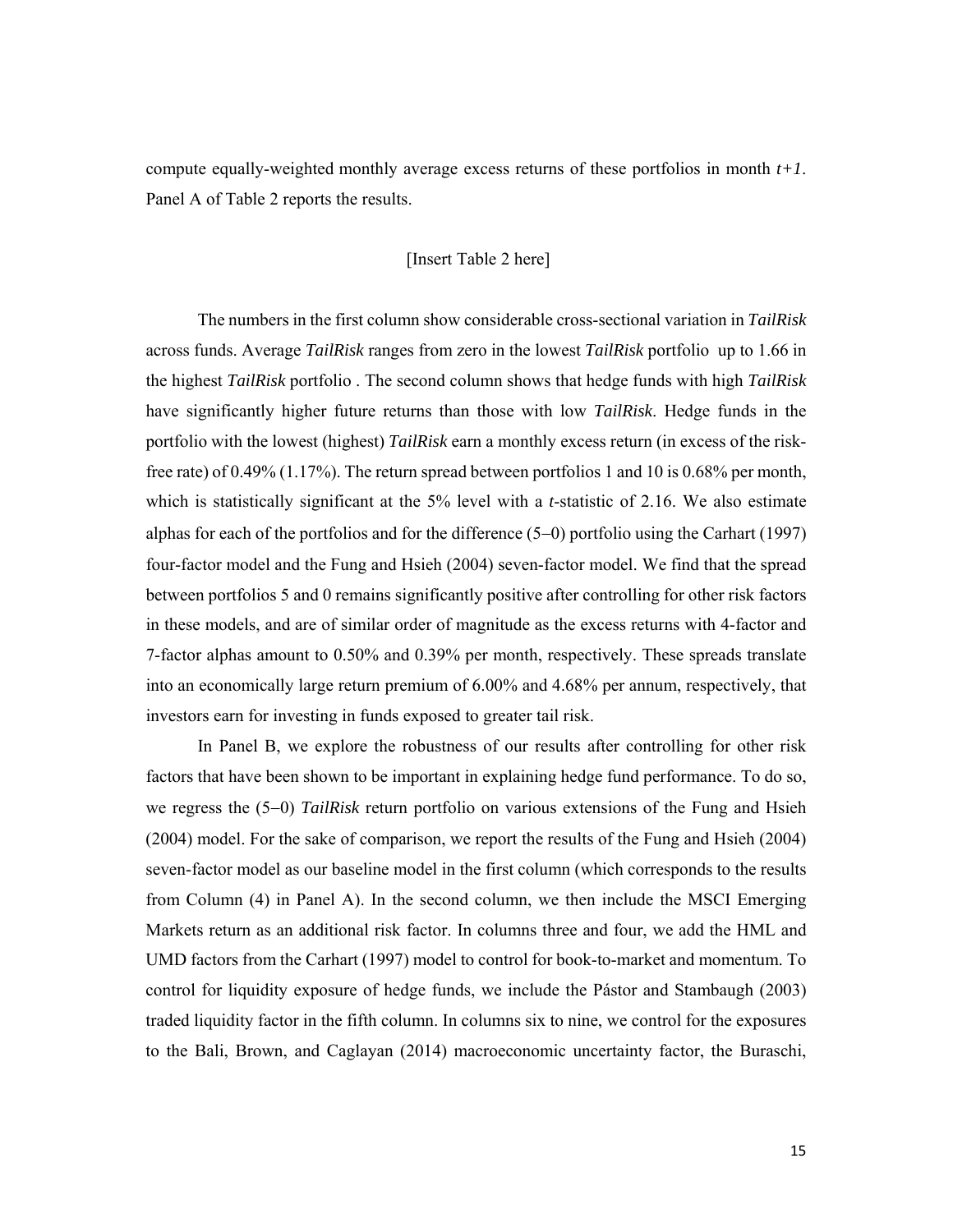Kosowski, and Trojani (2014) correlation risk factor, the VIX (as in Agarwal, Bakshi, and Huij, 2009), and the Gao, Gao, and Song (2014) RIX factor, respectively. In each case, we continue to observe a significant positive alpha for  $(5-0)$  *TailRisk* return portfolio ranging from 0.30% to 0.51% per month. These findings further corroborate the importance of tail risk in explaining the cross-section of hedge fund returns.

In Panel C, we report the results of regressions of excess fund returns in month *t+1* on *TailRisk* and other fund characteristics measured in month *t* using the Fama and MacBeth (1973) methodology. We specify:

$$
r_{i,t+1} = \alpha + \beta_1 T \alpha i lRisk_{i,t} + \beta_2 X_{i,t} + \varepsilon_{i,t},
$$
\n(3)

where  $r_{i,t+1}$  denotes fund *i*'s excess return in month  $t+1$ , *TailRisk<sub>i,t</sub>* a fund's tail risk, and  $X_{i,t}$ is a vector of fund characteristics. We use the Newey and West (1987) adjustment with 24 lags to adjust standard errors for serial correlation. As fund characteristics we include all variables listed in Table A.1 of the Appendix such as fund size, standard deviation, delta, management and incentive fees, minimum investment, lockup period, restriction period, a fund's past yearly excess return, and indicator variables for offshore domicile, leverage, high watermark, and hurdle rate. To distinguish the impact of *TailRisk* from other measures of risk, we also include a hedge fund's return skewness, kurtosis, *VaR*, and market beta (all computed based on estimation windows of 24 months) in the regression.

Controlling for both fund characteristics and other risk measures, we find a positive impact of *TailRisk* on future hedge fund returns. Depending on the regression specification, the coefficient estimate for *TailRisk* ranges from 0.227 to 0.451 with *t*-statistics ranging from 2.01 to 3.16. These results confirm that the relation between future fund returns and tail risk is not subsumed by fund characteristics and other fund risk measures.

In models  $(1) - (6)$  of Panel D, we investigate the magnitude of the *TailRisk* premium in different states of the world. We use a specification identical to the one in model (4) of Panel C, but only show the coefficient estimate of *TailRisk*. All other control variables are included, but suppressed in the table for the sake of brevity. As expected, we find that the impact of *TailRisk* on future returns is strongly positive in periods of positive market returns, while it is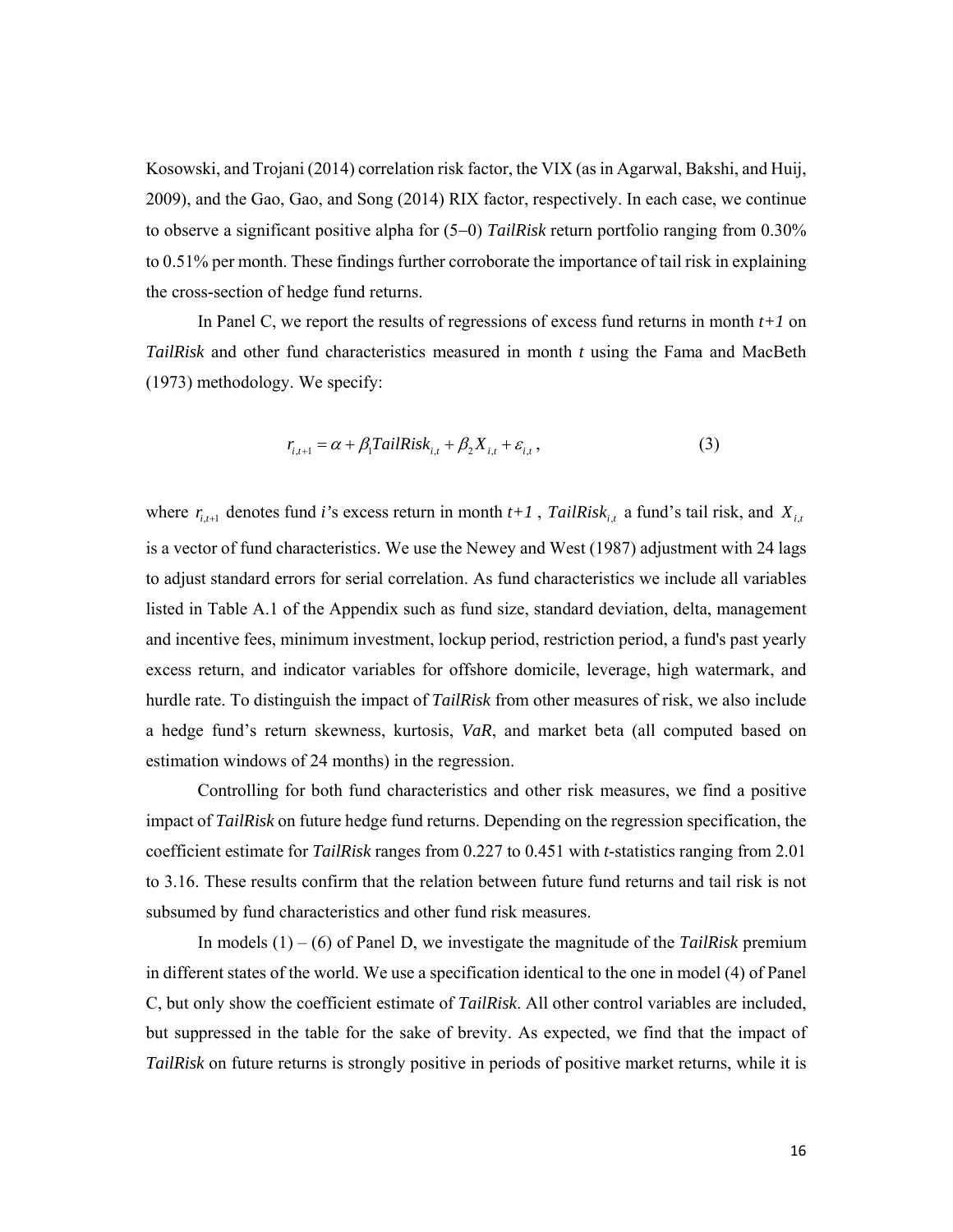negative when the market return is negative (models  $(1) - (2)$ ). The premium is positive during periods of both low and high market volatility, respectively (models  $(3) - (4)$ ), with the premium being double during high-volatility period. Moreover, the premium exists in each subperiod when we evenly split our sample period to  $1996-2003$  and  $2004-2012$  (models  $(5)$ )  $- (6)$ ).<sup>12</sup>

So far we have examined the ability of tail risk to predict next month's fund returns. A natural question is how far this predictability persists. Panel E reports the results of regressions of future excess returns over different horizons (2-month returns, 3-month returns, 6-month returns, and 12-month returns) on *TailRisk* after controlling for various fund characteristics measured in month *t*. Again, we use a specification identical to model (4) of Panel C, but only report the coefficient estimate of *TailRisk* for the sake of brevity. We find that *TailRisk* can significantly predict future fund returns up to six months into the future.

Finally, we conduct a time-series analysis of the effect of tail risk on aggregate hedge fund returns. Panel F presents the results of time-series regressions. Each month we regress the average monthly excess return of all equity-related hedge funds in month *t+1* on the returns of difference  $(5-0)$  portfolio and the seven factors in the Fung and Hsieh  $(2004)$  model. We find that the *TailRisk* factor has a positive coefficient of 0.241 for the equity-related hedge fund returns in our sample with a *t*-statistic of 7.79. When investigating different hedge fund styles, our results show that *TailRisk* is positive and significant for all styles with the exceptions of the Equity Market Neutral strategy. Including the *TailRisk* factor in time-series regressions reduces the monthly average alpha for equity-related hedge funds by 0.083% and increases the adjusted R-squared by 6.68% in comparison to the Fung and Hsieh (2004) seven-factor model. Note, however, that the *TailRisk* factor is not practically feasible, since it is not feasible to short hedge funds.

In summary, we find that *TailRisk* has strong predictive power to explain the crosssectional and time-series variation in hedge fund returns. Hedge funds with high tail risk outperform their counterparts by more than 4.5% per annum after adjusting for risk factors

 $12$ We compute market volatility as the standard deviation of the CRSP value-weighted market return over the past 24 months. We classify month *t* as a high (low) market volatility period if the standard deviation is above (below) the median standard deviation over the whole sample period from 1996 to 2012.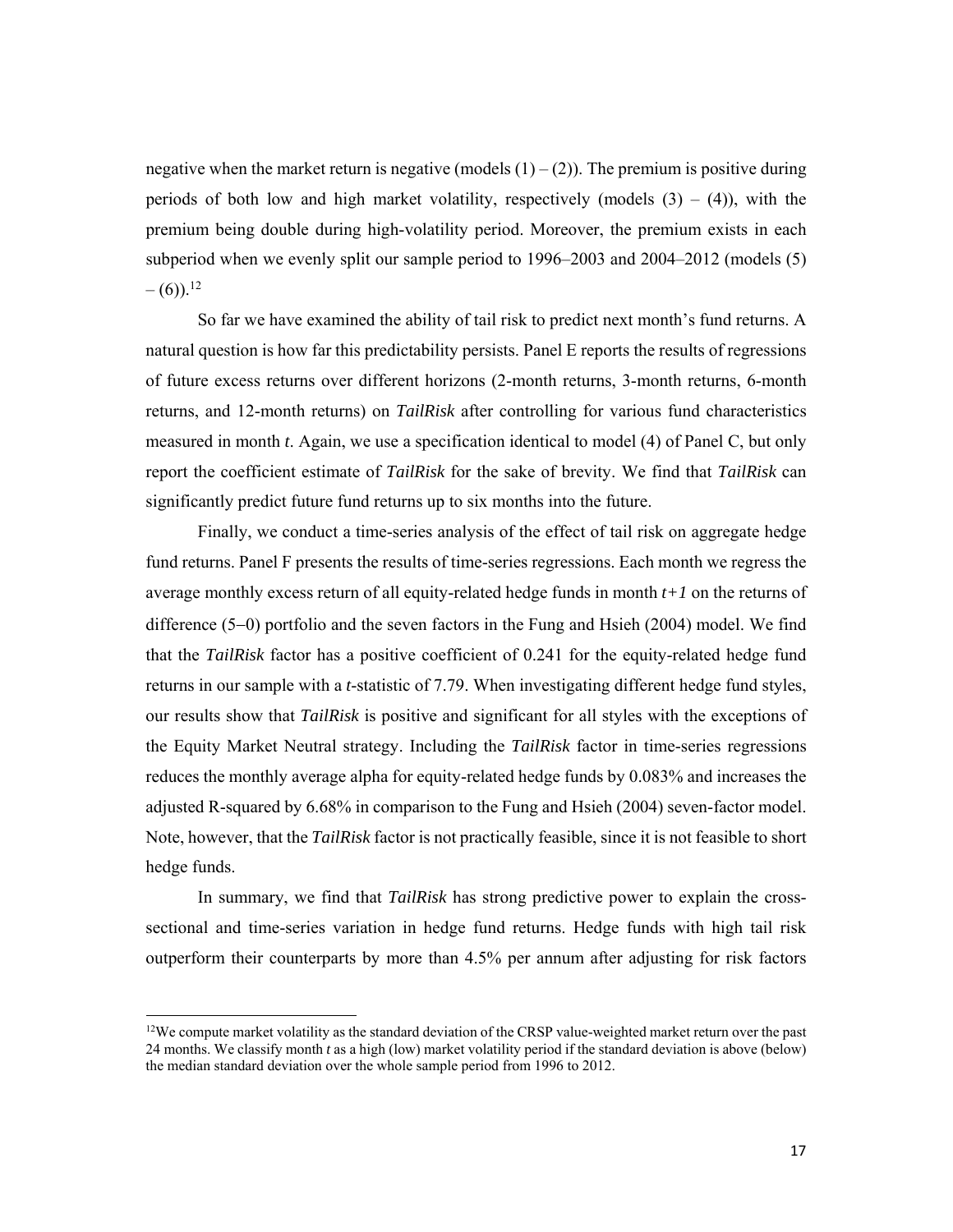from the Fung and Hsieh (2004) seven-factor model. We show that this premium persists even after controlling for additional risk factors (such as liquidity risk, macroeconomic uncertainty, correlation risk, volatility risk, and rare disaster concerns) and fund characteristics.

#### *3.2 Robustness checks*

To further corroborate our results in Table 2, we conduct a battery of robustness checks on the relation between *TailRisk* of hedge funds in month *t* and average fund returns in month *t+1*. Specifically, we investigate the stability of our results by (i) changing the estimation horizon of the *TailRisk* measure from 2 years to either 3 years or 4 years, (ii) computing *TailRisk* using different cut-off values (10% or 20% instead of 5%) to define the worst returns, (iii) using *VaR* instead of *ES* in the computation of *TailRisk,* (iv) applying a value-weighted sorting procedure instead of an equal-weighted procedure, and (v) assigning a delisting return of  $-20\%$  to those hedge funds that leave the database.<sup>13</sup> Models (1) – (8) of Panel A in Table 3 report the results from univariate portfolio sorts using these alternative specifications. We only report returns of the (5 ‒ 0) difference portfolio between funds with the highest *TailRisk*  and funds with the lowest *TailRisk*, after adjusting for the risk factors in the Fung and Hsieh (2004) seven-factor model.

In model (9), we use daily returns instead of monthly returns to estimate tail risk for a subsample of 444 hedge funds that report daily returns to Bloomberg in the time period from 2003 and 2012. In the spirit of Kolokolva and Mattes (2014), we use two filters: (i) restrict our sample to funds with an average daily reporting difference smaller or equal than two days and a maximum gap of seven days, and (ii) require at least 15 daily return observations per month and at least two years of return data per fund. To mitigate the effect of outliers, we winsorize daily returns that exceed 100%. Further, we require an overall number of at least 30 hedge funds per month which excludes the months before 2003 in our empirical analysis.<sup>14</sup>

In our main dataset, we drop the first 12 months of each fund's return series. This procedure helps to mitigate the likelihood that our analysis is affected by the backfilling bias.

<sup>&</sup>lt;sup>13</sup>The assignment of  $-20\%$  as a delisting return is likely to exaggerate the true delisting return of hedge funds. Hodder, Jackwerth, and Kolokolova (2014) estimate an average delisting return of  $-1.61\%$ .<br><sup>14</sup>Due to the lower sample size of hedge funds that report daily returns to Bloomberg, we report results of the (3–

<sup>0)</sup> difference portfolio instead of the (5‒0) difference portfolio.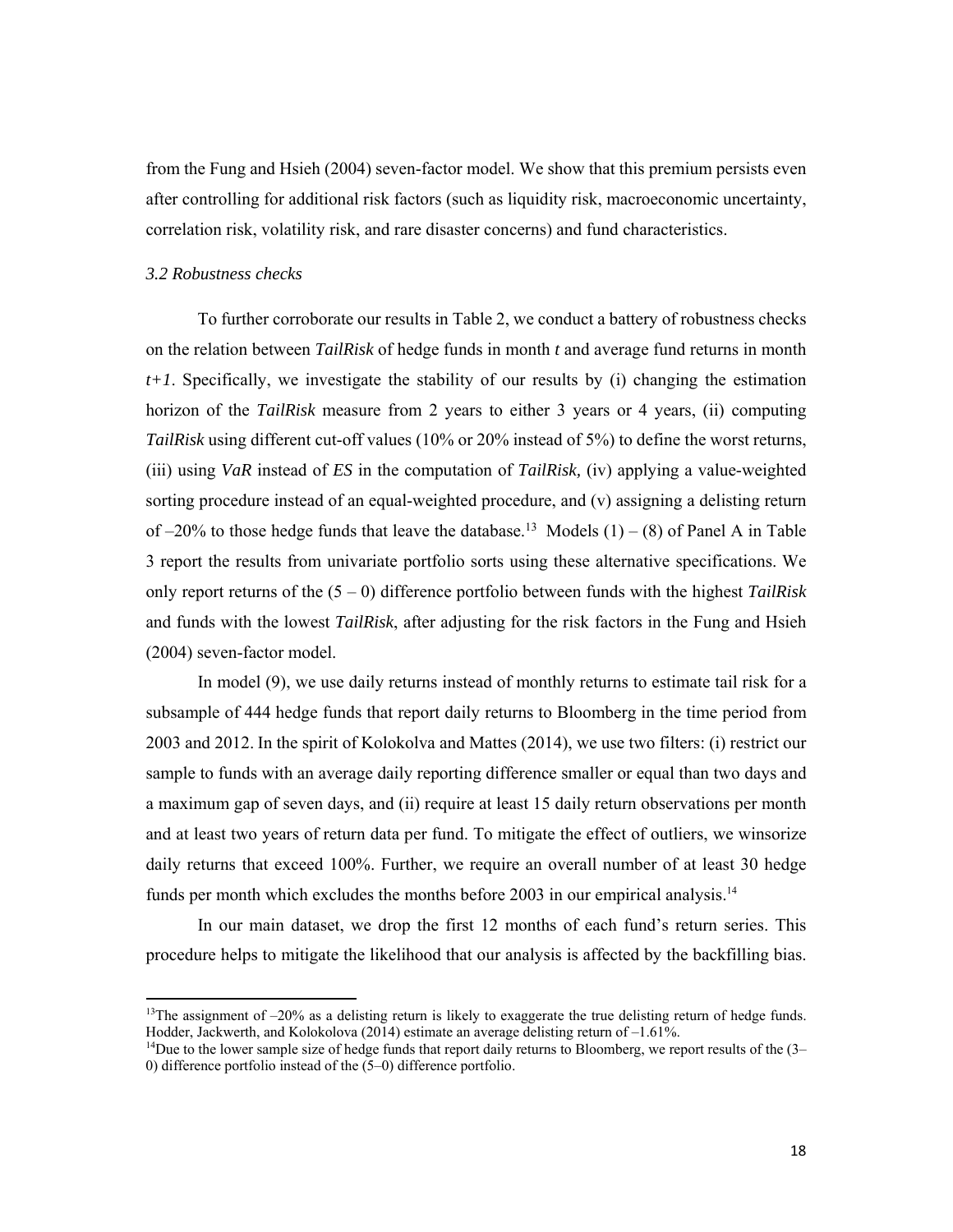As a robustness test, we redo the baseline analysis with Lipper TASS funds. The Lipper TASS database displays the exact listing date of each hedge fund, so we can exclusively use returns that are reported after the listing date. Model (10) reports the results.

#### [Insert Table 3 here]

Panel B reports the results of Fama and MacBeth (1973) regressions (as in model (4) of Panel C in Table 2) of future excess returns in month *t+1* on *TailRisk* and different fund characteristics measured in month *t* using the same stability checks as above. We only report the coefficient estimate for *TailRisk*. Other control variables are included in the regressions, but supressed in the table. For ease of comparison, we report the baseline results from Table 2 in the first column of Panels A and B of Table 3. Across all robustness checks, we continue to observe a positive and statistically significant impact of *TailRisk* on future fund returns.

#### **4. Determinants and Sources of Tail Risk**

#### *4.1 Tail Risk and Fund Characteristics*

Section 3 documents that tail risk is an important factor to explain the cross-sectional variation in hedge fund returns. We now investigate which fund characteristics are associated with high tail risk. Besides fund characteristics like size, age, and domicile, we mainly focus on a fund manager's incentives and discretion which have been shown to be related to the risktaking behavior of fund managers (Brown, Goetzmann, and Park, 2001; Goetzmann, Ingersoll, and Ross, 2003; Hodder and Jackwerth, 2007; Aragon and Nanda, 2012). We estimate regressions of *TailRisk* of hedge fund *i* in month *t+1* on fund *i*'s characteristics measured in month *t* again using the Fama and MacBeth (1973) methodology. Specifically, we estimate:

$$
TailRisk_{i,t+1} = \alpha + \beta_1 X_{i,t} + \varepsilon_{i,t},\tag{4}
$$

where *TailRisk<sub>i,t+1</sub>* denotes fund *i*'s tail risk in month  $t+1$ , and  $X_{i,t}$  is a vector of fund characteristics including the same variables as those from regression equation (3). To adjust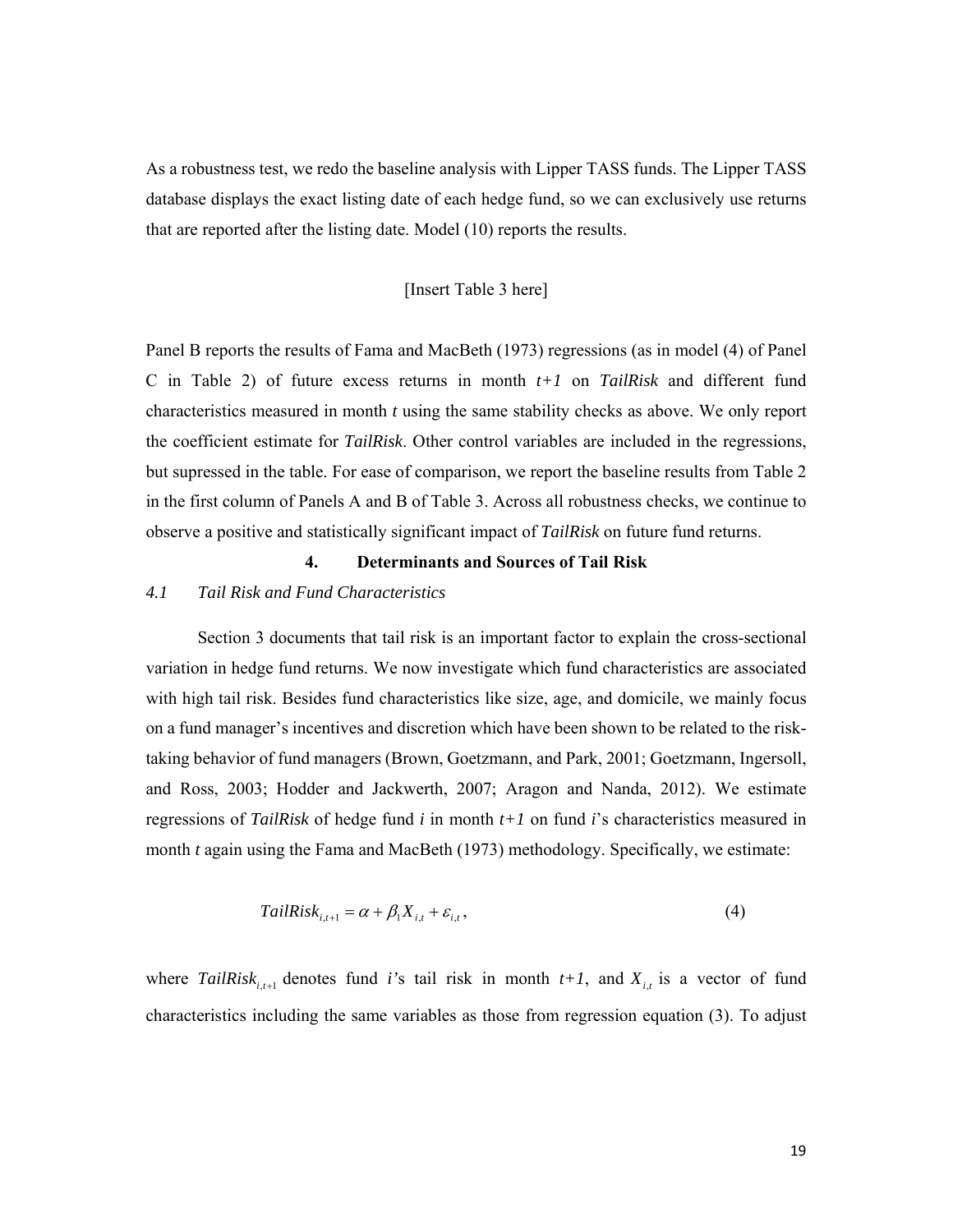the standard errors for serial correlation, we use the Newey and West (1987) adjustment with 24 lags.15 Table 4 reports the results.

#### [Insert Table 4 here]

In model (1), we include fund characteristics such as size, fund age, standard deviation, as well as delta and past yearly return as independent variables. We observe a significantly positive relation between *TailRisk* and fund age, standard deviation of returns, and delta, and a significantly negative relation with past yearly returns. These findings are consistent with riskinducing behavior associated with the call option feature of the incentive fee contract (Goetzmann, Ingersoll, and Ross, 2003; Hodder and Jackwerth, 2007; Aragon and Nanda, 2012; Agarwal, Daniel, and Naik, 2009). Moreover, managers seem to respond to poor recent performance by increasing tail risk (Brown, Goetzmann, and Park, 2001).

In model (2), we include fund characteristics such as a hedge fund's management and incentive fee, minimum investment, lockup and restriction period, as well as indicator variables for offshore domicile, leverage, high watermark, and hurdle rate. Consistent with the notion that funds with longer lockup period have greater discretion in managing their portfolios, we observe a positive relation between *TailRisk* and a fund's lockup period. In addition, we find a negative relation between *TailRisk* and a fund's incentive fee. Although surprising at first sight, this result is consistent with Agarwal, Daniel, and Naik (2009) who find that incentive fees by themselves do not capture managerial incentives as two different managers that change the same incentive fee rate could be facing different dollar incentives depending on the timing and magnitude of investors' capital flows, funds' return history, and other contractual features.

Finally, model (3) includes all of the above mentioned fund characteristics together. We continue to observe that *TailRisk* exhibits a significant positive relation with delta, return standard deviation, and lockup period, as well as a negative relation with past yearly returns*.*  In the presence of delta, the coefficient on incentive fee is not significant anymore, consistent with the findings in Agarwal, Daniel, and Naik (2009). In this specification, we also document

 $15$ We obtain similar results if we use non-overlapping data and apply standard OLS regressions with monthly time dummies and standard errors clustered by funds. Results are available upon request.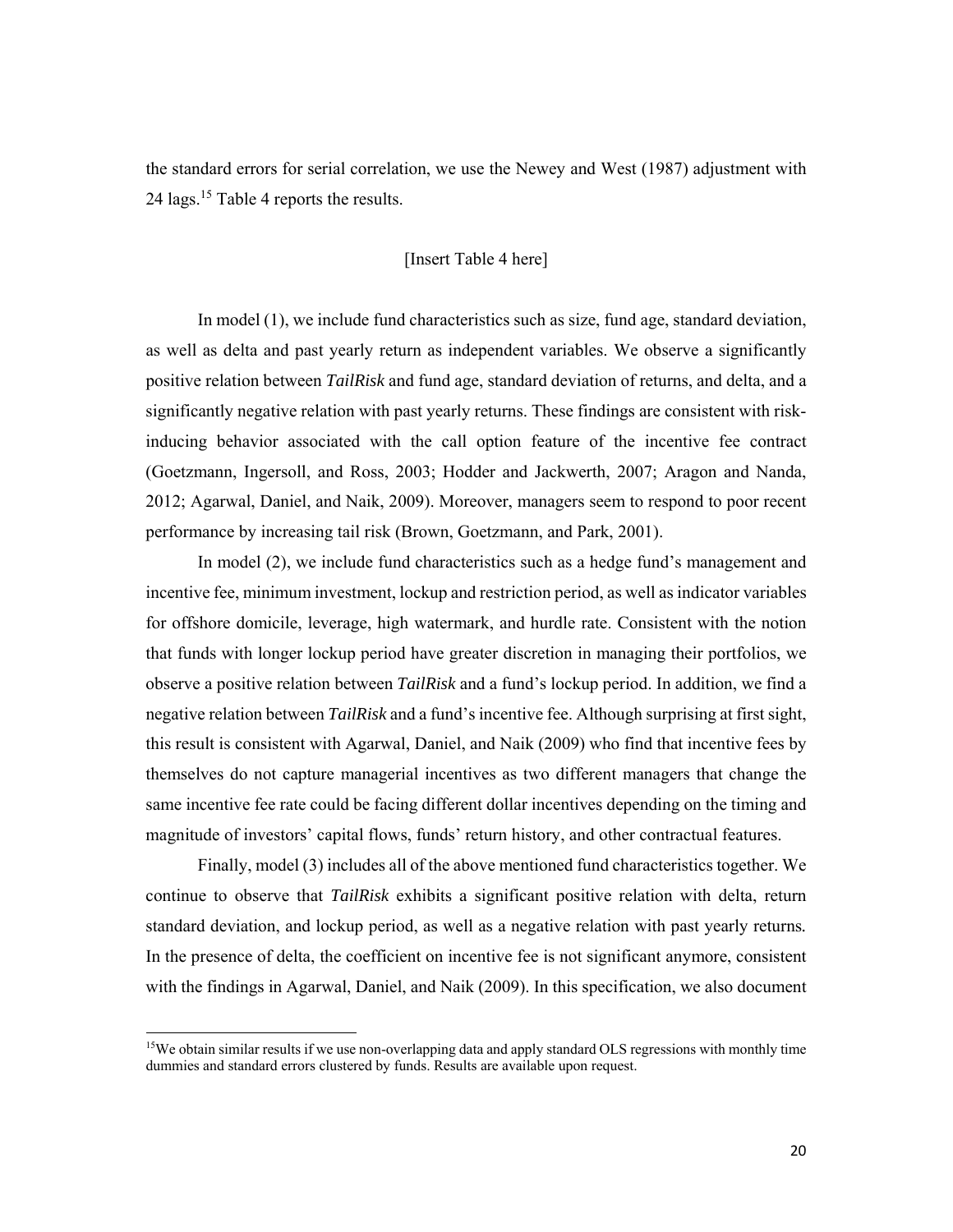a positive association between a fund's leverage and *TailRisk.* This finding is intuitive since leveraged funds are likely to be particularly vulnerable when faced with funding liquidity shocks and systemic crises that force them to deleverage at the worst time. In the next subsection, we formally test this possibility using the quasi-natural experiment of Lehman's bankruptcy. Our findings are also meaningful based on economic significance. For example, we find that one standard deviation change in a fund's delta is associated with an increase of 0.046 in *TailRisk*. In contrast, a one standard deviation increase in past yearly returns decreases *TailRisk* by 0.076. These figures are economically significant considering that the average tail risk for equity-related hedge funds is 0.38 (see Panel C of Table 1).

#### *4.2 Tail risk and funding liquidity: Evidence from Lehman-connected hedge funds*

Panel E of Table 1 shows that aggregate *TailRisk* is strongly correlated to the two proxies of funding liquidity risk: the TED spread (e.g., Teo, 2011) and the Fontaine and Garcia (2012) measure extracted from a panel of US Treasury security pairs across different maturities. However, the correlation by itself does not shed light on the causal relation between funding liquidity risk and tail risk. For this purpose, we assess the impact of a funding liquidity shock due to the Lehman Brothers bankruptcy in September 2008 on the tail risk of hedge funds that had a prime brokerage relation with Lehman during this month as compared to the hedge funds without such a relation.

To identify the hedge funds that had Lehman Brothers as their prime broker, we use a snapshot of the Lipper TASS database in 2007.<sup>16</sup> Lipper TASS data contains information on the prime broker, along with other affiliated companies (e.g., custodian bank) for each hedge fund. We can identify 60 hedge funds that report Lehman Brothers as their prime broker in 2007 and report monthly returns during the financial crisis in 2008–2009.

We compute *TailRisk* for the 39 equity-related funds out of the 60 Lehman-connected funds and 1,516 equity-related non-Lehman funds from the TASS database in the period from September 2007 to August 2010. We emphasize the impact of the Lehman Brothers bankruptcy

<sup>&</sup>lt;sup>16</sup>A similar setting is used by Aragon and Strahan (2012). They find that stocks held by Lehman-connected hedge funds experienced greater declines in market liquidity following the bankruptcy as compared to other stocks.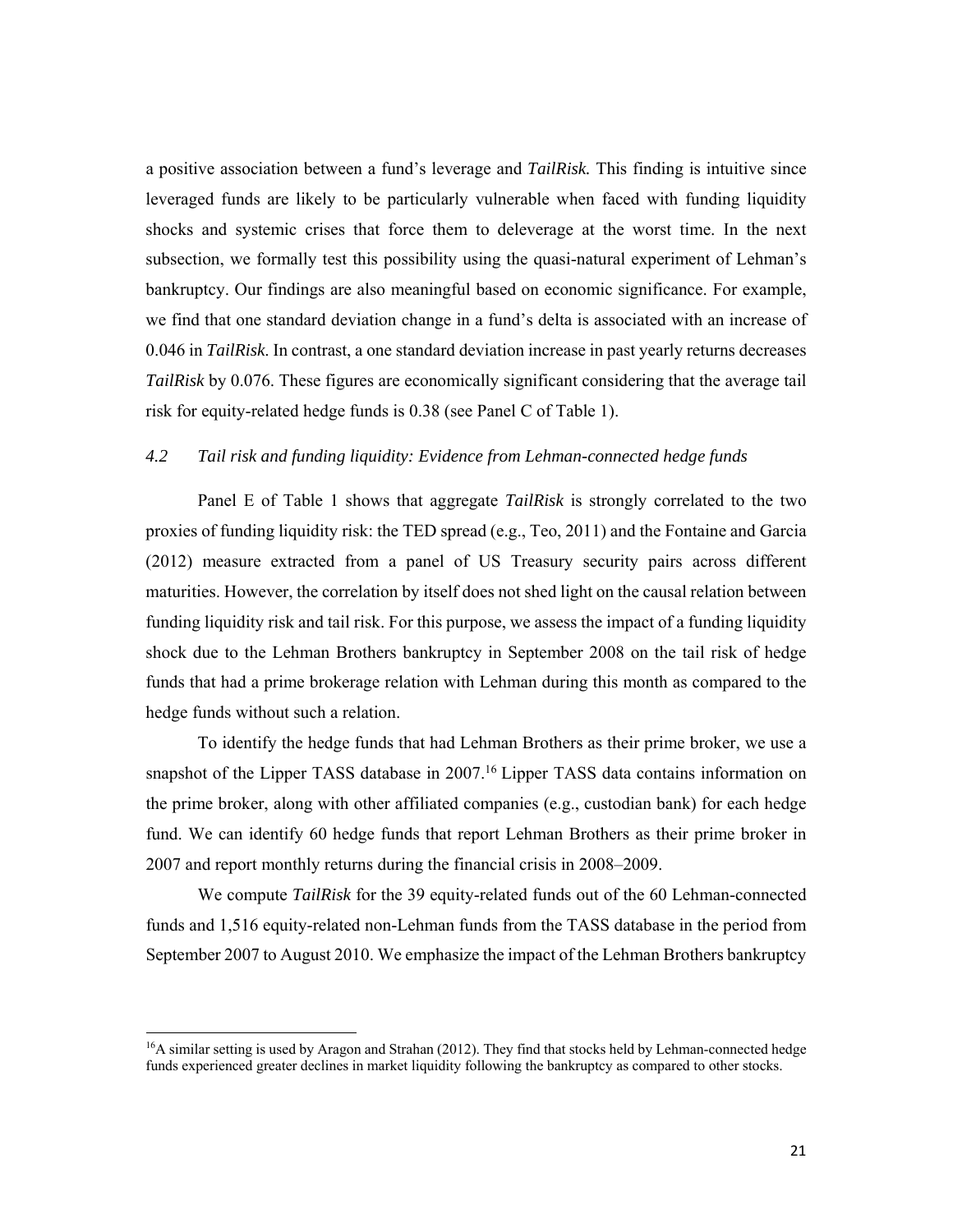in September 2008 by estimating *TailRisk* based on a shorter horizon of 12 months.17 To test if *TailRisk* of Lehman-connected funds display a larger spike than *TailRisk* of their counterparts, we construct a matched sample of non-Lehman funds using the propensity score from a logistic model. We estimate a logistic regression of an indicator variable that is equal to one if a hedge fund is Lehman-connected on different fund characteristics (the same fund characteristics as in Table 4), and zero otherwise. We then match each Lehman-connected hedge fund with its closest neighbor based on the estimated propensity score. As an additional robustness check, we create a second control group based on a hedge fund's style as well as *TailRisk*, size, and monthly excess return in August 2007. To do so, we independently sort all funds within their investment strategy based on *TailRisk*, size, and returns in August 2007 into decile portfolios. We then match each Lehman-connected hedge fund with a non-connected fund of the identical investment style in the same *TailRisk*, size and return decile.18

Figure 2 displays the evolution of aggregate *TailRisk* for Lehman-connected equityrelated hedge funds and the two matched control samples of non-Lehman funds during the period from September 2007 to August 2010.

#### [Insert Figure 2 around here]

Figure 2 shows that, although both Lehman-connected and non-Lehman funds experience a spike in *TailRisk* in September 2008, the spike is much more pronounced for the Lehmanconnected funds.

We then compare the averages of *TailRisk* of Lehman-connected funds and the two matched samples of non-Lehman funds in the pre-Lehman crisis period (September 2007 to August 2008), the crisis period (September 2008 to August 2009), and the post-crisis period (September 2009 to August 2010). Panel A of Table 5 reports the results.

[Insert Table 5 around here]

<sup>17</sup>We obtain similar results when we use our usual estimation horizon of 24 months to estimate *TailRisk.* <sup>18</sup>In the case that this matching procedure does not yield one-to-one matches, we randomly assign a non-connected hedge fund out of the possible matches to a Lehman-connected fund.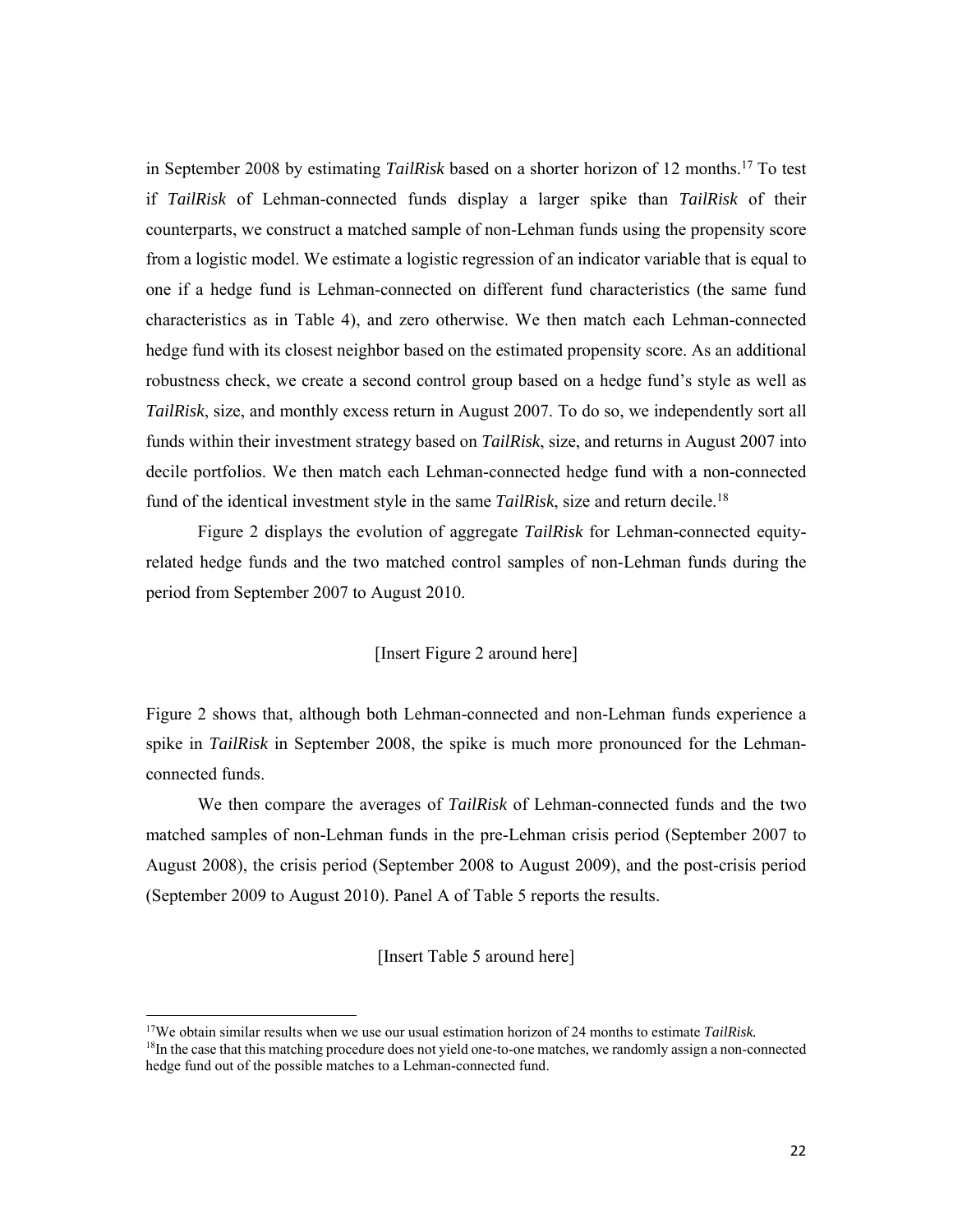If our matching between Lehman-connected funds and non-Lehman funds is close enough, we should not observe any difference in the tail risk between these funds prior to the Lehman bankruptcy. Panel A confirms that this is indeed the case for the pre-bankruptcy period (*Precrisis*). However, we find a significant difference in *TailRisk* in the period directly after the Lehman bankruptcy from September 2008 to August 2009 (*Crisis*). Lehman-connected hedge funds display an aggregate *TailRisk* of 0.82 (0.82) whereas the propensity-score-matched (style-, *TailRisk*-, size-, and returns-matched) non-Lehman funds display an aggregate *TailRisk*  of 0.57 (0.55). The difference in aggregate *TailRisk* of 0.25 (0.27) is economically large and statistically significant at the 5% level with a *t*-statistic of 2.01 (2.25). Finally, in Period 3 from September 2009 to August 2010, we observe that the tail risk averages of the different groups of funds are statistically indistinguishable from each other again. Together, these results show that the exogenous shock to the funding liquidity due to Lehman's bankruptcy leads to a sharp jump in the tail risk of funds that had a prime brokerage relation with Lehman.

To test whether these univariate findings hold in a multivariate setting after controlling for fund characteristics, we also conduct a difference-in-differences analysis by estimating the following regression for the sample covering the Lehman hedge funds and the respective matched samples (based on the same criteria as above) of non-connected Lehman funds:

$$
\Delta TailRisk_{i,t} = \alpha + \beta_1 \Delta_{Postcrisis-Crisis} + \beta_2 \Delta_{Crisis\text{-}Previous\text{-}} \times Lehman + \beta_3 \Delta_{Postcrisis-Crisis} \times Lehman + \kappa X_{i,t-1} + \varepsilon_{i,t}
$$
\n
$$
(5)
$$

where  $\Delta TailRisk_{i,t}$  denotes the change in tail risk for hedge fund *i* between the pre-Lehman crisis and the crisis period, or between the crisis and the post-crisis period, respectively.  $\Delta_{Crisis\text{-}Precrisis}$  and  $\Delta_{Postcrisis\text{-}Crisis}$  are indicator variables for the period between the crisis and precrisis, and post-crisis and crisis, respectively.19 *Lehman* is an indicator variable to identify funds that have a prime brokerage relation with Lehman Brothers.  $X_{i,t-1}$  is a vector of fundspecific control variables including the fund characteristics also used above in Table 4, all

<sup>&</sup>lt;sup>19</sup>We do not include an un-interacted indicator variable for the Precrisis-Crisis period as the constant already reflects the base case of the *TailRisk* change of between these two periods for funds from the matched sample without a prime brokerage relation with Lehman.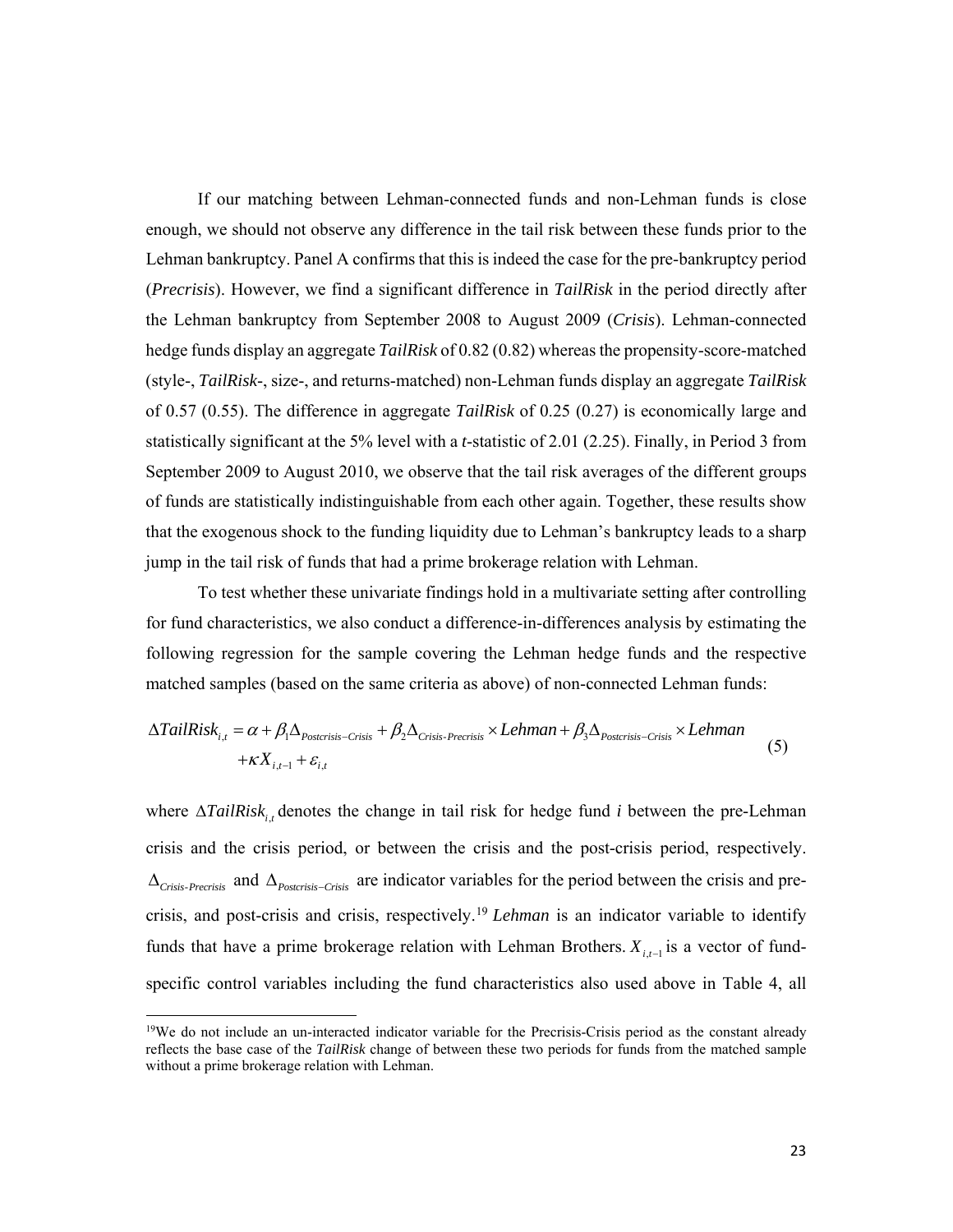measured at time  $t-1$ . As expected, the coefficient estimate for the interaction term between *Lehman* and  $\Delta$ <sub>Crisis-Precrisis</sub> is significantly positive. This indicates that hedge funds with a prime brokerage relation with Lehman experience a significantly more pronounced increase in tail risk in the crisis period as compared to the funds from the matched sample. We obtain this finding irrespective of which matched sample of funds without a prime brokearge relationship with Lehman we use and whether we include additional controls or not. The significantly negative coefficient estimate for the interaction of  $\Delta_{\text{Postcrisis-Crisis}}$  with *Lehman* suggests that this effect is (at least partially) subsequently reversed.

#### *4.3 Sources of Tail Risk*

So far we have investigated which fund characteristics are associated with hedge funds' tail risk. In this section, we take a closer look at and examine the channels through which hedge funds may be exposed to tail risk. In particular, we consider two channels. First, as shown in Agarwal and Naik (2004), *dynamic trading* by hedge funds can contribute to tail risk.<sup>20</sup> Second, *explicit investments* in tail-sensitive stocks can be another source of tail risk in hedge funds. To capture the impact of the first channel, we estimate funds' exposure to the out-of-the-money (OTM) put option factor. We follow Agarwal and Naik (2004) to compute the return of a strategy that involves buying OTM put options on the S&P composite index with two months to maturity at the beginning of each month and selling them at the beginning of the next month. For the second channel, we use the Chabi-Yo, Ruenzi, and Weigert (2015) high minus low lower tail dependence (LTD)-risk factor as a proxy for tail risk induced by equity holdings. The LTD-risk factor is constructed as the return of a trading strategy going long in stocks with high tail risk exposure (i.e., stocks in the top quintile of crash sensitivity) and going short in stocks with low tail risk exposure (i.e., stocks in the bottom quintile of crash sensitivity).<sup>21</sup> To control for tail risk potentially induced by other trading strategies of funds, we also compute funds' exposures to the Agarwal and Naik (2004) OTM call option factor, the Fung and Hsieh

<sup>&</sup>lt;sup>20</sup>Specifically, they show that it is the nature of funds' dynamic trading corresponding to their investment styles, rather than direct positions in options, that contributes to the tail risk that they capture by an OTM put option factor.

<sup>&</sup>lt;sup>21</sup>Chabi-Yo, Ruenzi, and Weigert (2015) compute the tail risk of individual stocks based on the lower tail dependence of an individual stock return and the market return.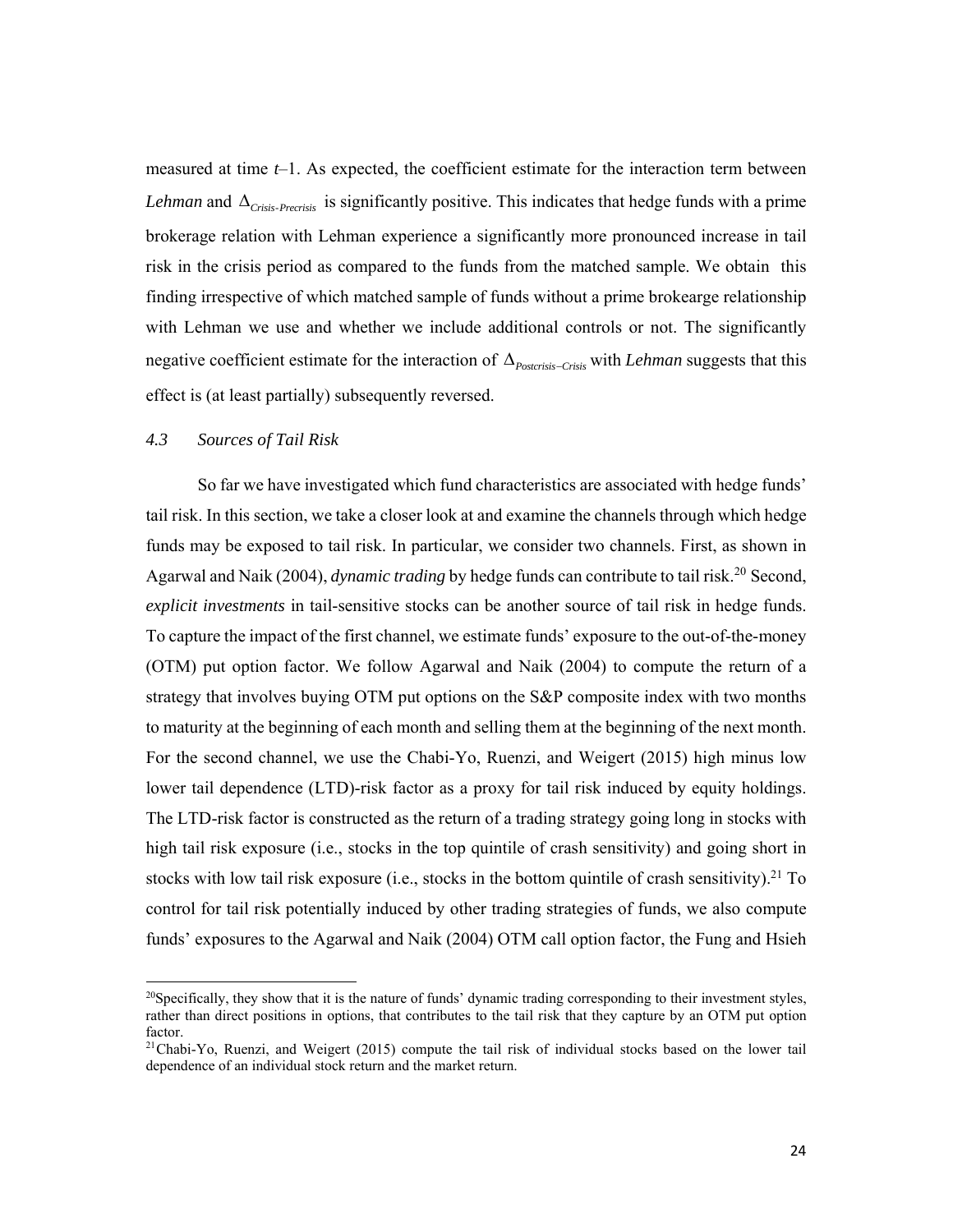(2004) trend-following factors,  $22$  the Bali, Brown, and Caglayan (2014) macroeconomic uncertainty factor, the Buraschi, Kosowski, and Trojani (2014) correlation risk factor, the VIX, and the Gao, Gao, and Song (2014) RIX factor.

We estimate hedge fund *i*'s univariate exposures to different risk factors for month *t* based on a rolling window of 24 monthly returns. In a second step, we estimate Fama and MacBeth (1973) regressions at the individual hedge fund level of tail risk in month *t* (as defined in Section 2) on the exposures to the Agarwal and Naik (2004) put option factor and the Chabi-Yo, Ruenzi, and Weigert (2015) LTD-risk factor in month *t*:

$$
TailRisk_{i,t} = \alpha + \lambda_1 \beta_{OTMPu,i,t} + \lambda_2 \beta_{LTD-Risk,i,t} + \lambda_3 \beta_{X,i,t} + \varepsilon_{i,t},
$$
 (6)

where TailRisk<sub>it</sub> is fund *i*'s tail risk,  $\beta_{OTM\,\text{Put}}(\beta_{LTD-Risk})$  denotes the univariate exposure to the Agarwal and Naik (2004) out-of-the-money (OTM) put option factor (the Chabi-Yo, Ruenzi, and Weigert (2015) equity tail risk factor) and  $\beta_{\rm x}$  is a vector of exposures to the other risk factors described above. To adjust the standard errors for serial correlation, we use the Newey and West (1987) adjustment with 24 lags. Since we perform a two-step estimation procedure, we correct the standard errors for the errors-in-variables problem using the Shanken (1992) correction. Table 6 reports the results of this regression.

#### [Insert Table 6 here]

In model (1), we regress tail risk on funds' exposure to the Agarwal and Naik (2004) out-of-the-money (OTM) put option factor  $(\beta_{OTM\,\,Put})$ . We find that tail risk is strongly negatively related to  $\beta_{OTM\,\text{Put}}$  with a slope coefficient of -12.46, which indicates that tail risk is positively related to a trading strategy of writing out-of-the-money put options on the equity

 $^{22}$ Fung and Hsieh (2001, 2004) construct the trend-following factors as the returns on lookback straddles on bonds, currencies, commodities, interest rate, and equities.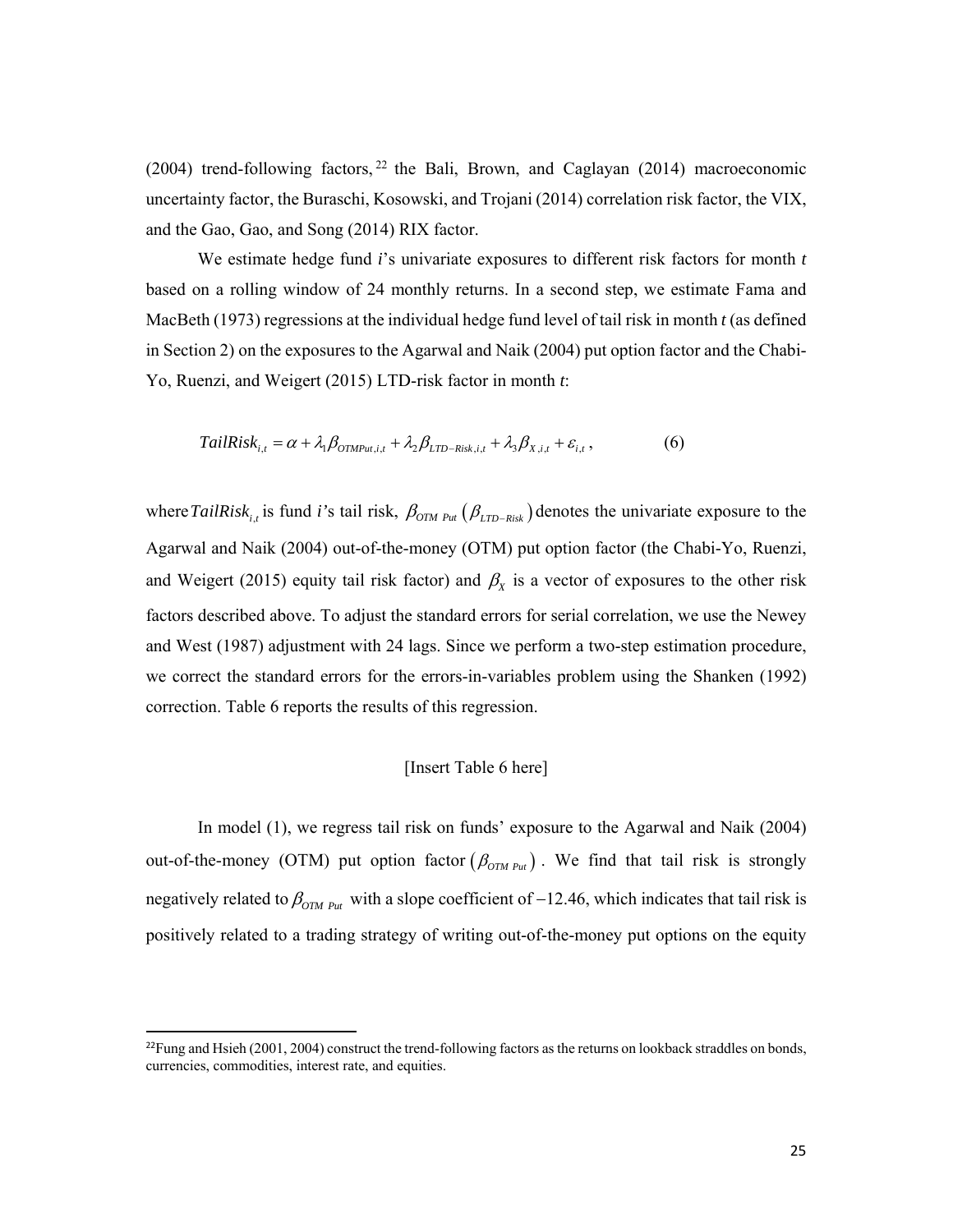market index.<sup>23</sup> This relation is statistically significant at the 1% level with a *t*-statistic of  $-$ 3.63. Model 2 investigates the relation of tail risk and  $\beta_{\text{LTD Risk}}$ , the sensitivity to the Chabi-Yo, Ruenzi, and Weigert (2015) high minus low LTD-Risk factor. We find a highly significant positive relation between tail risk and  $\beta_{\text{LTD Risk}}$  (coefficient of 0.630; *t*-statistic = 10.31), which indicates that tail risk is related to a trading strategy of buying stocks with high tail risk and selling stocks with low tail risk. In model 3, we regress *TailRisk* on funds' sensitivites to both, the OTM put option factor and the equity tail risk factor. We continue to find that tail risk is positively related to  $\beta_{LTD Risk}$  and negatively related to  $\beta_{OTM Put}$ . Finally, in model (4), we regress *TailRisk* on the complete set of hedge fund return sensitivites. Our main results remain unchanged. We still observe that tail risk is driven by a fund's sensitivity to the OTM put option factor and the equity tail risk factor. A one standard deviation increase in  $\beta_{\text{LTD Risk}}$  increases a fund's tail risk by 0.13, while a one standard deviation decrease in  $\beta_{OTM\ P_{ut}}$  increases a fund's tail risk by 0.26. Given an average tail risk of our sample funds of 0.38, this means an increase of 68% and 34% in the tail risk for a one standard deviation increase in the sensitivities to the put option factor and the equity tail risk factor, respectively.

#### **5. Tail Risk and Portfolio Holdings**

### *5.1 Tail risk induced from equity holdings of hedge funds*

Our results hitherto suggest that a hedge fund's tail risk is induced by both dynamic trading as well as by portfolio holdings of stocks with high equity tail risk. We now dig deeper and investigate whether we can find direct evidence of the sources of funds' tail risk using their disclosed 13F portfolio holdings that include long positions in equities. To establish direct evidence between tail risk induced by equity holdings and tail risk estimated from hedge fund returns, we use the Thomson Reuters 13F database that provides common stock holdings of more than 5,000 institutional managers with \$100 million or more in 13F securities (i.e., equities, convertible bonds, and options). The database provides long equity holdings of 1,694

 $23$ This result also suggests that tail risk can be reduced by a trading strategy of holding long put options. Later in Section 5 of the paper, we investigate the relation between actual long put option positions of hedge funds and their tail risk.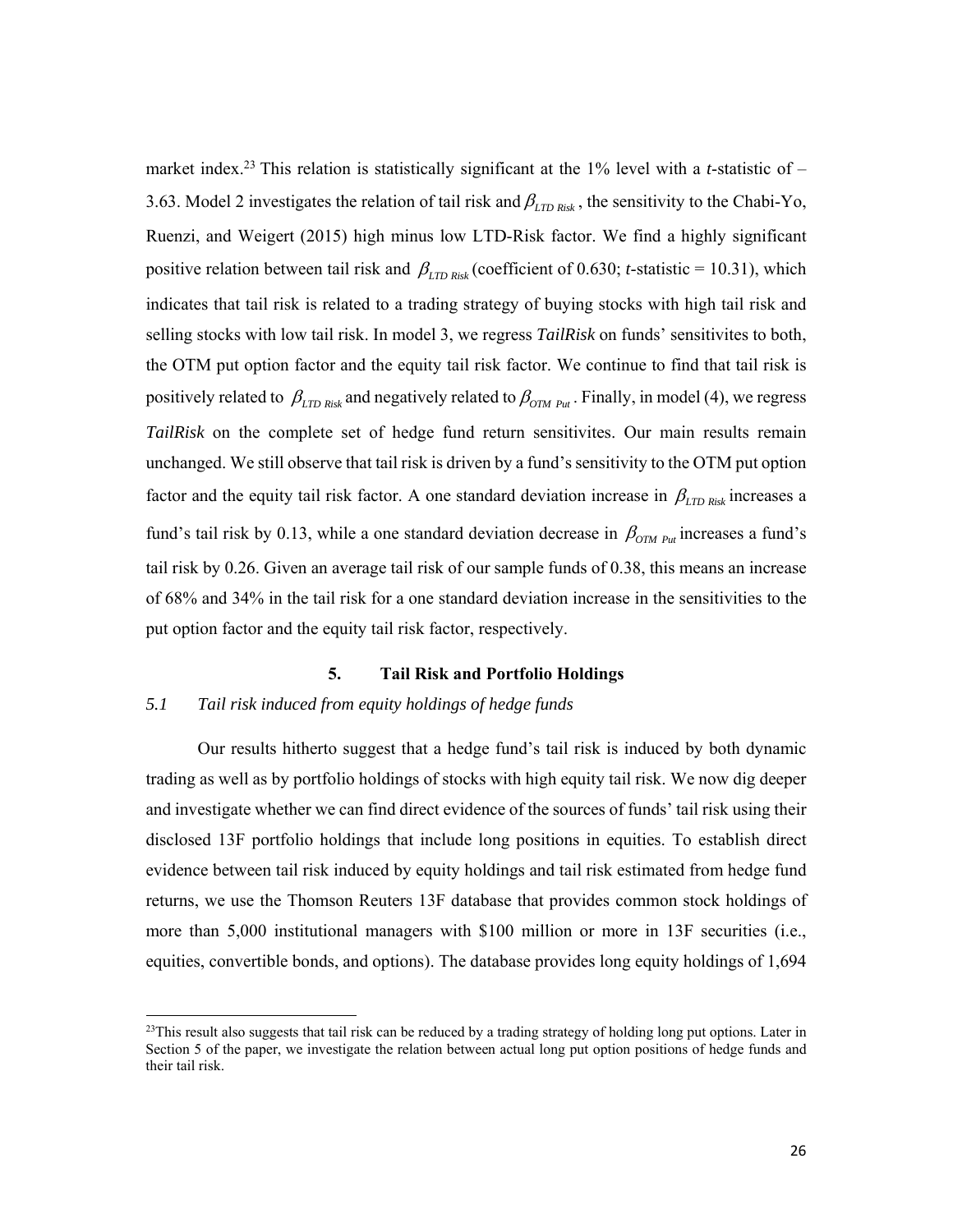manually classified hedge fund firms. The merge between the Union Hedge Fund Database and the 13F portfolio holdings follows Agarwal, Fos, and Jiang (2013) as explained earlier in Section 2. Our final sample consists of 793 hedge fund firms managing 2,720 distinct hedge funds during the period from 1996 to 2012.

Since portfolio holdings are reported at the hedge fund firm level, we first compute excess return of hedge fund firm *i* in month *t* as the value-weighted excess returns of the firm's individual hedge funds. We then compute a hedge fund firm *i*'s tail risk in month *t* based on the firm's reported excess returns and the market using an estimation horizon of 24 months. Second, using the 13F equity portfolio holdings, we compute the excess equity portfolio return of a hedge fund firm as the value-weighted excess returns of the firm's disclosed stock positions. Specifically, to obtain a return series of monthly observations, we use hedge fund firm *i'*s disclosed equity positions in month *t* to compute the equity portfolio return over months *t+1* to *t+3*. As an example, we use the disclosed portfolio positions of hedge fund *i* at the end of December 2011 to compute the equity portfolio return for the months from January 2012 to March 2012. To compute the equity portfolio return for the months from April 2012 to June 2012, we then use the disclosed positions at the end of March 2012, and so on. Finally, we calculate a hedge fund firm *i*'s equity tail risk in month *t* based on the firm's equity portfolio returns and the market using an estimation horizon of 24 months. We also estimate different risk characteristics from a firm's equity portfolio returns such as the standard deviation, skewness, kurtosis, *ES*, market beta, as well as upside and downside beta (defined as market beta when the market is above and below, respectively, its median return realization; see Ang, Chen, and Xing, 2006). In addition, we compute different portfolio firm characteristics using the value-weighted average of liquidity, size, book-to-market, and past yearly return of the underlying stocks.

To analyze the relation between hedge funds' tail risk from reported returns and equity tail risk estimated from disclosed equity positions, we estimate Fama and MacBeth (1973) regressions. We regress tail risk of hedge fund firm *i* in month *t* on hedge fund firm *i*'s holdingsbased portfolio equity tail risk in month *t* controlling for different equity portfolio risk and firm characteristics using the Newey and West (1987) adjustment with 24 lags: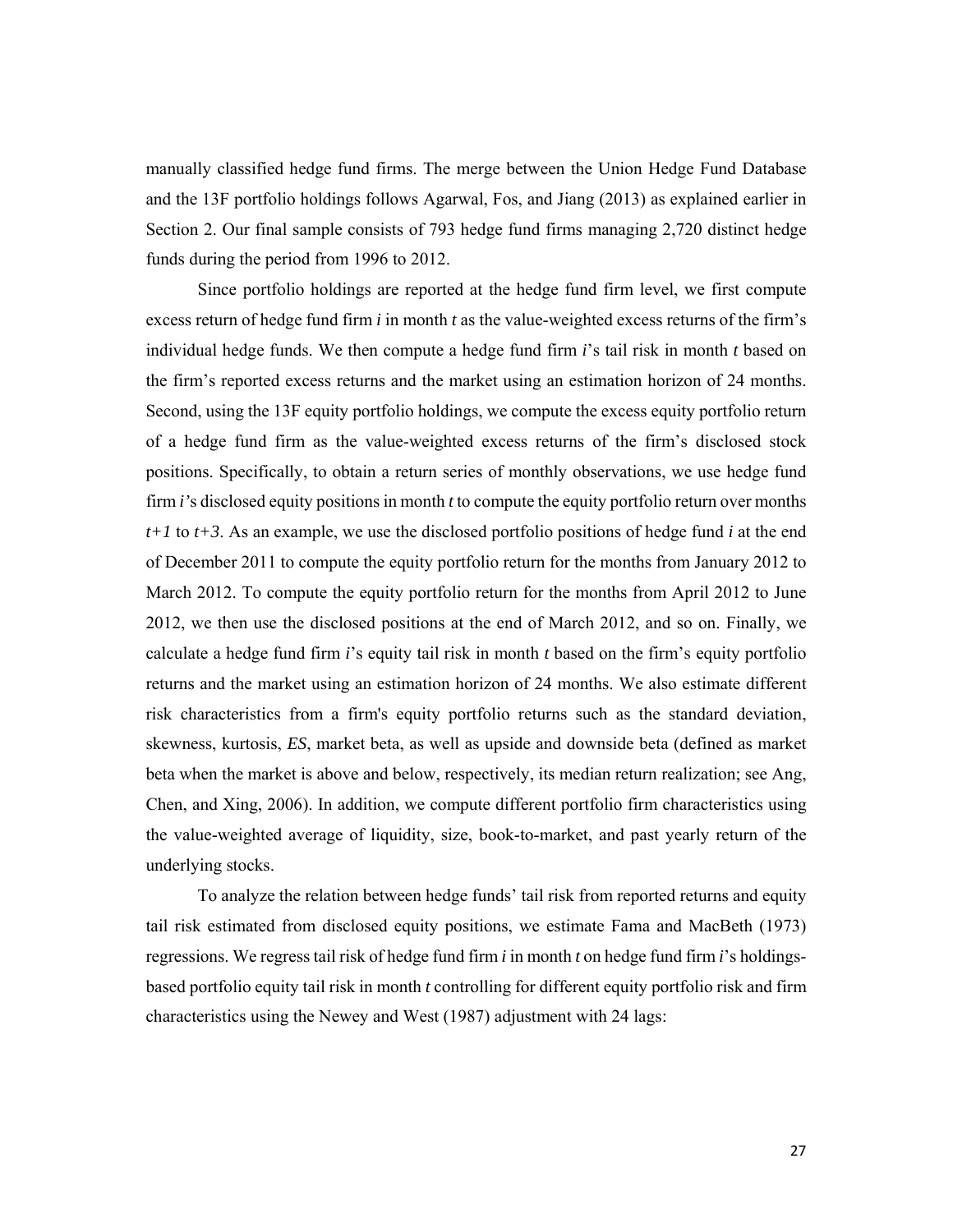$$
TailRisk_{i,t} = \alpha + \beta_1 Equity \, TailRisk_{i,t} + \beta_2 X_{i,t} + \varepsilon_{i,t},\tag{7}
$$

where  $TailRisk_{i,t}$  denotes fund *i*'s tail risk in month *t*, *Equity TailRisk*<sub>it</sub> is tail risk based on equity portfolio holdings as described above and  $X_{i,t}$  is a vector of equity portfolio risk and fund characteristics. Table 7 reports the results.

### [Insert Table 7 here]

In model (1), we use equity tail risk as the only explanatory variable. It has a positive impact (coeff.  $= 0.145$ ) and is highly statistically significant at the 1% level. This finding provides direct evidence of a strong positive relation between a hedge fund's tail risk and tail risk induced by its equity holdings. In models (2) to (5), we expand our specification to control for various portfolio characteristics. In model (2), we add return standard deviation, skewness, kurtosis, *ES*, market beta (all based on disclosed holdings). Our results reveal that fund tail risk is also positively related to market beta but shows no statistically significant relation to any of the other controls. When we split market beta into upside beta and downside beta in model (3), we find the intuitive result that downside beta is driving this finding. These results also hold in model (4), where we include , liquidity, size, book-to-market, and past yearly returns (again all based on disclosed equity holdings) as additional controls. More importantly, in all regressions, equity tail risk is significantly positively related to tail risk estimated from fund returns at the 1% level.

The impact of equity tail risk is also economically important. We find that a one standard deviation increase of equity tail risk increases fund tail risk by 0.07. This implies a relative increase of almost 20% as the tail risk for funds is 0.38 (see Panel C of Table 1). This is the largest effect in terms of economic magnitude of all variables included in model (4).

Models (1) to (4) ignore the possible impact of fund firm leverage in the relation between equity tail risk and fund tail risk. Intuitively, equity tail risk should matter more if the hedge fund firm employs a higher level of equity leverage. To account for this issue, we follow Farnsworth (2014) and compute a hedge fund firm *i'*s long-only leverage in month *t* as the market capitalization of equity portfolio positions divided by firm *i*'s assets under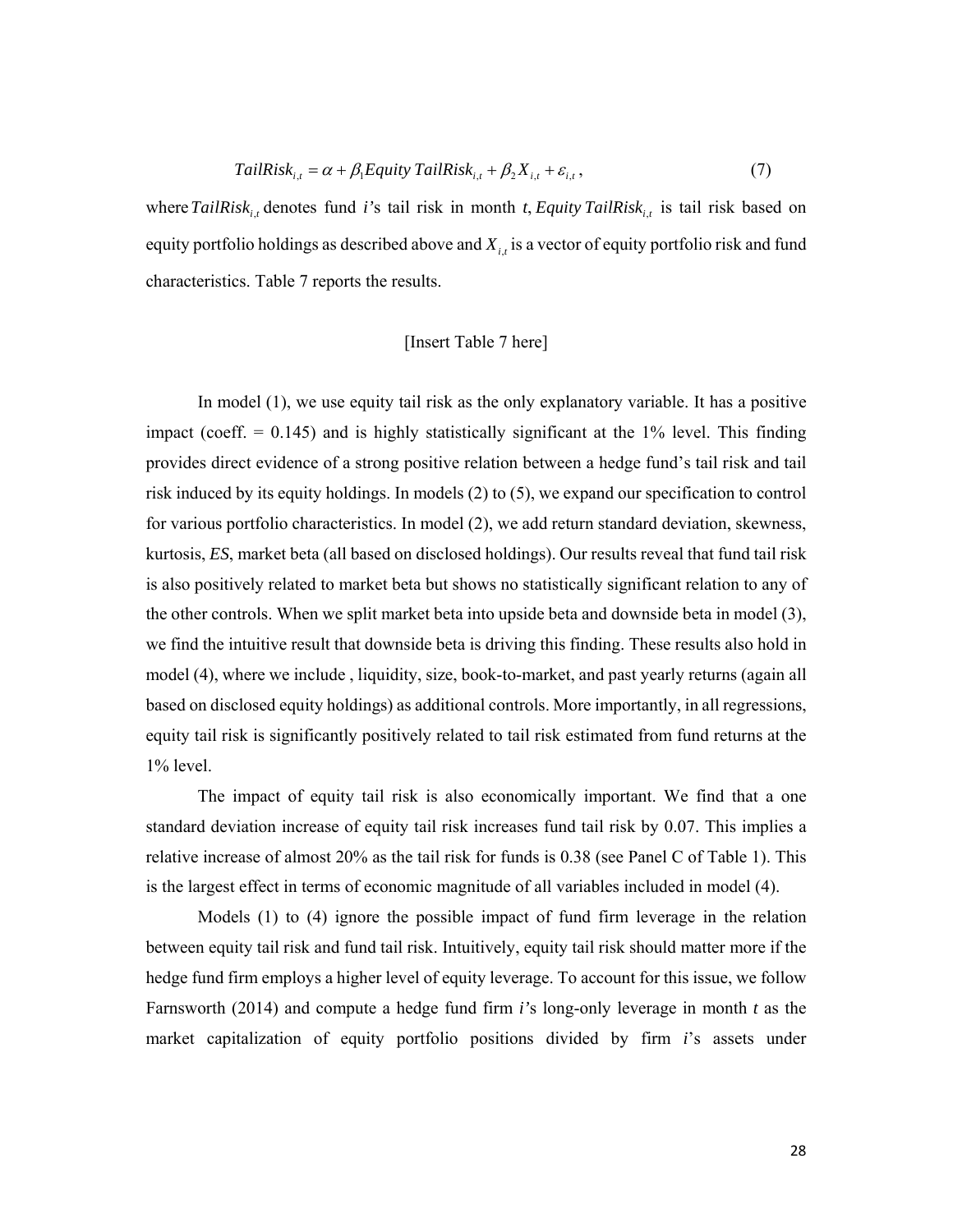management.<sup>24</sup> In model (5), we add the interaction of equity tail risk with this long-only leverage measure as an additional independent variable. As expected, we find this interaction term to be positive and statistically significant.

In summary, this section shows that tail risk of hedge funds is to a significant extent directly induced by tail risk of their long equity positions, with a more pronounced effect in case of funds employing greater leverage.

#### *5.2 Tail risk and option holdings of hedge funds*

In addition to tail risk induced from long equity holdings, we had earlier found that a hedge fund's sensitivity to an out-of-the-money put option factor was one of the main factors to explain fund tail risk in Table 7. Since 13F filings only include long positions in options, we cannot observe if hedge funds explicitly write out-of-the-money put options that would exacerbate their tail risk. However, we can investigate whether some hedge fund firms reduce their tail risk by holding long positions in put options.

To test this hypothesis we use option holdings data from 13F filings from the SEC EDGAR database. Specifically, we analyze long call and put option holdings of the 793 hedge fund firms in our sample during the period from the first quarter of 1999 to the last quarter of 2012. We find that during this period 51.2% of hedge fund firms in our sample (i.e., 406 of 793 firms) file at least one long option position. To merge fund firms that disclose their option positions quarterly with monthly fund firm tail risk estimates, we again use the convention that disclosed positions in month *t* are carried forward for the subsequent months *t+1* to *t+3*.

To investigate if holding long put options reduces fund tail risk, we compute for hedge fund firm *i* in month *t*, (a) the number of different stocks on which funds hold put positions, (b) the equivalent *number* of equity shares underlying these put positions (in millions), and (c) the equivalent *value* of equity shares underlying these put positions (in millions). <sup>25</sup> Unfortunately, the data does not contain information that would allow us to calculate the actual

<sup>&</sup>lt;sup>24</sup>In order to reduce the impact of outliers, we winsorize our measure of long-only leverage at the 1% level.<br><sup>25</sup>We illustrate these measures with an example: Assume that a fund holds put options on 10,000 shares of sto

A that trades at \$30 and 5,000 shares of stock B that trade at \$20. Then, (i) the number of stocks on which put options are held is 2, (ii) the equivalent number of equity shares underlying the put positions is 15,000, and (iii) the equivalent value of equity shares underlying these put positions is \$400,000.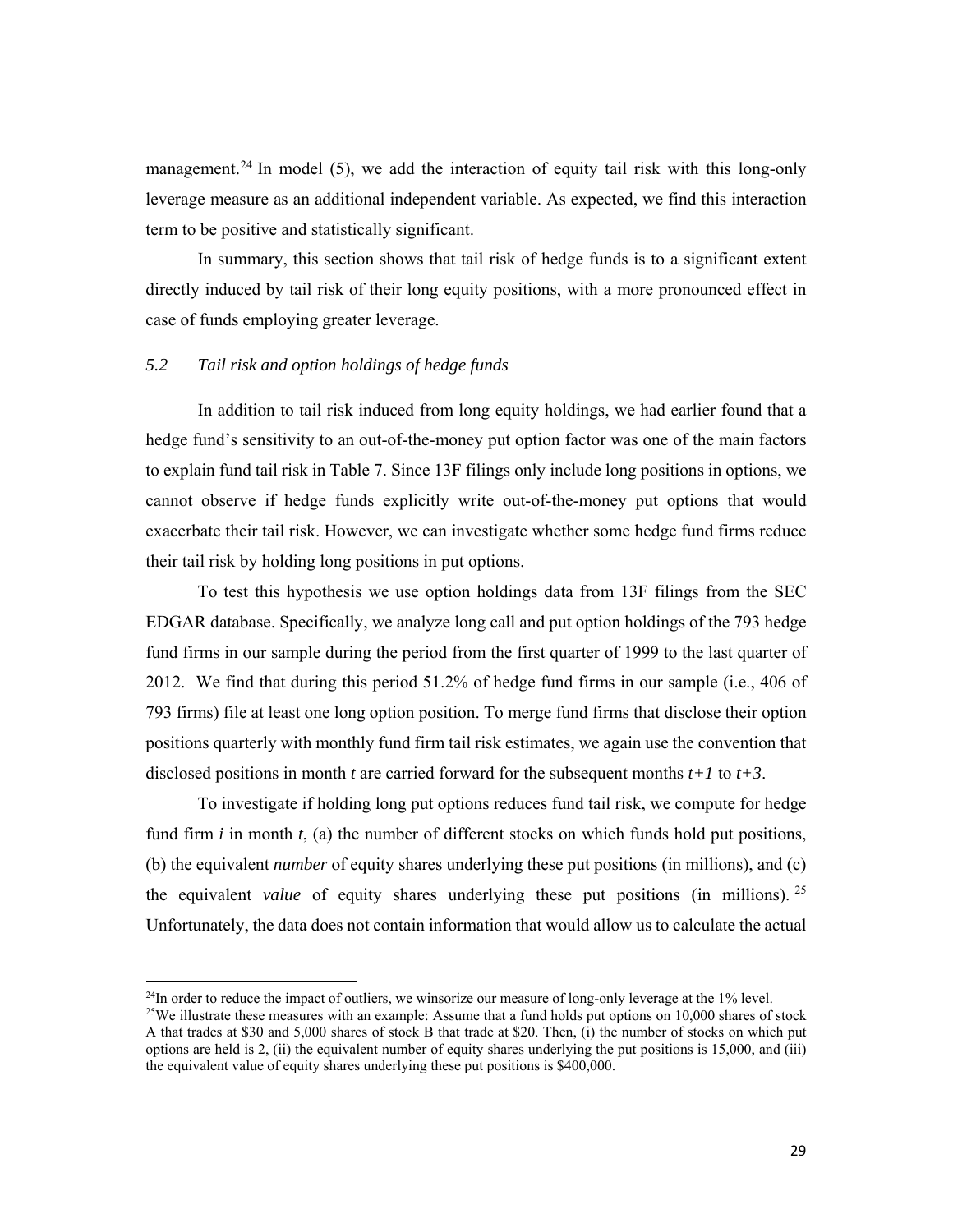value of the option positions, which is why we rely on these coarser measures of option use. We winsorize the number and the value of equity shares at the 1% level to mitigate the influence of outliers.

In our sample, the average number of different stocks on which put (call) positions are held is 3.54 (3.55), the number of equity shares underlying the put (call) positions is 1.59 (1.61) million, and the value of equity shares underlying the put (call) positions is \$18.13 (\$17.89) million $26$ 

We regress tail risk of hedge fund firm *i* in month *t* on fund firm *i*'s option holdings in month *t* using the Newey and West (1987) adjustment with 24 lags. Table 8 reports the results.

# [Insert Table 8 here]

In models (1) through (3), we regress tail risk on the number of different call and put options, the number of shares underlying these call and put options, and the value of shares underlying these call and put options, respectively. We find that the number of shares underlying the put options and the value of shares underlying the put options significantly reduce fund firms' tail risk. There is never any significant impact of the call option positions. In model (4), we estimate a regression of fund firms' tail risk jointly on all variables regarding hedge funds' derivative exposure. We find that both the number of put options and the value of shares underlying the put options significantly reduce a hedge fund firm's tail risk. A one standard deviation increase in the number of put options (value of shares underlying the put options) reduces fund tail risk by an economically significant value of 0.13 (0.08). Again, none of the call option variables has a significant impact. Overall, these results provide at least some suggestive evidence that hedge fund firms can reduce tail risk by taking long positions in put options.

 $26P$ lease note that in our empirical analysis we retain all fund firms in the sample that do not disclose long option holdings at all. This reduces the average number and value of equity shares underlying the option positions considerably. Our main results regarding the relation between tail risk and long put holdings remain unaffected whether we include or exclude these firms.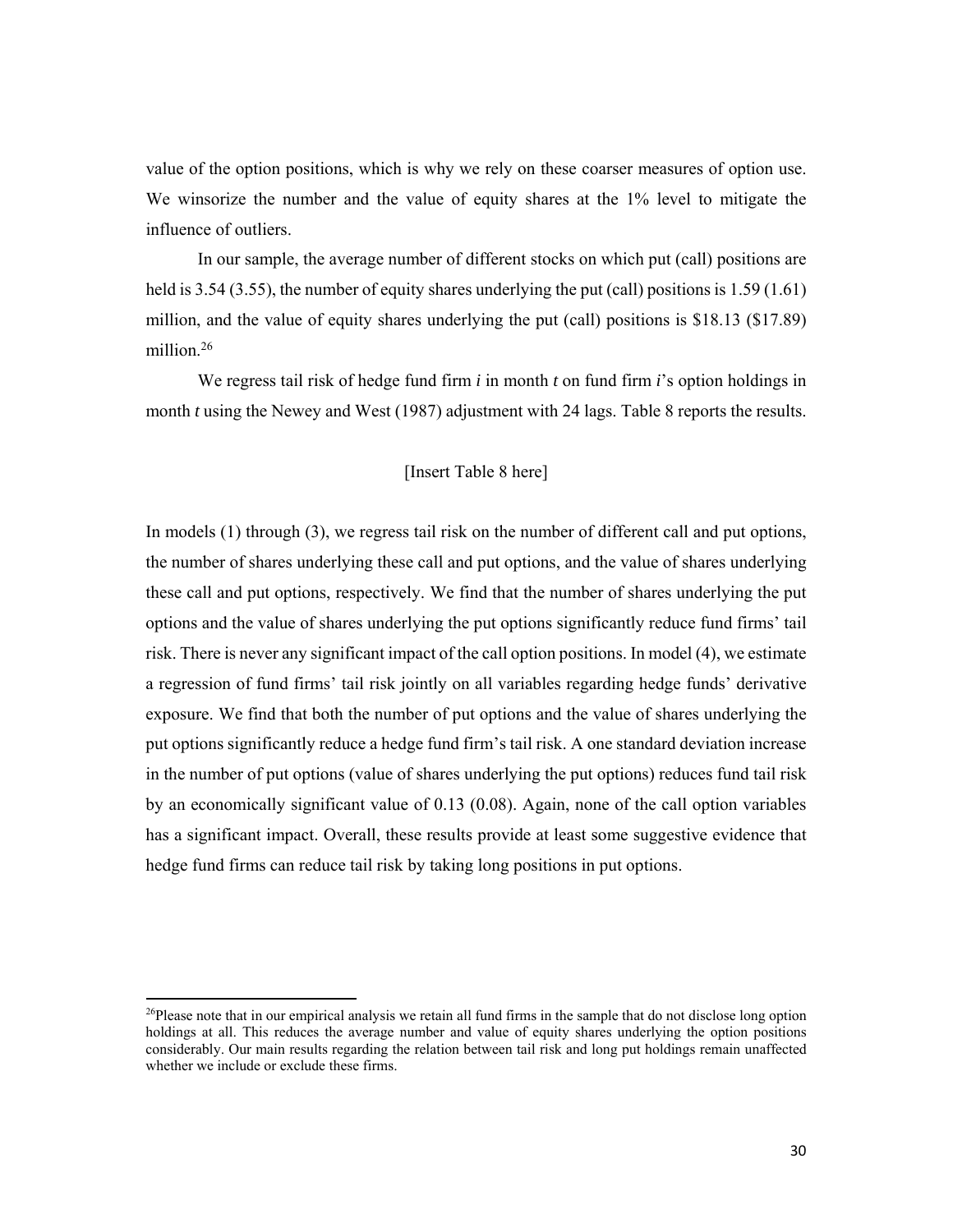#### **6. Tail Risk Timing: Evidence from the Financial Crisis in 2008**

In the last part, we now investigate whether hedge funds possess tail risk timing ability. Although hedge funds with high tail risk on average outperform funds with low tail risk, they earn very low returns during market downturns. As an example, we observe that the decile of hedge funds with the highest tail risk (measured in September 2008 based on the previous 24 months) underperforms the decile of hedge funds with the lowest tail risk by  $-20.82\%$  during October 2008, which is the worst financial crisis during our sample period with a CRSP valueweighted market return of  $-17.23\%$ .<sup>27</sup> Hence, being able to reduce tail risk before severe market crises would be particularly beneficial.

To examine whether funds exhibit tail risk timing ability, we examine their equity and option positions shortly before and during October 2008. We first study funds' timing ability with regard to their equity positions. To do so, we look at funds' equity portfolio holdings and compare differences between actual equity tail risk and *hypothetical* equity tail risk for the sample of equity-related hedge fund firms during the financial crisis of October 2008.<sup>28</sup> To estimate hypothetical equity tail risk for hedge fund firm *i*, we look at its portfolio disclosures six months before the worst market crash happened, in March 2008. We then compute hypothetical tail risk for hedge fund firm *i* over the following year under the assumption that the fund manager did not change the fund's portfolio composition and continued to hold the same portfolio as in March 2008. In contrast, actual tail risk is computed as before based on actual portfolio holdings information updated over time. Figure 3 plots the development of aggregate actual equity tail risk (taken over all equity-related hedge fund firms in our sample) and aggregate hypothetical equity tail risk during the period from March 2008 to March 2009.<sup>29</sup>

#### [Insert Figure 3 here]

<sup>&</sup>lt;sup>27</sup>Looking at all months in our sample period with a market return of smaller than  $-10\%$  (six months in total), we find that the decile portfolio of hedge funds with the highest tail risk underperforms the decile portfolio with the lowest tail risk by  $-10.41\%$ . This spread is statistically significant at the 5% level (with a *t*-statistic of  $-3.14$ ).

<sup>&</sup>lt;sup>28</sup>Given the relatively short sample period, we choose this approach rather than using the timing factor in a multifactor model that has also been used in the literature (e.g., Chen, 2007; Chen and Liang, 2007; and Cao, Chen, Liang, and Lo, 2013).

 $29$ Note that Figure 3 plots the development of aggregate equity tail risk. Aggregate equity tail risk is generally higher than fund tail risk (which is displayed, e.g., in Figure 2).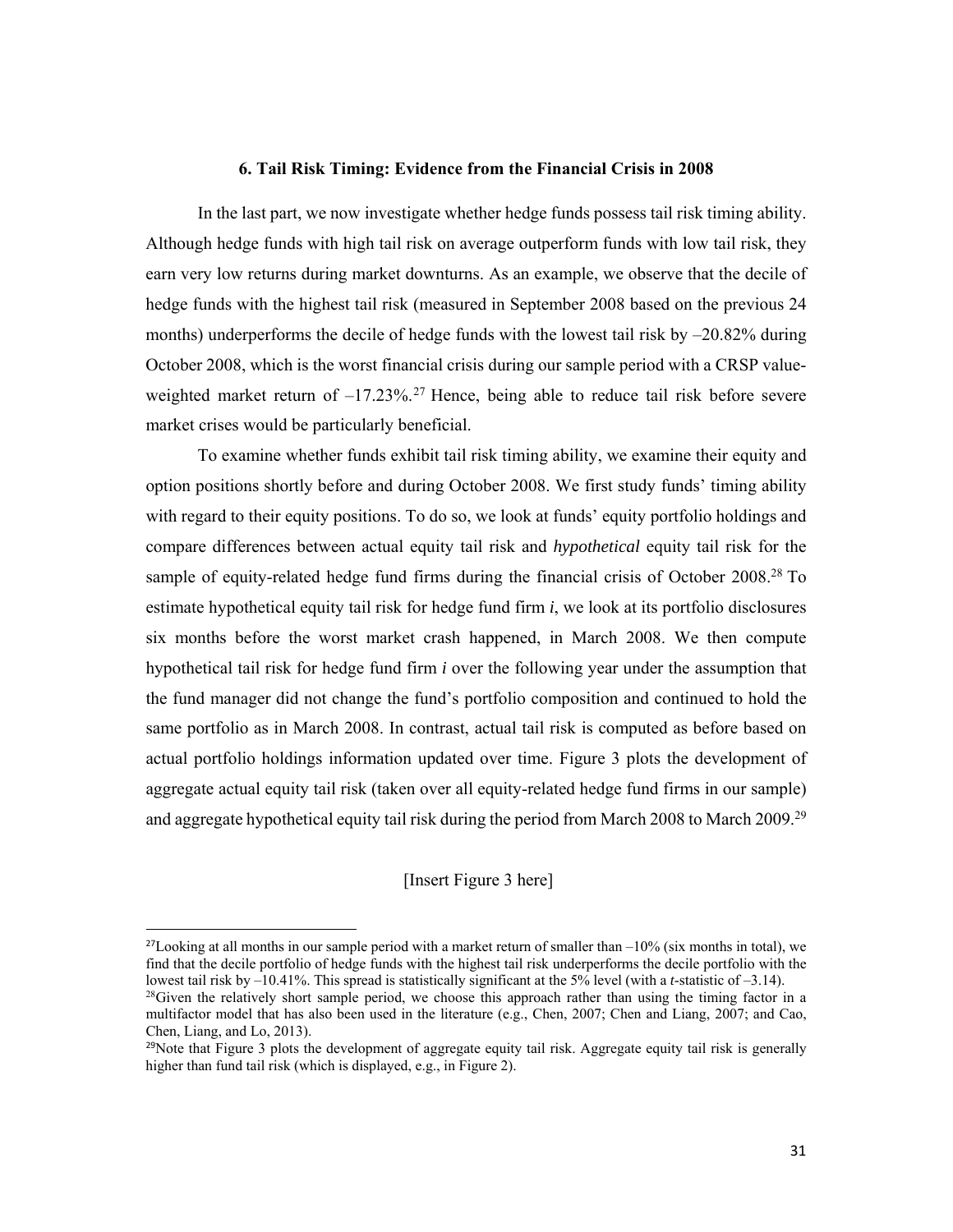Figure 3 shows that actual aggregate actual equity tail risk is lower than aggregate hypothetical equity tail risk beginning from August 2008 onwards and remains so until March 2009. We also perform a mean comparison test between hedge fund firms' actual tail risk and hypothetical tail risk in October 2008 in Panel A of Table 9.

### [Insert Table 9 here]

Our results indicate that in October 2008, the aggregate hypothetical equity tail risk of hedge funds was 1.19 while aggregate actual equity tail risk of funds was 1.11. The difference of 0.08 is statistically significant at the one percent level with a *t*-statistic of 3.60. These findings show that the average fund did reduce its tail risk exposure by investing less in long stock positions that have high tail exposure prior to the crisis (i.e. between March and September 2008).

In the next step, we analyze whether funds also used options to time tail risk, i.e. whether they increased their long positions in put options before October 2008. We plot the number of different stocks in which funds hold put options and the number and value of equity shares underlying the put positions of funds during the period from March 2008 to March 2009 in Figure 4.

### [Insert Figure 4 here]

We find that hedge funds increase both the number of different stocks on which funds hold put options as well as the number and value of equity shares underlying the put positions substantially from March 2008 to December 2008. Subsequently, they reduce these positions again. Panel B of Table 9 formalizes these observations by performing a mean comparison test between the number of different stocks in which funds hold put options (the number of equity shares underlying the put positions, the value of equity shares underlying the put positions) in March 2008 and October 2008. Our results reveal that the number of different stocks with put positions (the number of equity shares underlying the put positions, the value of equity shares underlying the put positions) in March 2008 was  $4.14$  (1.51 million, \$26.25 million), whereas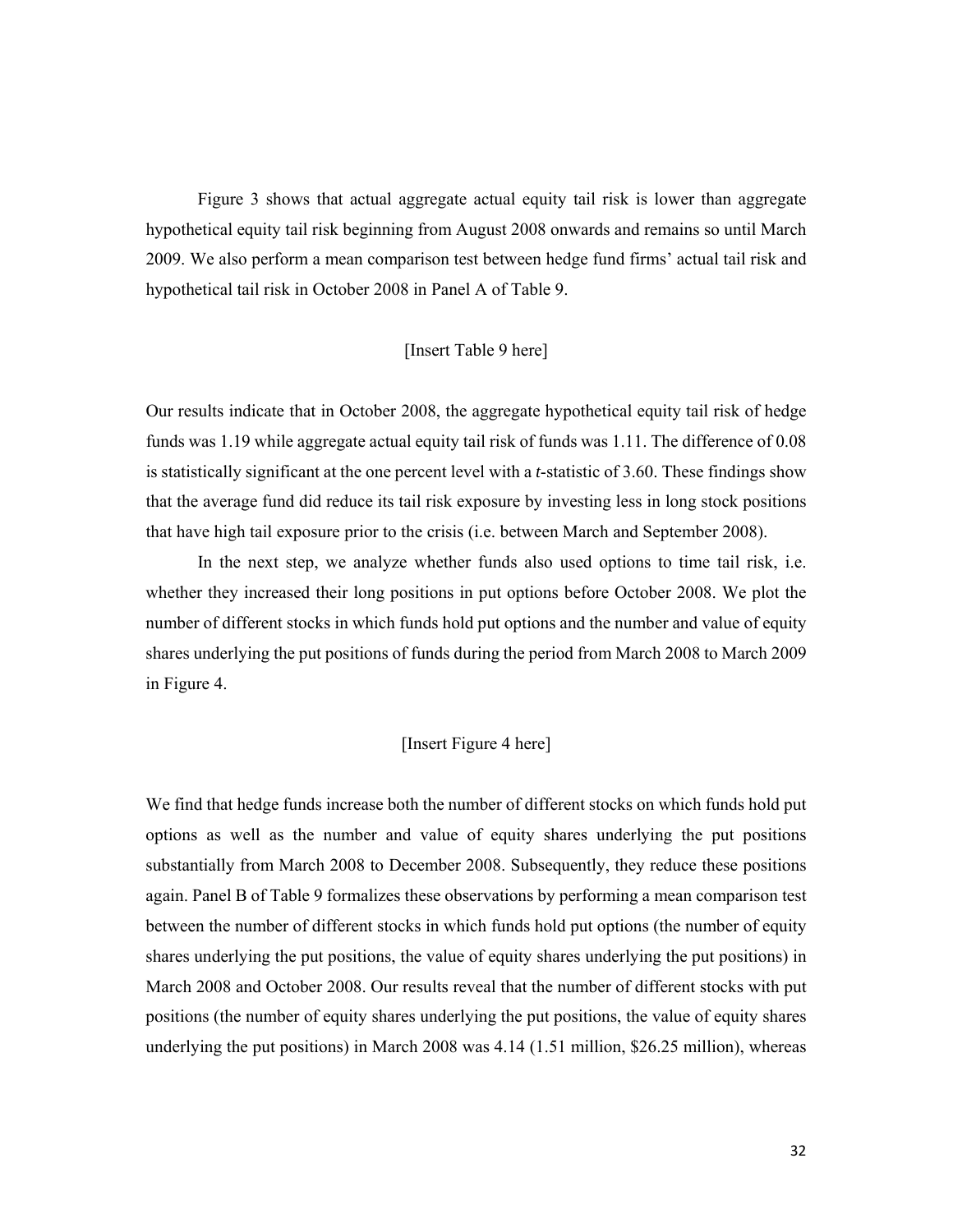this number amounts to 5.90 (2.71 million, \$36.53 million) in October 2008. The difference amounts to 1.76 (1.20 million, \$10.28 million) and is statistically significant at the five percent level or better with a *t*-statistic of 2.03 (3.14, 4.51), showing that hedge funds on average increased their long positions in puts.<sup>30</sup>

Next, we investigate whether hedge funds hold put options on exactly those stocks that have higher tail risk. For this purpose, we compute for each stock *i* in October 2008, (a) the number of different hedge funds that hold put positions on this stock, (b) the overall number of equity shares held by different hedge funds underlying the put positions (in millions) on this stock, and (c) the overall value of equity shares held by different hedge funds underlying the put positions (in \$ millions) on this stock. Then, we regress these stock-level put option holdings on tail risk and different stock characteristics measured in September 2008.

Panel C of Table 9 reports the regression results using standard errors clustered by stock. Models (1) through (3) show the results of univariate regressions. We find that the higher the tail risk of a stock, the higher the number of different funds holdings put positions on this stock and the higher is the overall number and value of equity shares underlying these put positions.

These effects could also be driven by the size of the respective stock (as larger stocks might be simply more likely to appear in hedge fund portfolios) or by hedge fund preferences for certain stock characteristics. Thus, in models (4) through (6), we control for firm size and additional firm and return characteristics of the stocks. After controlling for these characteristics, we do not find a significant impact of equity tail risk on the number of equity shares underlying the put positions anymore. However, the impact remains statistically significant at the 1% and 10% level, respectively, for the number of different funds holding put positions on this stock and the overall value of equity shares underlying the put positions.

Finally, we examine whether differences in timing abilities across hedge fund firms are also reflected in cross-sectional performance differences. To address this issue, we sort hedge fund firms into tercile portfolios based on their tail risk timing ability. In particular, we use four

<sup>&</sup>lt;sup>30</sup>The increasing number of put option positions of hedge funds between March 2008 and October 2008 is not driven by increases in funds' size. Actually, the average assets under management of hedge funds is \$872.55 million in March 2008, which reduces to \$715.67 million in October 2008.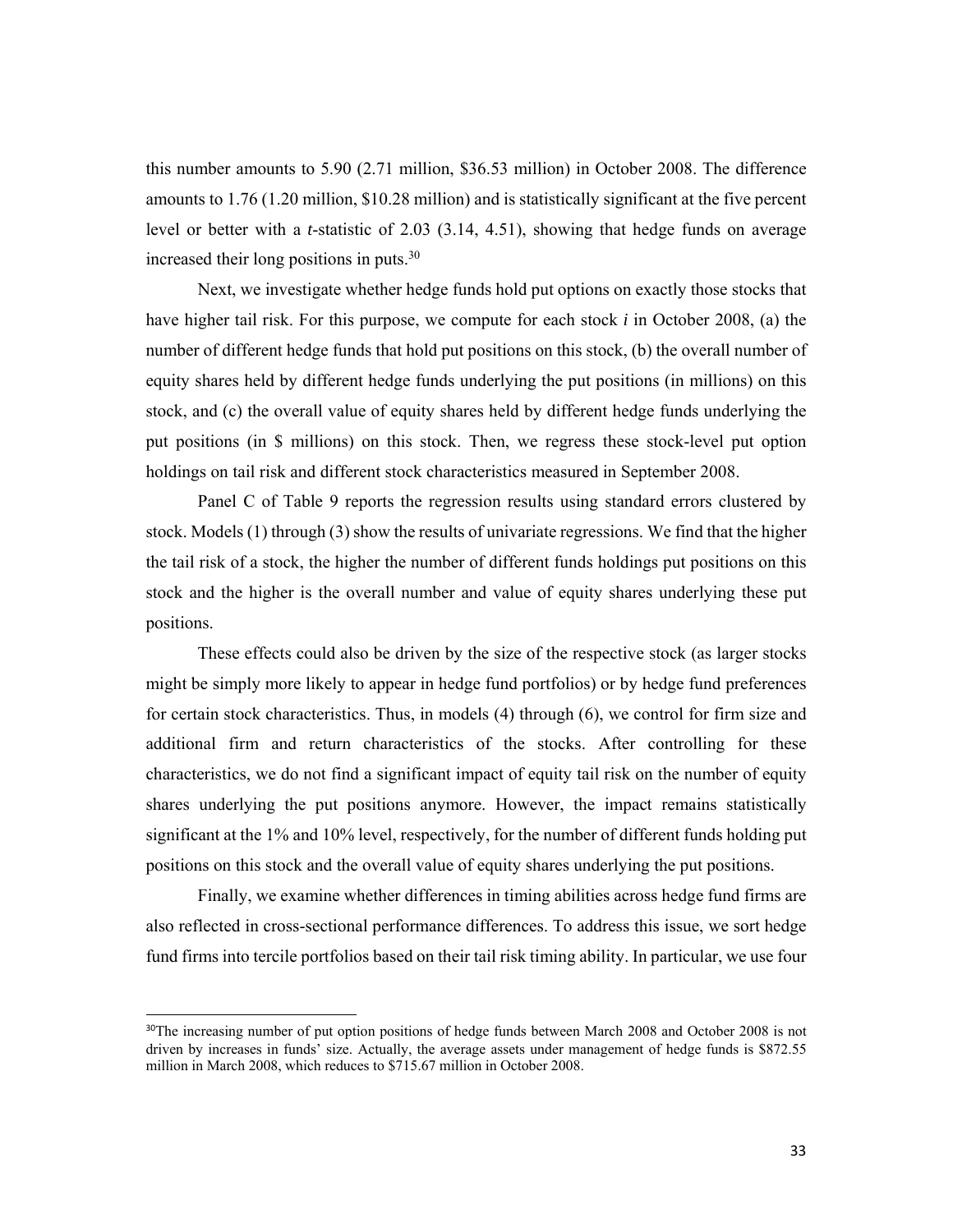different metrics for these sorts, which we also used in our previous analysis on aggregate timing ability. First, we take the difference of actual equity tail risk and hypothetical equity tail risk timing in October 2008. Second, we take the difference in the number of different stocks in which funds hold put options as well as the number and value of equity shares underlying the put positions between October 2008 and March 2008. We then compute the excess returns of these portfolios in October 2008 and assess return differences between portfolio 3 (good timers) and portfolio 1 (bad timers). Results are reported in Panel D. We find that the good timers' portfolios indeed outperform the bad timers' portfolios using all four metrics of tail risk timing ability with statistically significant spreads ranging from 3.61% to 5.06%.

To summarize, our results in this section are consistent with hedge funds reducing tail risk before the market crash of September 2008 by either reducing equity tail risk or increasing their positions in put options, particularly on stocks with high tail risk. Furthermore, if funds did so to a larger extent, this is also reflected in significantly better performance as compared to other funds.

# **7. Conclusion**

It has been well documented that hedge funds use dynamic trading strategies and take state-contingent bets that can expose them to tail risk. In this paper, we propose a nonparametric measure of tail risk to show that equity-related hedge funds with high tail risk outperform equity-related funds with low tail risk by 4.68% per annum even after controlling for various risk factors in the Fung and Hsieh (2004) 7-factor model. Moreover, we find that tail risk can predict future hedge fund returns up to a horizon of six months. We then dig deeper to uncover the sources of tail risk and find it to be strongly related to a fund's exposure to a put writing strategy on the equity market as well as to an equity-based tail risk factor. Using hedge funds' mandatory disclosure of long equity positions, we provide evidence on a strong direct link between funds' tail risk and their investments in tail-sensitive stocks. We also show that funds that take more long positions in equity put options exhibit lower tail risk. Our results therefore suggest that both, funds' investments in stocks with high tail risk as well as their dynamic trading strategies, contribute to the tail risk.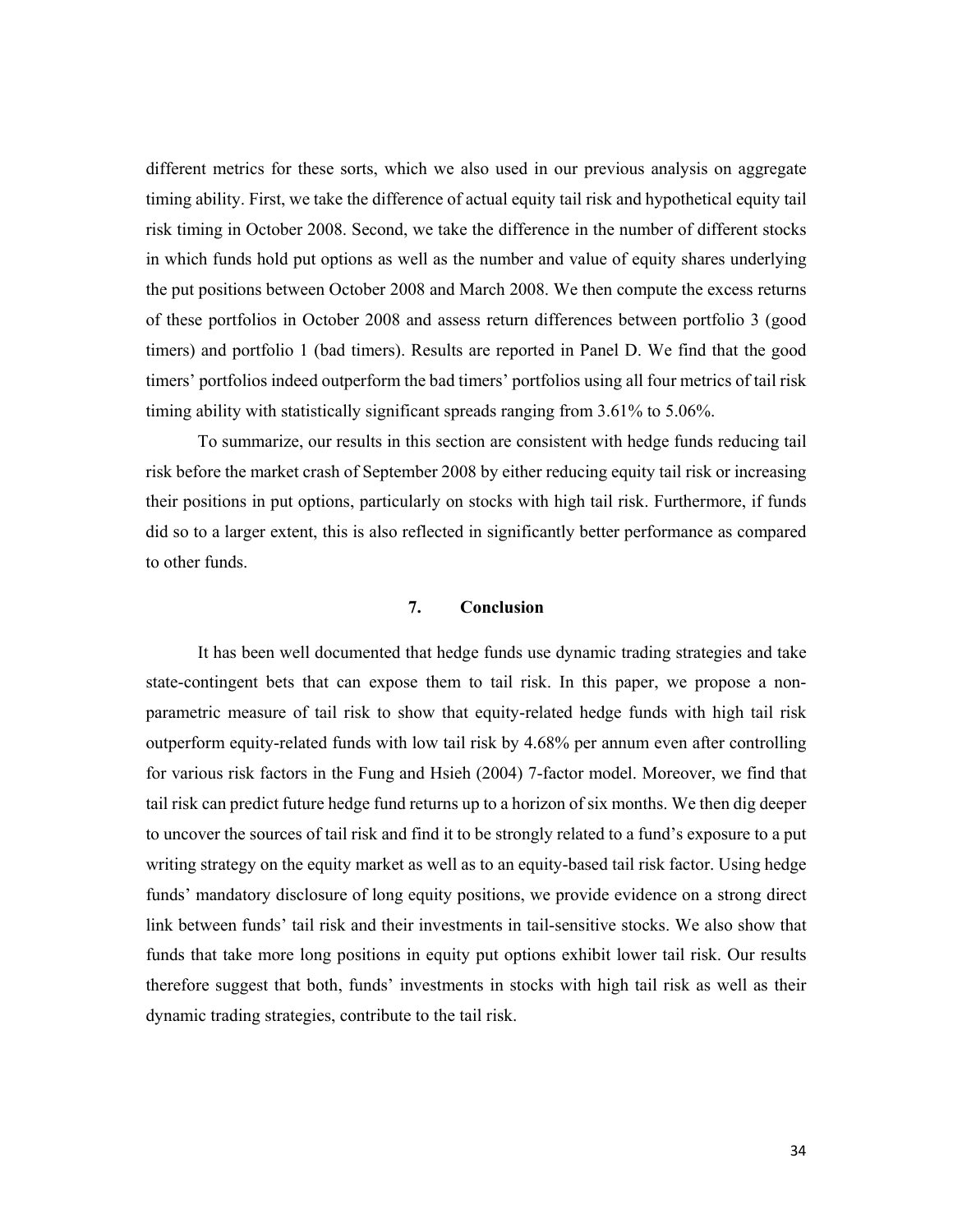We show that certain hedge fund characteristics are related to funds' tail risk. Specifically, tail risk is positively related to the delta, lockup period, and leverage of a fund. We also find evidence of a greater increase in tail risk during the 2008 financial crisis of funds that used Lehman Brothers as their prime broker compared to other funds, indicating that funding liquidity shocks can enhance tail risk.

Finally, we find that during the recent financial crisis in October 2008, the actual tail risk of hedge funds is significantly lower than the tail risk imputed from a hypothetical buyand-hold equity portfolio based on their disclosed positions prior to the onset of the crisis. Moreover, we observe an increase in the long positions in put options of hedge funds prior to October 2008. These findings suggests that hedge funds on average successfully reduced their exposure to tail risk prior to the onset of the crisis and indicates that hedge funds seem to possess some tail risk timing skills.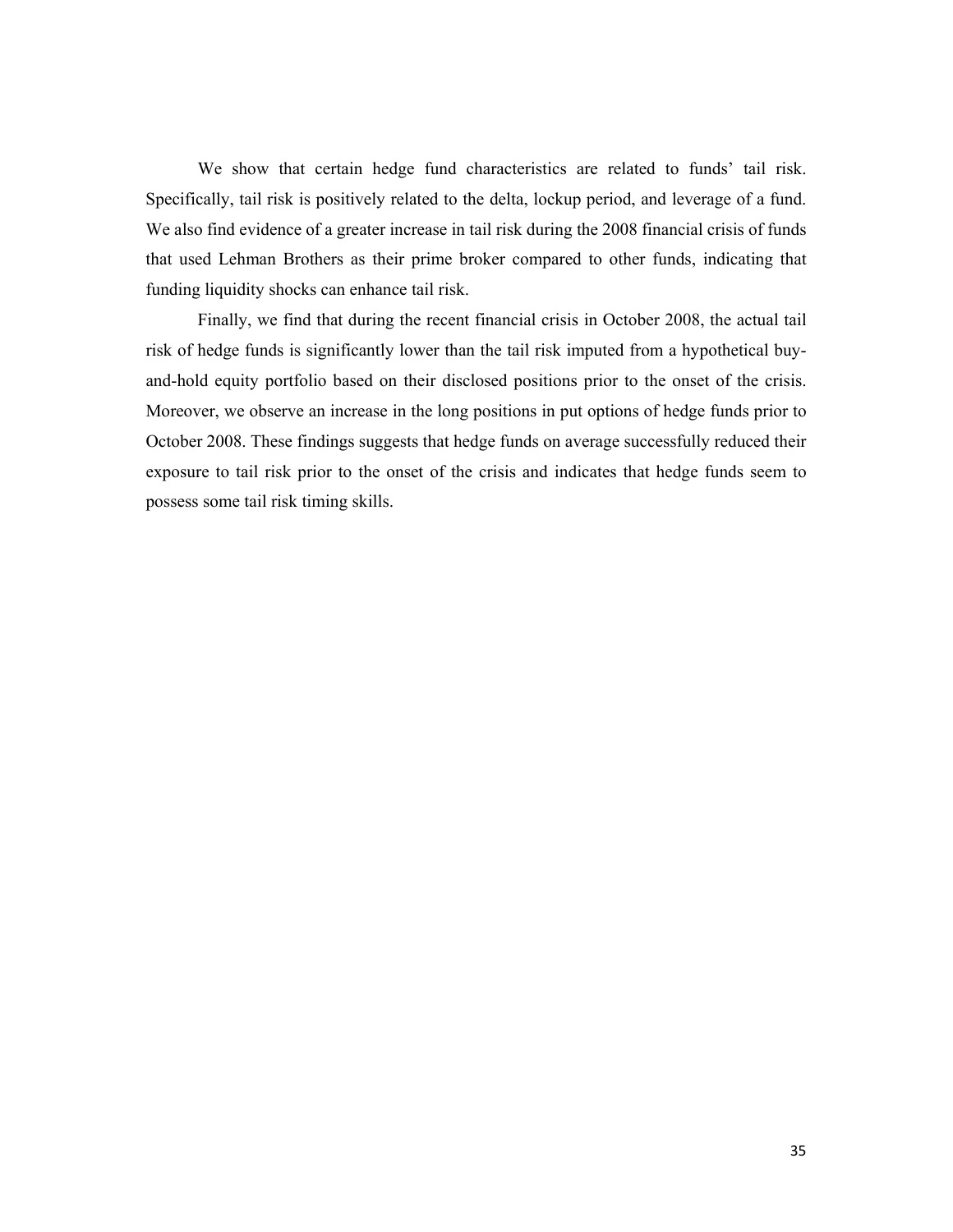# **Appendix**

# **Figure A.1: HRF Hedge Fund Index over Time**

This figure displays the monthly returns of the HFR Equal-Weighted Hedge Fund Strategy Index during the period from 1998 to 2012.

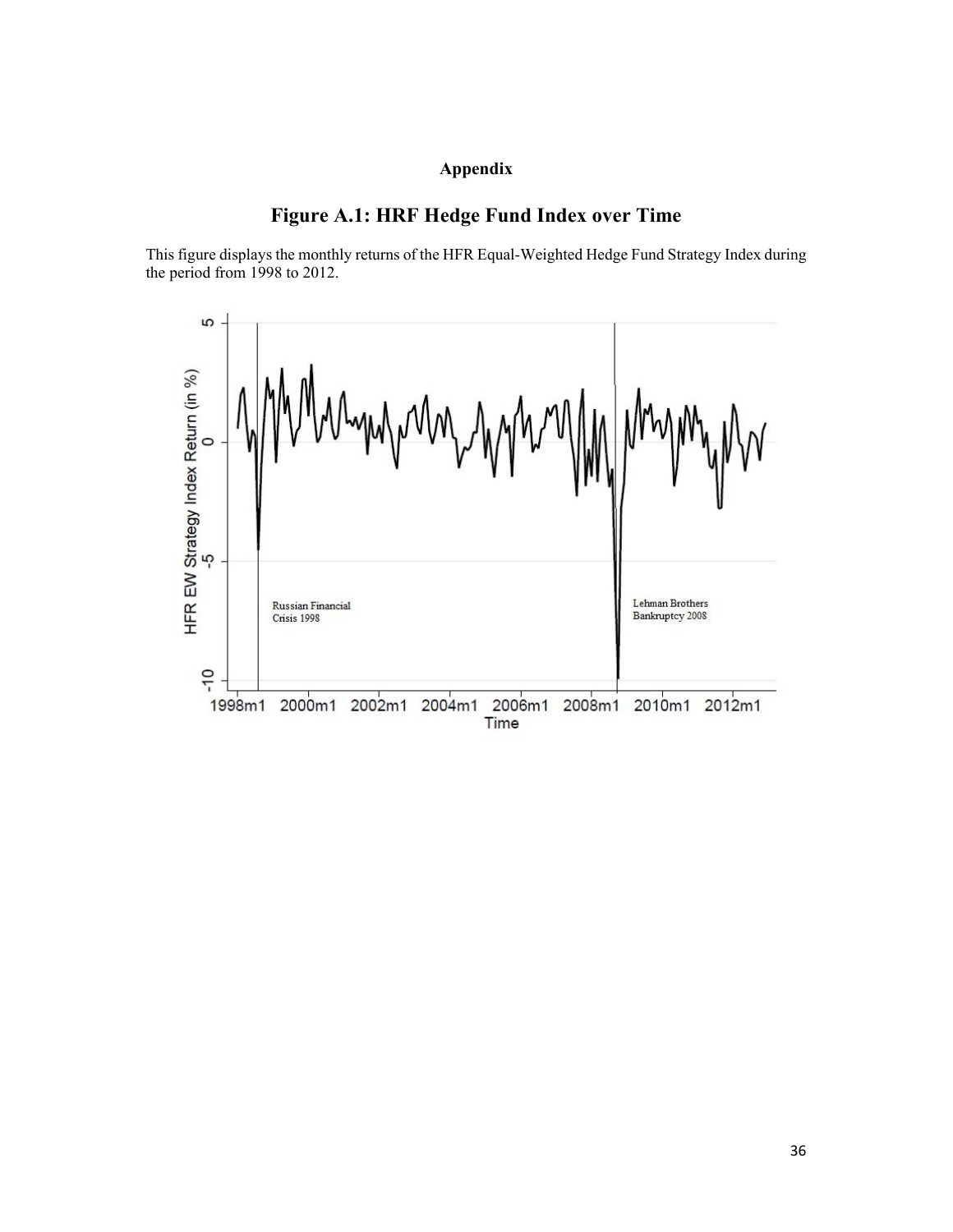# **Figure A.2: Venn Diagram of the Union Hedge Fund Database**

The Union Hedge Fund Database contains a sample of 25,732 hedge funds created by merging four commercial databases: Eureka, HFR, Morningstar, and Lipper TASS. This figure shows the percentage of funds covered by each database individually and by all possible combinations of multiple databases.

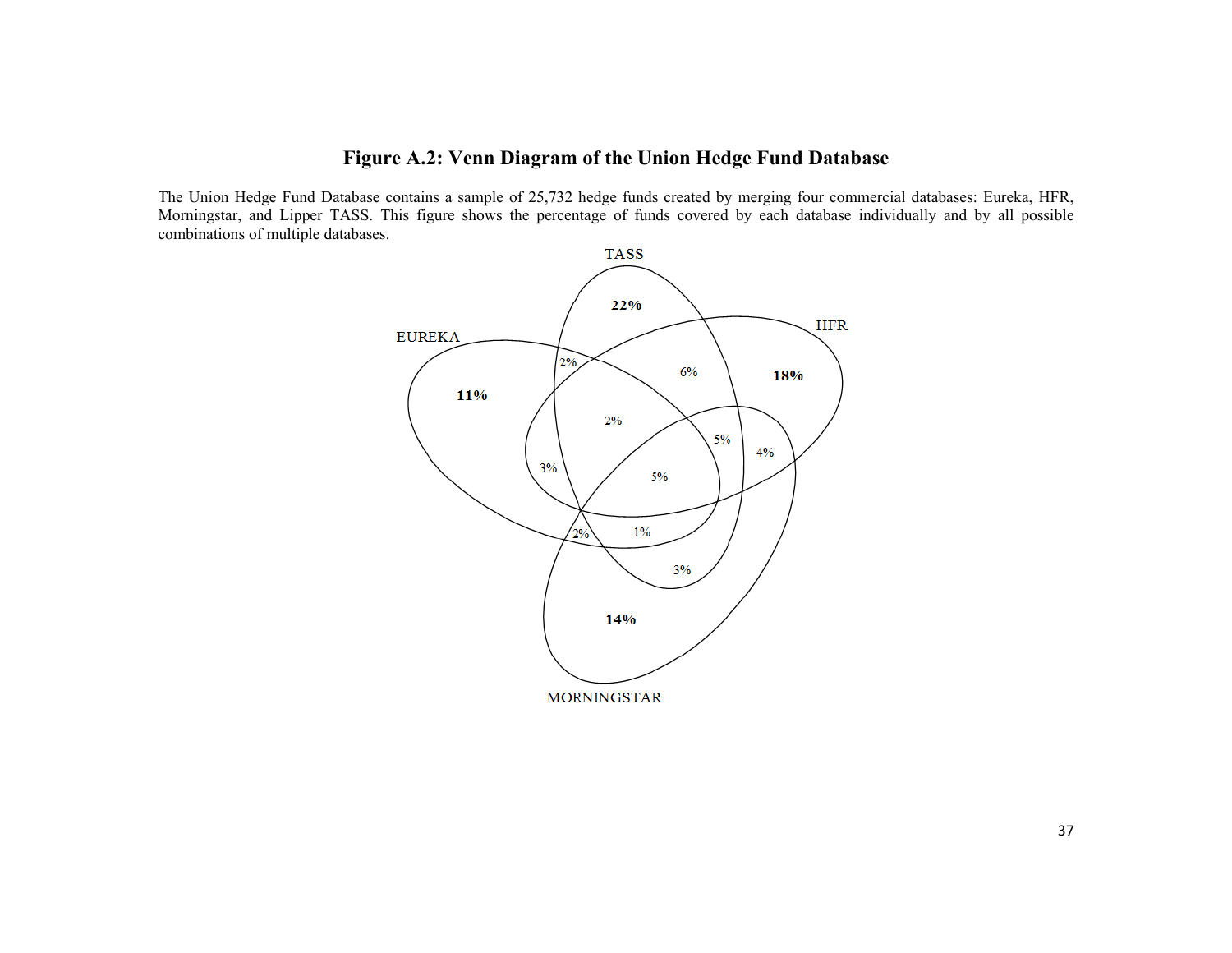# **Table A.1: Definitions and Data Sources of Main Variables**

This table briefly defines the main variables used in the empirical analysis. The data sources are; (i) UNION: Union Hedge Fund Database constructed from combining the Eureka, HFR, Morningstar, and Lipper TASS databases, (ii) KF: Kenneth French Data Library, (iii) DH: David A. Hsieh's webpage, (iv) FRS: Board of Governors of the Federal Reserve System, (v) FED: Data library of the Federal Reserve Bank of St.Louis. EST indicates that the variable is estimated or computed based on original variables from the respective data sources.

| Variable Name             | Description                                                    | Source            |  |  |
|---------------------------|----------------------------------------------------------------|-------------------|--|--|
|                           |                                                                |                   |  |  |
|                           | Tail sensitivity of a hedge fund. Estimated based on           |                   |  |  |
| TailSens                  | monthly fund returns over the past 24 months as detailed in    | UNION, EST        |  |  |
|                           | Section 2.2.                                                   |                   |  |  |
| TailRisk                  | Tail risk of a hedge fund. Estimated based on monthly fund     | UNION, EST        |  |  |
|                           | returns over the past 24 months as detailed in Section 2.2.    |                   |  |  |
|                           |                                                                |                   |  |  |
| <b>Excess Return</b>      | Monthly raw excess return of a hedge fund over the risk-       | UNION, KF,        |  |  |
|                           | free rate. As risk-free rate, the 1-month T-Bill rate is used. | <b>EST</b>        |  |  |
|                           |                                                                |                   |  |  |
| Size                      | Natural logarithm of the hedge fund's asset under              | <b>UNION</b>      |  |  |
|                           | management (in million USD).                                   |                   |  |  |
| Age                       | The age of a hedge fund since its inception (in months).       | <b>UNION</b>      |  |  |
| <b>Standard Deviation</b> | Standard Deviation of a hedge fund's reported excess           | <b>UNION, EST</b> |  |  |
|                           | returns over the past 24 months                                |                   |  |  |
|                           | Hedge fund manager's delta computed as the expected            | Agarwal,          |  |  |
| Delta                     | dollar change in the manager's compensation for a 1%           | Daniel, and       |  |  |
|                           | change in the fund's net asset value (in \$100 thousands)      | Naik (2009)       |  |  |
| Management Fee            | The annual hedge fund management fee (in percentage).          | <b>UNION</b>      |  |  |
| <b>Incentive Fee</b>      | The annual hedge fund incentive fee (in percentage).           | <b>UNION</b>      |  |  |
| Min Investment            | Hedge fund's minimum investment amount (in \$100               | <b>UNION</b>      |  |  |
|                           | thousands).                                                    |                   |  |  |
|                           | The lockup period of a hedge fund, defined as the minimum      |                   |  |  |
| Lockup Period             | amount of time that an investor is required to keep his        | <b>UNION</b>      |  |  |
|                           | money invested in the fund (in years).                         |                   |  |  |
| <b>Restriction Period</b> | The restriction period of a hedge fund, computed as the sum    | <b>UNION</b>      |  |  |
|                           | of its notice period and redemption period (in years).         |                   |  |  |
| Offshore                  | Indicator variable that takes the value of one if the hedge    | <b>UNION</b>      |  |  |
|                           | fund is located outside of the USA and zero otherwise.         |                   |  |  |
| Leverage                  | Indicator variable that takes the value of one if the hedge    | <b>UNION</b>      |  |  |
|                           | fund uses leverage and zero otherwise.                         |                   |  |  |
| <b>HWM</b>                | Indicator variable that takes the value of one if the hedge    | <b>UNION</b>      |  |  |
|                           | fund uses a high-watermark and zero otherwise.                 |                   |  |  |
| Hurdle Rate               | Indicator variable that takes the value of one if the hedge    |                   |  |  |
|                           | fund uses a hurdle rate and zero otherwise.                    | <b>UNION</b>      |  |  |

#### **Panel A: Tail Risk, Excess Returns, and Fund Characteristics**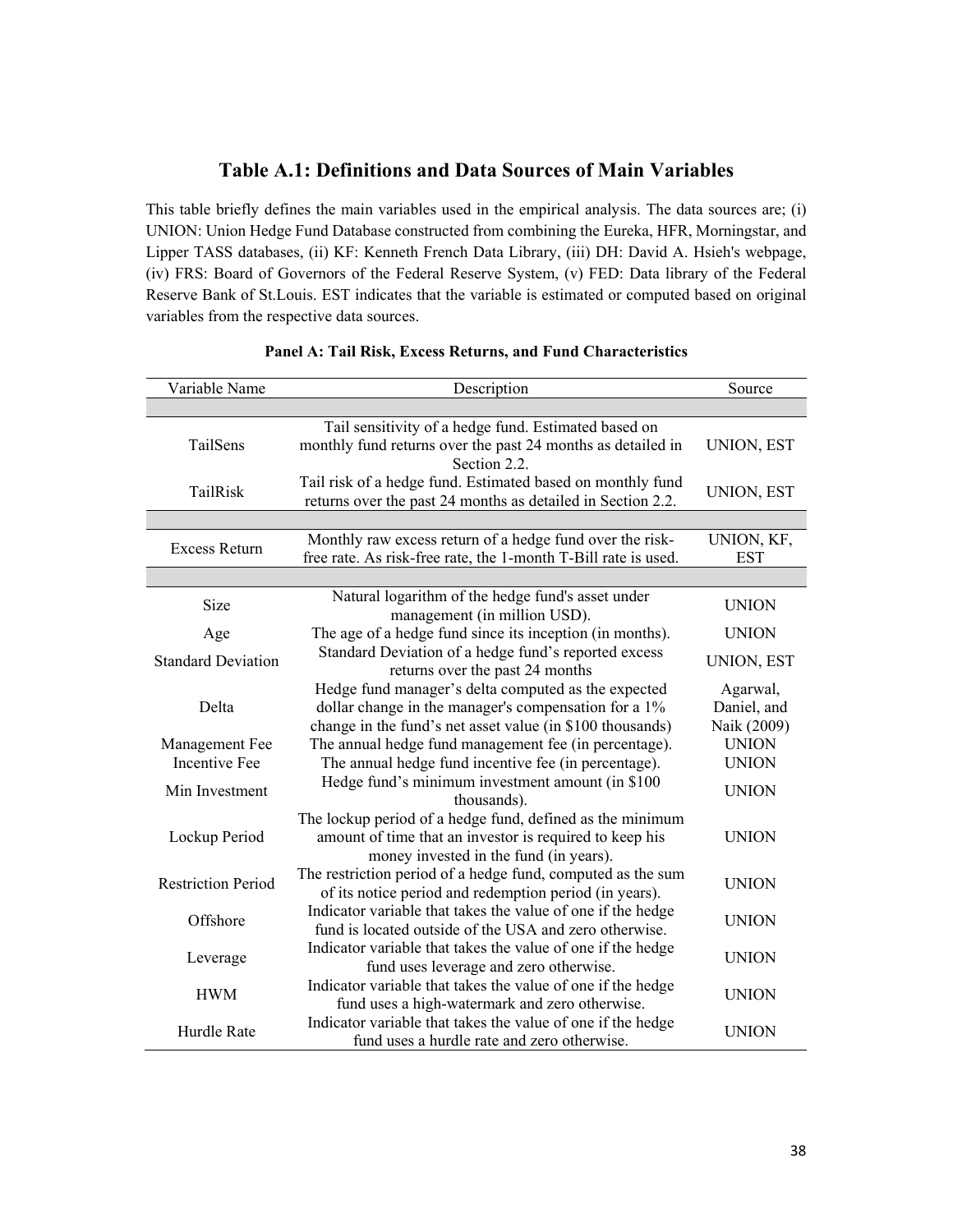| Variable Name            | Description                                                                                                                            | Source                                              |  |  |  |
|--------------------------|----------------------------------------------------------------------------------------------------------------------------------------|-----------------------------------------------------|--|--|--|
|                          |                                                                                                                                        |                                                     |  |  |  |
| Market                   | The CRSP US value-weighted monthly market return,                                                                                      | KF                                                  |  |  |  |
| S&P                      | The S&P 500 index monthly total return.                                                                                                | DH                                                  |  |  |  |
| <b>SCMLC</b>             | The size spread factor, computed as the difference between<br>the Russell 2000 index monthly return and the S&P 500<br>monthly return. | DH                                                  |  |  |  |
| BD10RET                  | The bond market factor, computed as the monthly change in<br>the 10-year treasury maturity yield.                                      | <b>FRS</b>                                          |  |  |  |
| <b>BAAMTSY</b>           | The credit spread factor, computed as the monthly change in<br>the Moody's Baa yield less 10-year treasury constant<br>maturity yield. | <b>FRS</b>                                          |  |  |  |
| <b>PTFSBD</b>            | Monthly return on trend-following risk factor in bonds.                                                                                | DH                                                  |  |  |  |
| <b>PTFSFX</b>            | Monthly return on trend-following risk factor in currencies.                                                                           | DH                                                  |  |  |  |
| <b>PTFSCOM</b>           | Monthly return on trend-following risk factor in<br>commodities.                                                                       | DH                                                  |  |  |  |
| <b>MSCI EM</b>           | The MSCI Emerging Market index monthly total return.                                                                                   | DH                                                  |  |  |  |
| <b>SMB</b>               | Monthly return on Fama and French (1993) small-minus-big<br>size factor.                                                               |                                                     |  |  |  |
| <b>HML</b>               | Monthly return on Fama and French (1993) high-minus-low<br>value factor.                                                               | KF                                                  |  |  |  |
| <b>UMD</b>               | Monthly return on Carhart (1997) momentum factor.                                                                                      | KF                                                  |  |  |  |
| PS Liquidity             | Monthly return on Pástor and Stambaugh (2003) liquidity<br>risk factor.                                                                | Pástor and<br>Stambaugh<br>(2003)                   |  |  |  |
| <b>TED Spread</b>        | The TED spread, computed as the difference between the<br>interest rates on interbank loans and on short-term US<br>Government debt.   | <b>FED</b>                                          |  |  |  |
| <b>Funding Liquidity</b> | Funding liquidity measure extracted from a panel of US<br>Treasury security pairs across different maturities.                         | Fontaine and<br>Garcia (2012)                       |  |  |  |
| Macro Uncertainty        | Monthly return on Bali, Brown, and Caglayan (2014)<br>macroeconomic uncertainty factor.                                                | Bali, Brown,<br>and Caglayan<br>(2014)<br>Buraschi, |  |  |  |
| <b>Correlation Risk</b>  | Monthly return on Buraschi, Kosowski, and Trojani (2014)<br>correlation risk factor.                                                   |                                                     |  |  |  |
| <b>VIX</b>               | Monthly relative changes in the CBOE volatility index<br>$(VIX)$ .                                                                     | <b>FED</b>                                          |  |  |  |
| <b>RIX</b>               | Monthly return on Gao, Gao, and Song (2014) RIX factor.                                                                                | Gao, Gao, and<br>Song (2014)                        |  |  |  |

# **Panel B: Hedge Fund Risk Factors**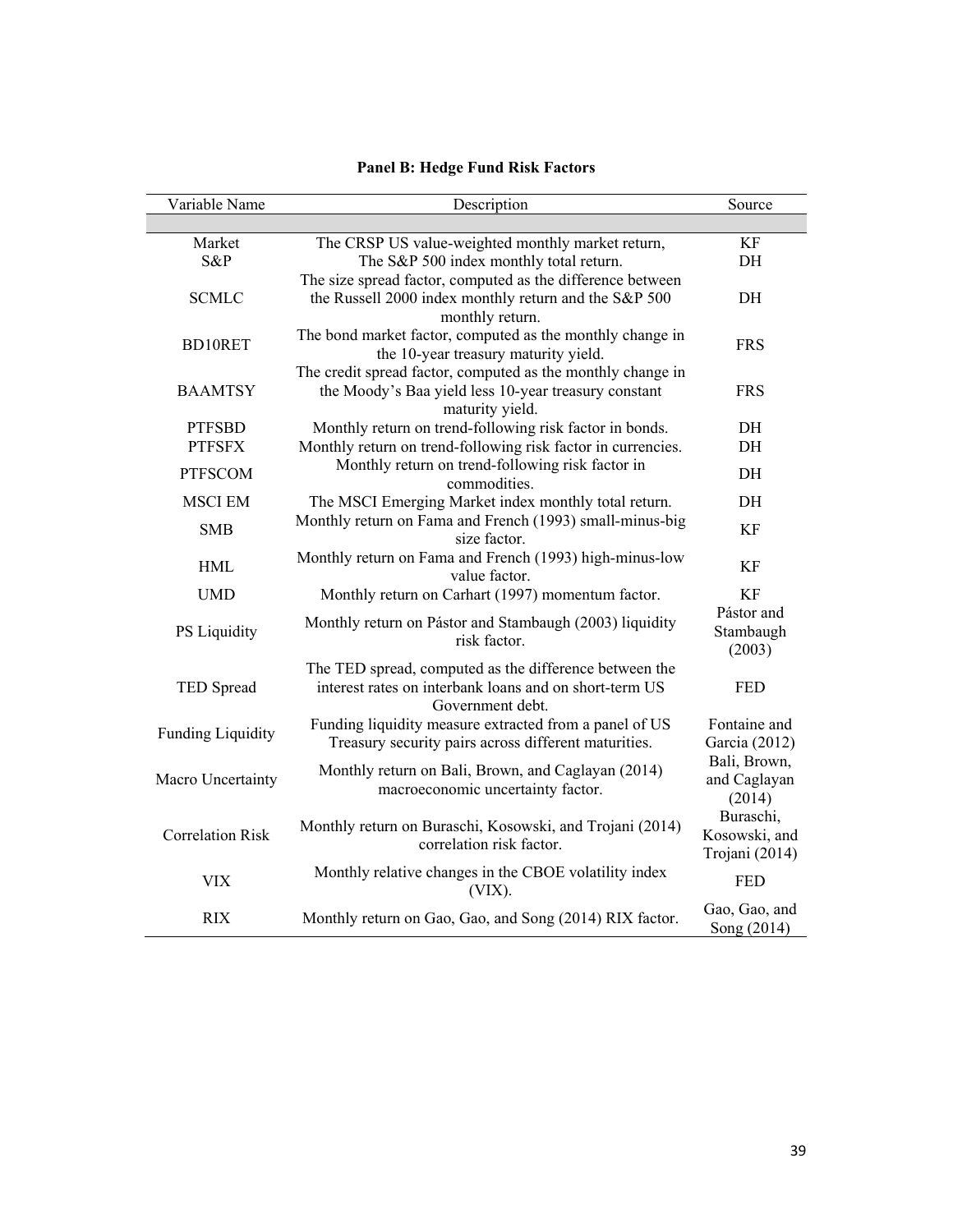#### **References**

- Agarwal, Vikas, and Narayan Y. Naik, 2004, Risks and portfolio decisions involving hedge funds, *Review of Financial Studies* 17, 63–98.
- Agarwal, Vikas, Gurdip Bakshi, and Joop Huij, 2009, Do higher-moment equity risks explain hedge fund returns? Working Paper, Erasmus University, Georgia State University, and University of Maryland.
- Agarwal, Vikas, Naveen D. Daniel, and Narayan Y. Naik, 2003, Flows, performance, and managerial incentives in the hedge fund industry, Working Paper, Georgia State University and London Business School.
- Agarwal, Vikas, Naveen D. Daniel, and Narayan Y. Naik, 2009, Role of managerial incentives and discretion in hedge fund performance, *Journal of Finance* 64, 2221-2256.
- Agarwal, Vikas, Vyacheslav Fos, and Wei Jiang, 2013, Inferring reporting-related biases in hedge fund databases from hedge fund equity holdings, *Management Science* 59,  $1271 - 1289$ .
- Agarwal, Vikas, Wei Jiang, Yuehua Tang, and Baozhong Yang, 2013, Uncovering hedge fund skill from the portfolios they hide, *Journal of Finance* 68, 739–783.
- Ang, Andrew, Joseph Chen, and Yuhang Xing, 2006, Downside risk, *Review of Financial Studies* 19, 1191-239.
- Aragon, George O., 2007, Share restrictions and asset pricing: Evidence from the hedge fund industry, *Journal of Financial Economics* 83, 33–58.
- Aragon, George O., and J. Spencer Martin, 2012, A unique view of hedge fund derivatives usage: Safeguard or speculation? *Journal of Financial Economics* 105, 436–456.
- Aragon, George O., and Vikram Nanda, 2012, Tournament behavior in hedge funds: Highwater marks, fund liquidation, and managerial stake, *Review of Financial Studies* 25, 937-974.
- Aragon, George O., and Philip E. Strahan, 2012, Hedge funds as liquidity providers: Evidence from the Lehman bankruptcy, *Journal of Financial Economics* 103, 570–587.
- Bali, Turan G., Suleyman Gokcan, and Bing Liang, 2007, Value at risk and the cross-section of hedge fund returns, *Journal of Banking and Finance*, 31, 1135-1166.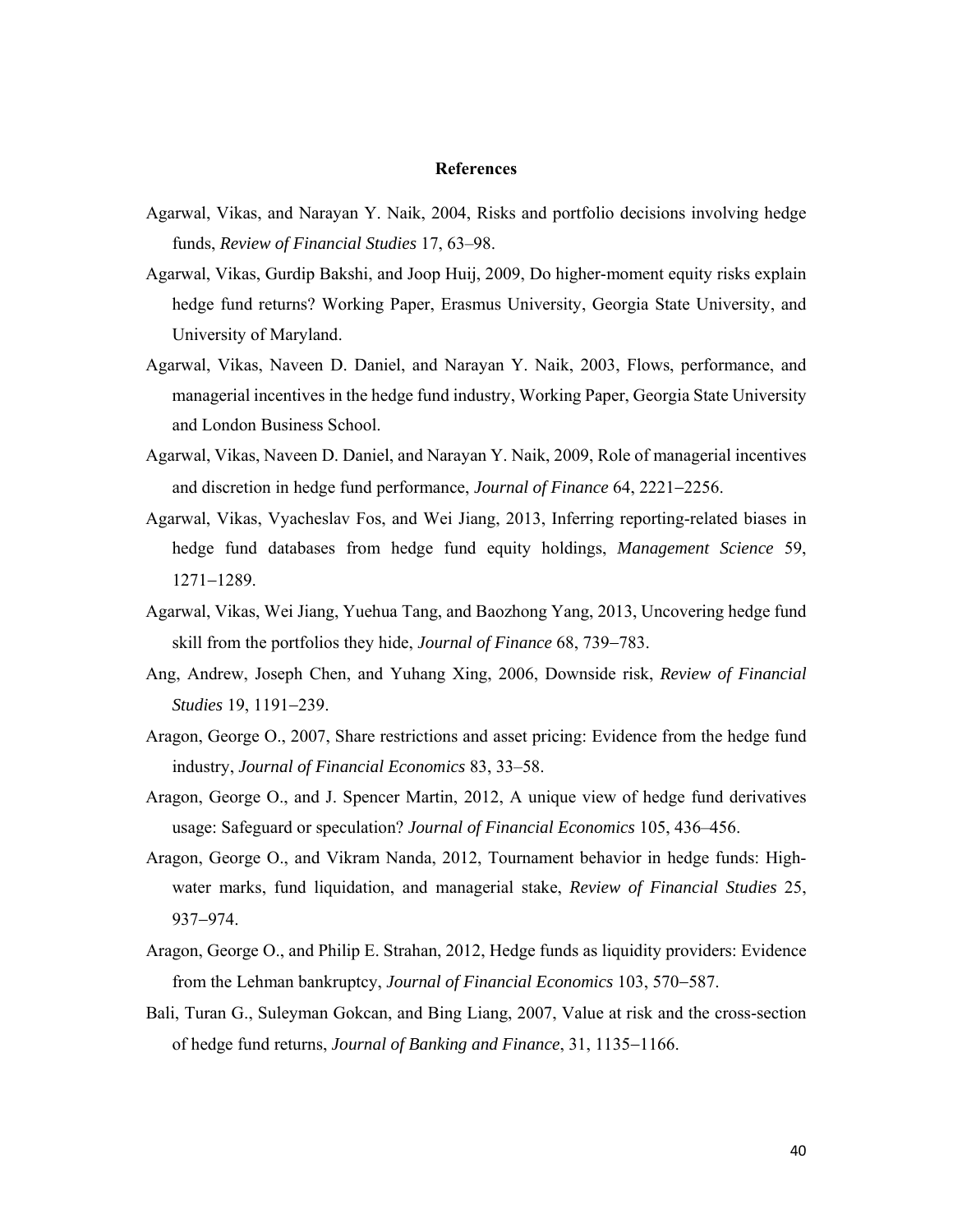- Bali, Turan G., Stephen J. Brown, and Mustafa O. Caglayan, 2014, Macroeconomic risk and hedge fund returns, *Journal of Financial Economics*, 114, 1–19.
- Bondarenko, Oleg, 2004, Market price of variance risk and performance of hedge funds, Working Paper, University of Illinois.
- Boyson, Nicole M., Christof W. Stahel, and René M. Stulz, 2010, Hedge fund contagion and liquidity shocks, *Journal of Finance*, 65, 1789-1816.
- Brown, Stephen J., and Jonathan F. Spitzer, 2006, Caught by the tail: Tail risk neutrality and hedge fund returns, Working Paper, New York University.
- Brown, Stephen J., William N. Goetzmann, and James Park, 2001, Careers and survival: competition and risk in the hedge fund and CTA industry, *Journal of Finance* 56, 1869-1886.
- Brown, Stephen J., Greg N. Gregoriou, and Razvan Pascalau, 2012, Is it possible to overdiversify? The case of funds of hedge funds, *Review of Asset Pricing Studies* 2,  $89 - 110$ .
- Buraschi, Andrea, Robert Kosowski, and Fabio Trojani, 2014, When there is no place to hide: correlation risk and the cross-section of hedge fund returns, *Review of Financial Studies* 27, 581–616.
- Cao, Charles, Yong Chen, Bing Liang, and Andrew W. Lo, 2013, Can hedge funds fund time market liquidity? *Journal of Financial Economics* 109, 493–516.
- Carhart, Mark, 1997, On Persistence in Mutual Fund Performance, *Journal of Finance* 52, 57– 82.
- Chabi-Yo, Fousseni, Stefan Ruenzi, and Florian Weigert, 2015, Crash sensitivity and the crosssection of expected stock returns, Working Paper, Ohio State University, University of Mannheim, and University of St. Gallen.
- Chen, Yong, 2007, Timing ability in the focus market of hedge funds, *Journal of Investment Management* 5, 66–98.
- Chen, Yong, and Bing Liang, 2007, Do market timing hedge funds time the market? *Journal of Financial and Quantitative Analysis* 42, 827–856.
- Duarte, Jefferson, Francis Longstaff, and Fan Yu, 2007, Risk and return in fixed income arbitrage: nickels in front of a steamroller? *Review of Financial Studies* 20, 769–811.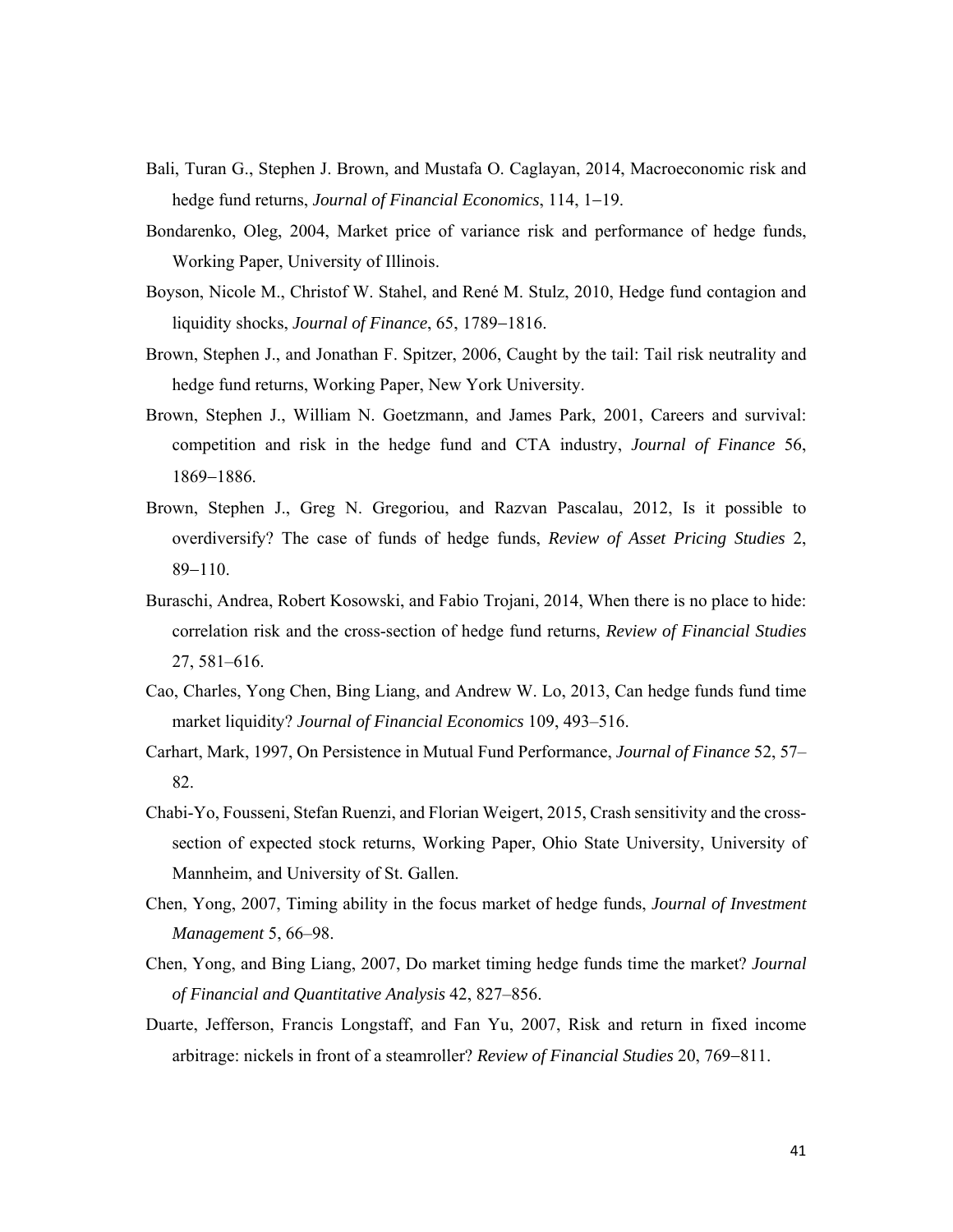- Fama, Eugene F., and Kenneth R. French, 1993, Common risk factors in the returns on stocks and bonds, *Journal of Financial Economics* 33, 3–56.
- Fama, Eugene F., and James D. MacBeth, 1973, Risk, return, and equilibrium: empirical tests, *Journal of Political Economy* 81, 607–636.
- Farnsworth, Grant, 2014, Strategic hedge fund leverage and investor welfare: A holdings-based approach, Working Paper, Penn State University.
- Fontaine, Jean-Sébastien, and René Garcia, 2012, Bond Liquidity Premia, *Review of Financial Studies* 25, 1207–1254.
- Fung, William, and David A. Hsieh, 1997, Empirical characteristics of dynamic trading strategies: The case of hedge funds, *Review of Financial Studies* 10, 275–302.
- Fung, William, and David A. Hsieh, 2001, The risk in hedge fund strategies: theory and evidence from trend followers, *Review of Financial Studies* 14, 313–341.
- Fung, William, and David A. Hsieh, 2004, Hedge fund benchmarks: A risk-based approach, *Financial Analysts Journal* 60, 65–80.
- Gao, George P., Pengjie Gao, and Zhaogang Song, 2014, Do hedge funds exploit rare disaster concerns?, Working Paper, Cornell University and the University of Notre Dame.
- Getmansky, Mila, Andrew W. Lo, and Igor Makarow, 2004. An Econometric Model of Serial Correlation and Illiquidity in Hedge Fund Returns, *Journal of Financial Economics* 74, 3*19*352.
- Goetzmann, William N., Jonathan E. Ingersoll, and Stephen A. Ross, 2003, High-water marks and hedge fund management contracts, *Journal of Finance* 58, 1685–1717.
- Goetzmann, William N., Jonathan E. Ingersoll, Matthew Spiegel, and Ivo Welch, 2007, Portfolio performance manipulation and manipulation-proof performance measures, *Review of Financial Studies* 58, 1503-1546.
- Graham, John R., and Campbell R. Harvey, 1996, Market timing ability and volatility implied in investment newsletters' asset allocation recommendations, *Journal of Financial Economics* 42, 397–422.
- Graham, John R., and Campbell R. Harvey, 1997, Grading the performance of market-timing newsletters, *Financial Analysts Journal* 53, 54–66.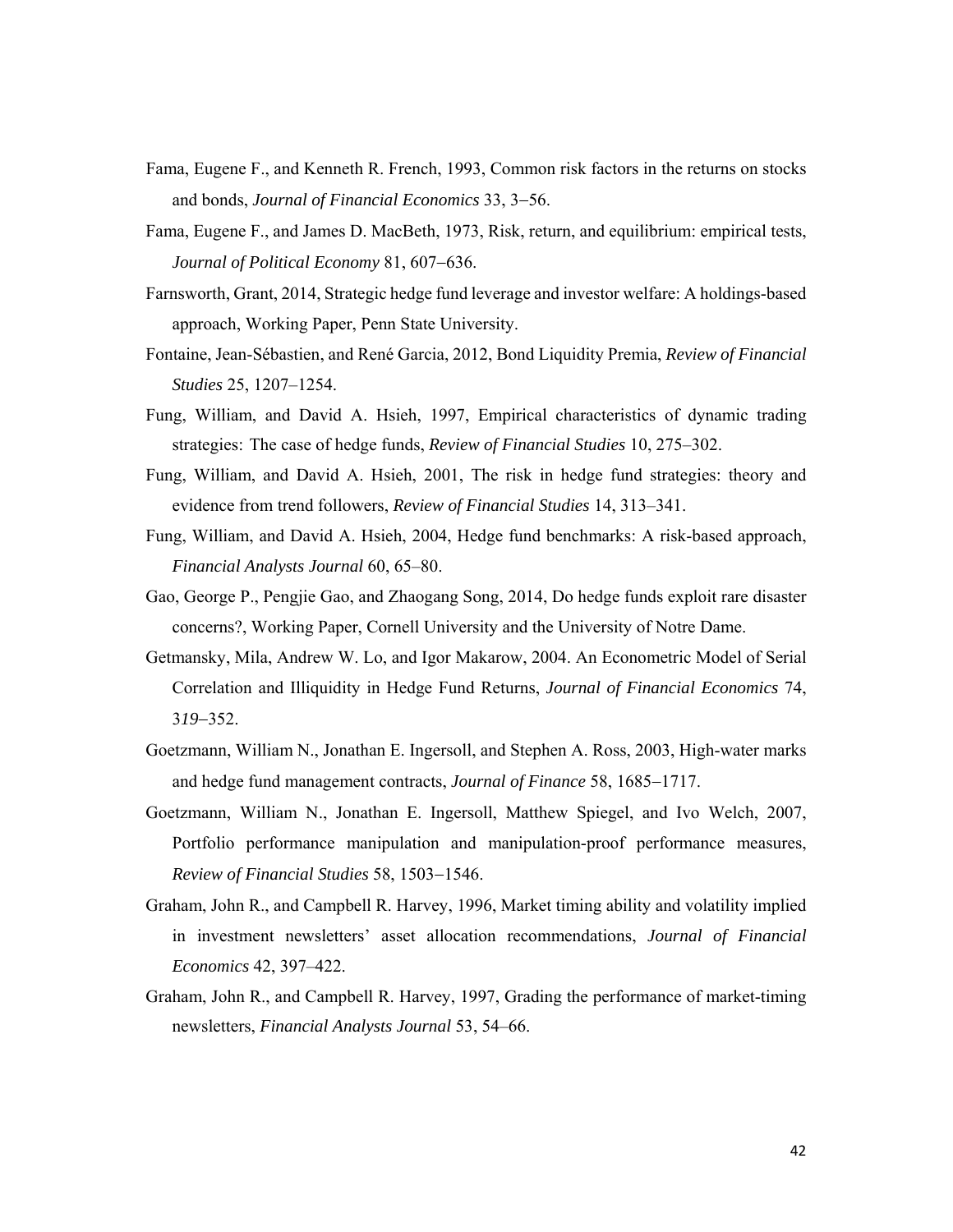- Griffin, John M., and Jin Xu, 2009, How smart are the smart guys? A unique view from hedge fund stock holdings, *Review of Financial Studies* 22, 2331-2370.
- Hodder, James E., and Jens C. Jackwerth, 2007, Incentive contracts and hedge fund management, *Journal of Financial and Quantitative Analysis* 42, 811–826.
- Hodder, James E., Jens C. Jackwerth, and Olga Kolokolova, 2014, Recovering Delisting Returns of Hedge Funds, *Journal of Financial and Quantitative Analysis* 49, 797-815.
- Jiang, Hao, and Bryan Kelly, 2012, Tail risk and hedge fund returns, Working Paper, Erasmus University Rotterdam and University of Chicago Booth School of Business.
- Kelly, Bryan, and Hao Jiang, 2014, Tail risk and asset prices, *Review of Financial Studies* 27, 28412871.
- Kolokolova, Olga, and Achim Mattes, 2014, Recovering Managerial Risk Taking from Daily Hedge Fund Returns: Incentives at Work? University of Manchester and University of Konstanz.
- Kosowski, Robert, Narayan Y. Naik, and Melvyn Teo, 2007, Do hedge funds deliver alpha? A Bayesian and bootstrap analysis, *Journal of Financial Economics* 84, 229–264.
- Liang, Bing, and Hyuna Park, 2007, Risk measures for hedge funds: a cross-sectional approach, *European Financial Management* 13, 333–370.
- Liang, Bing, and Hyuna Park, 2010, Predicting hedge fund failure: A comparison of risk measures, *Journal of Financial and Quantitative Analysis* 45, 199–222.
- Longin, Francois, and Bruno Solnik, 2001, Extreme correlation of international equity markets, *Journal of Finance* 56, 649-676.
- Mitchell, Mark, and Todd Pulvino, 2001, Characteristics of risk and return in risk arbitrage, *Journal of Finance* 56, 2135–2175.
- Modigliani, Franco, and Leah Modigliani, 1997, Risk-adjusted performance, *Journal of Portfolio Management* 23, 45–54.
- Newey, Whitney K., and Kenneth D. West, 1987, A simple, positive semi-definite, heteroskedasticity and autocorrelation consistent covariance matrix, *Econometrica* 55, 703–708.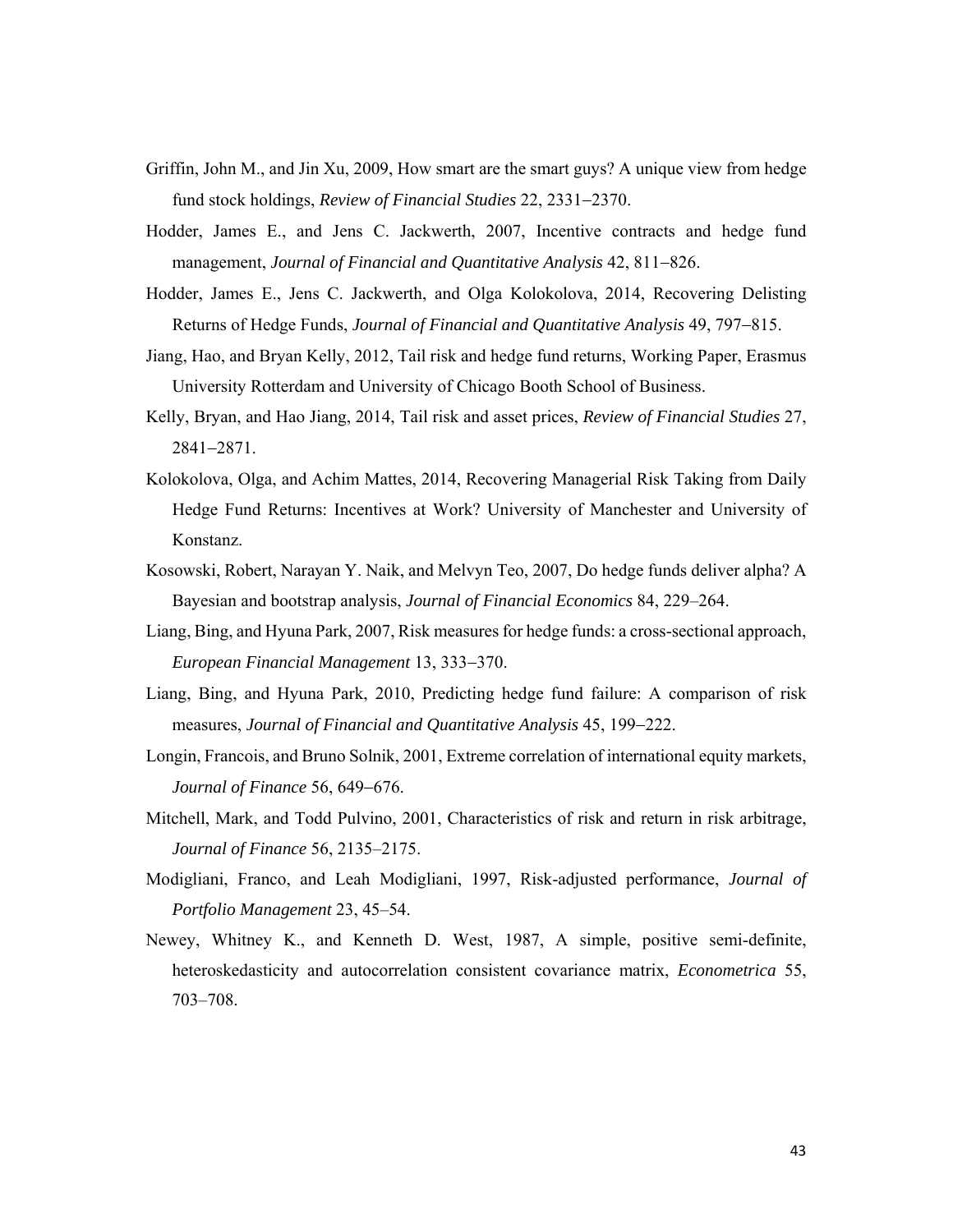- Ozik, Gideon, and Ronnie Sadka, 2015, Skin in the game versus skimming the game: governance, share restrictions, and insider flow, *Journal of Financial and Quantitative Analysis*, forthcoming.
- Panageas, Stavros, and Mark Westerfield, 2009, High-water marks: High-risk appetites? Convex compensation, long horizons, and portfolio choice, *Journal of Finance* 64, 1–36.
- Pástor, Ľuboš, and Robert Stambaugh, 2003, Liquidity risk and expected stock returns, *Journal of Political Economy* 111, 642–685.
- Rodriguez, Juan C., 2007, Measuring financial contagion: A copula approach, *Journal of Empirical Finance* 14, 401-423.
- Sadka, Ronnie, 2010, Liquidity risk and the cross-section of hedge fund returns, *Journal of Financial Economics* 98, 54–71.
- Shanken, Jay, 1992, On the estimation of beta-pricing models, *Review of Financial Studies* 5, 1–33.
- Stulz, René, 2007, Hedge funds: past, present, and future, *Journal of Economic Perspectives*  21, 175–194.
- Teo, Melvyn, 2011, The liquidity risk of liquid hedge funds, *Journal of Financial Economics* 100, 24–44.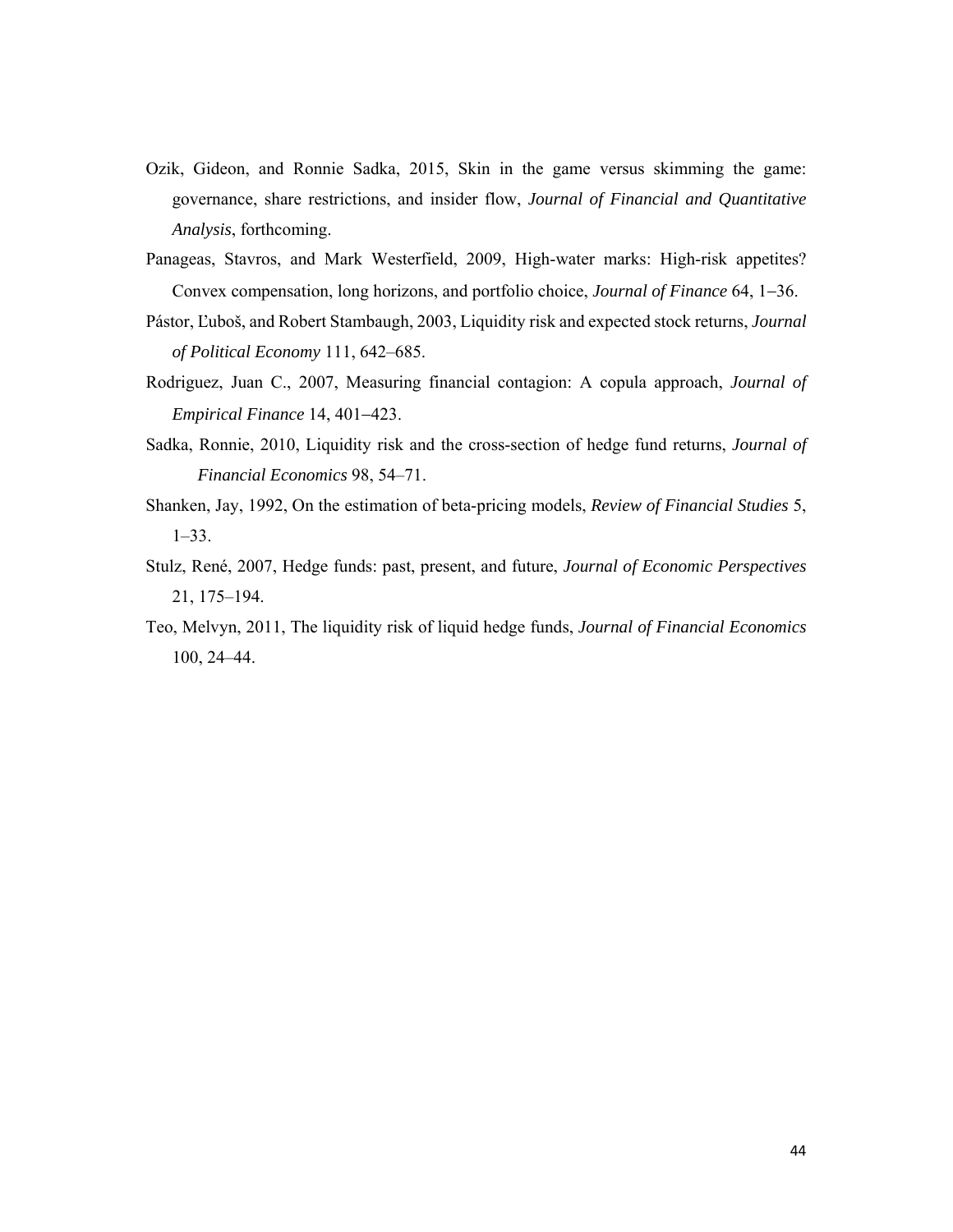# **Figure 1: Aggregate Hedge Fund Tail Risk over Time**

This figure displays the evolution of aggregate *TailRisk* over time. Aggregate *TailRisk* is defined as the monthly cross-sectional average of the individual *TailRisk* measures over all hedge funds in our sample. We compute aggregate *TailRisk* both on an equal-weighted and value-weighted basis. Our sample covers equity-oriented hedge funds from the Union Hedge Fund Database constructed from combining Eureka, HFR, Morningstar, and Lipper TASS databases. The sample period is from January 1996 to December 2012.

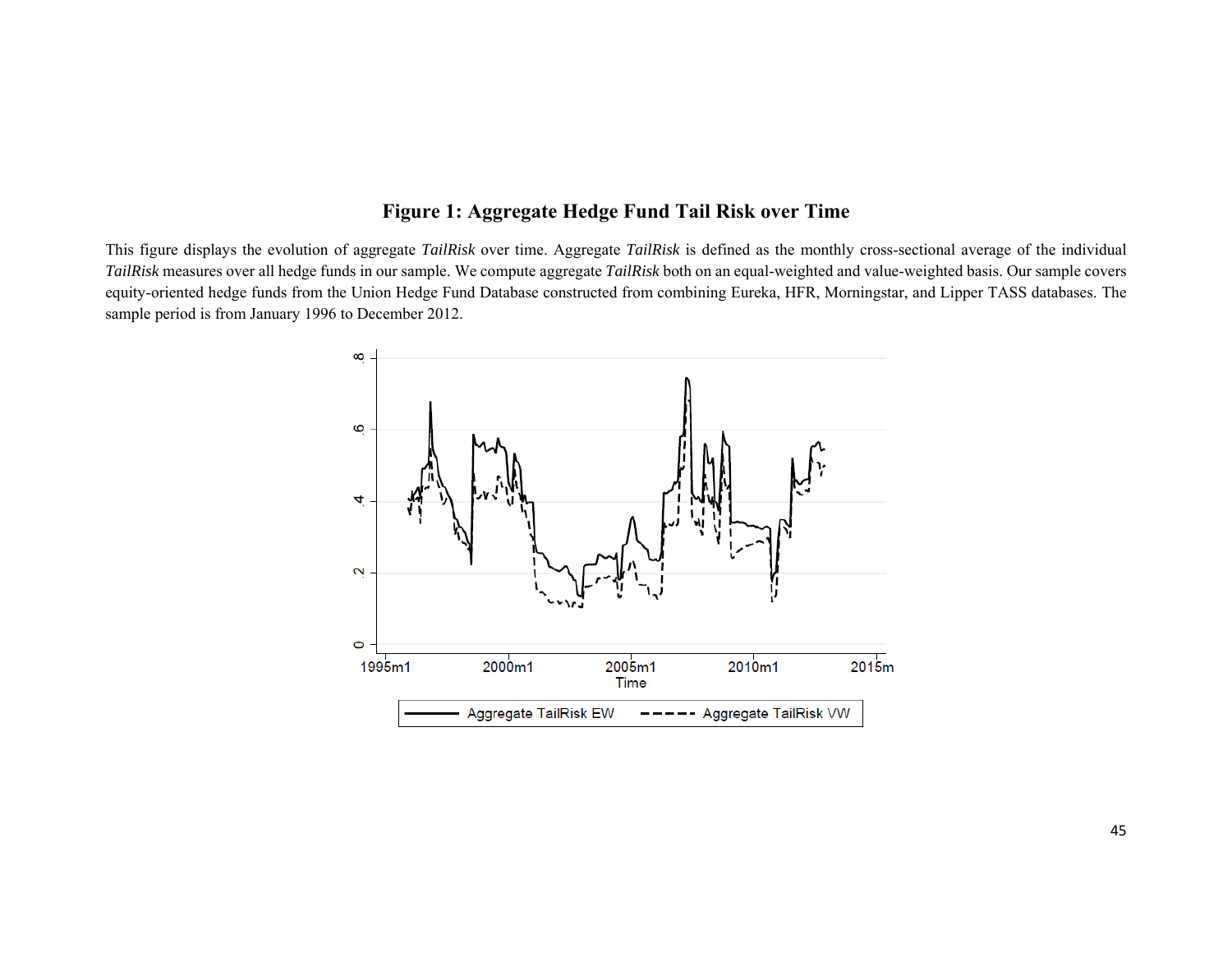# **Figure 2: Tail Risk and Funding Liquidity: Evidence from Lehman Brothers connected Hedge Funds**

This figure displays the evolution of aggregate *TailRisk* for equity-related hedge funds that had Lehman Brothers as a prime broker until September 2008 (solid line) and two matched samples of non-Lehman funds (dotted and dashed lines) from the Lipper TASS database during the period from September 2007 to August 2010. The dashed line corresponds to the first matched sample (Match1) using the propensity score from a model determining the choice of Lehman as a prime broker while the dotted line relates to the second matched sample (Match2) based on the same style and the same *TailRisk*, size, and past monthly excess return decile in August 2007. We estimate *TailRisk* each month based using prior 12 months of fund returns.

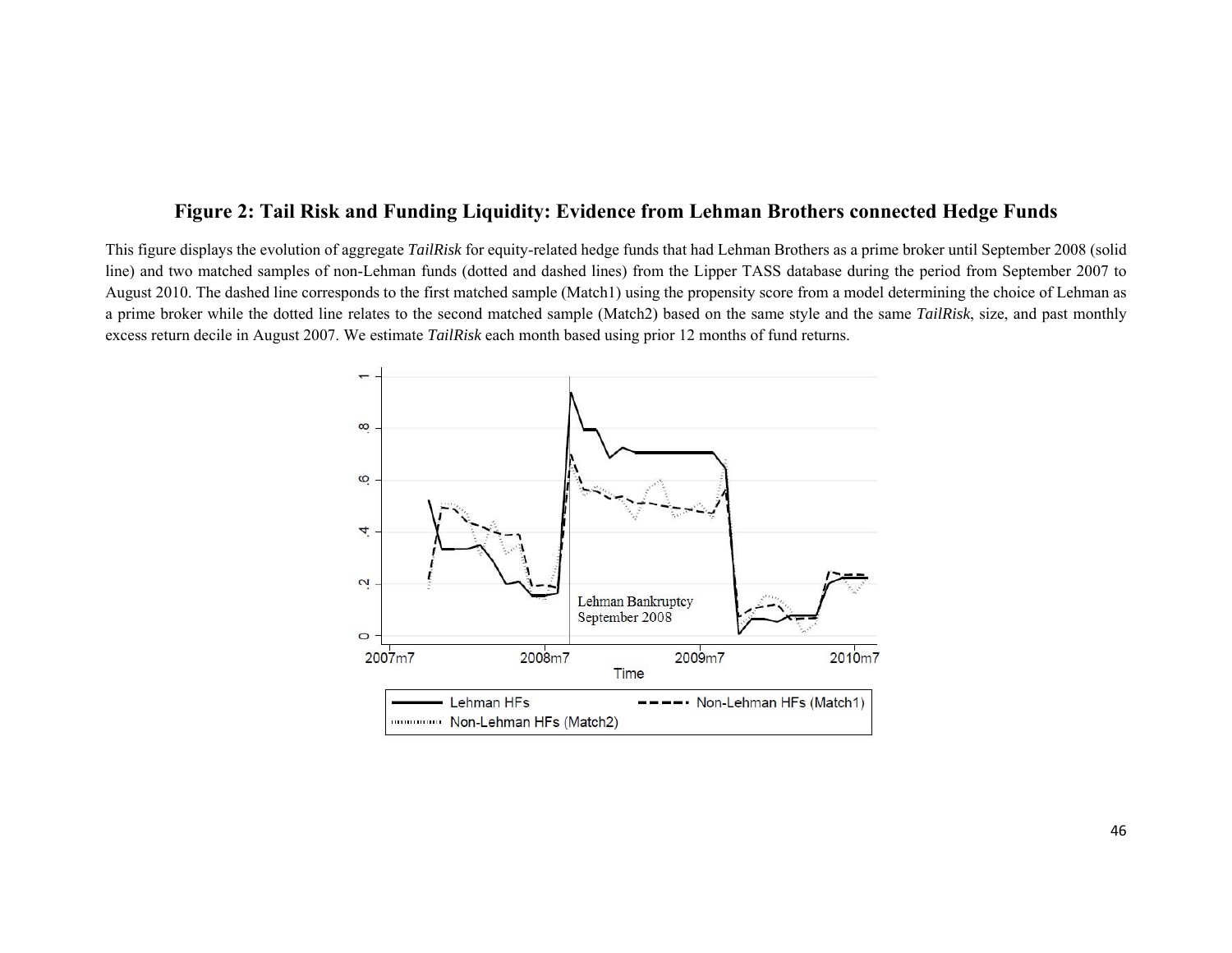# **Figure 3: Tail Risk Timing: Evidence From Equity Holdings in the Financial Crisis 2008**

This figure displays the evolution of aggregate actual *TailRisk* of hedge fund firms' disclosed long equity holdings (dashed line) and the evolution of aggregate hypothetical *TailRisk* based on hedge funds firms' disclosed long equity holdings from March 2008 (solid line) during the period from March 2008 to March 2009. We estimate *TailRisk* each month based using prior 24 months of returns. Our sample covers hedge fund firms from the Union Hedge Fund Database constructed from combining Eureka, HFR, Morningstar, and Lipper TASS databases who report 13F long equity holdings to the SEC.

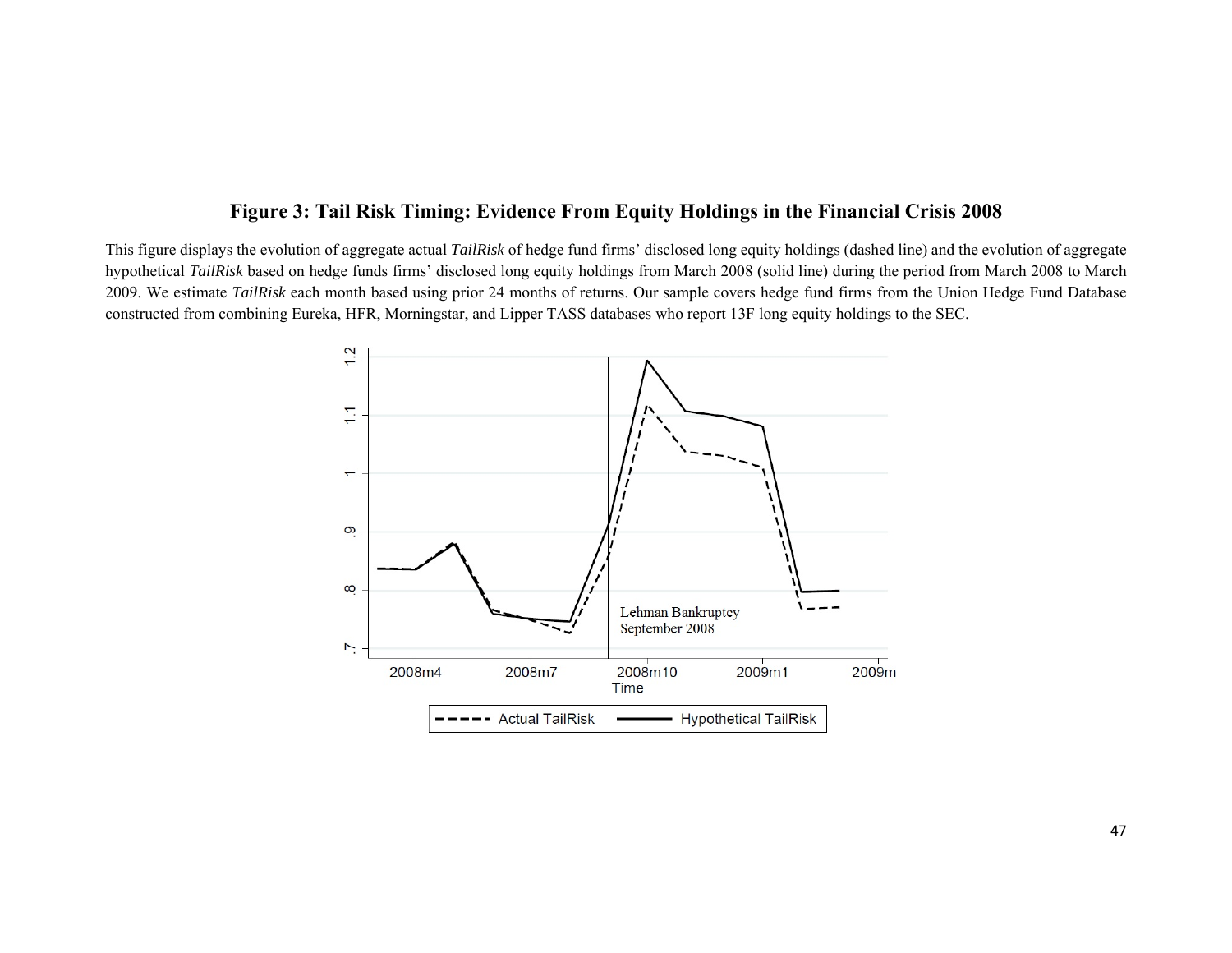# **Figure 4: Tail Risk Timing: Evidence From Derivative Holdings in the Financial Crisis 2008**

This figure displays the evolution of the average number of different stocks on which hedge funds hold put positions (*Different Put Options*, solid line) per hedge fund firm, the average number of equity shares (in millions) underlying the put positions of hedge funds (*Stocks Underlying Put Options*, dotted line) per hedge fund firm, and the average value of equity shares (in ten-millions) underlying the put positions of hedge funds (*Value of Stocks Underlying Put Options*, dashed line) per hedge fund firm during the period from March 2008 to March 2009. Our sample covers hedge fund firms from the Union Hedge Fund Database constructed from combining Eureka, HFR, Morningstar, and Lipper TASS databases who report 13F long derivative holdings to the SEC.

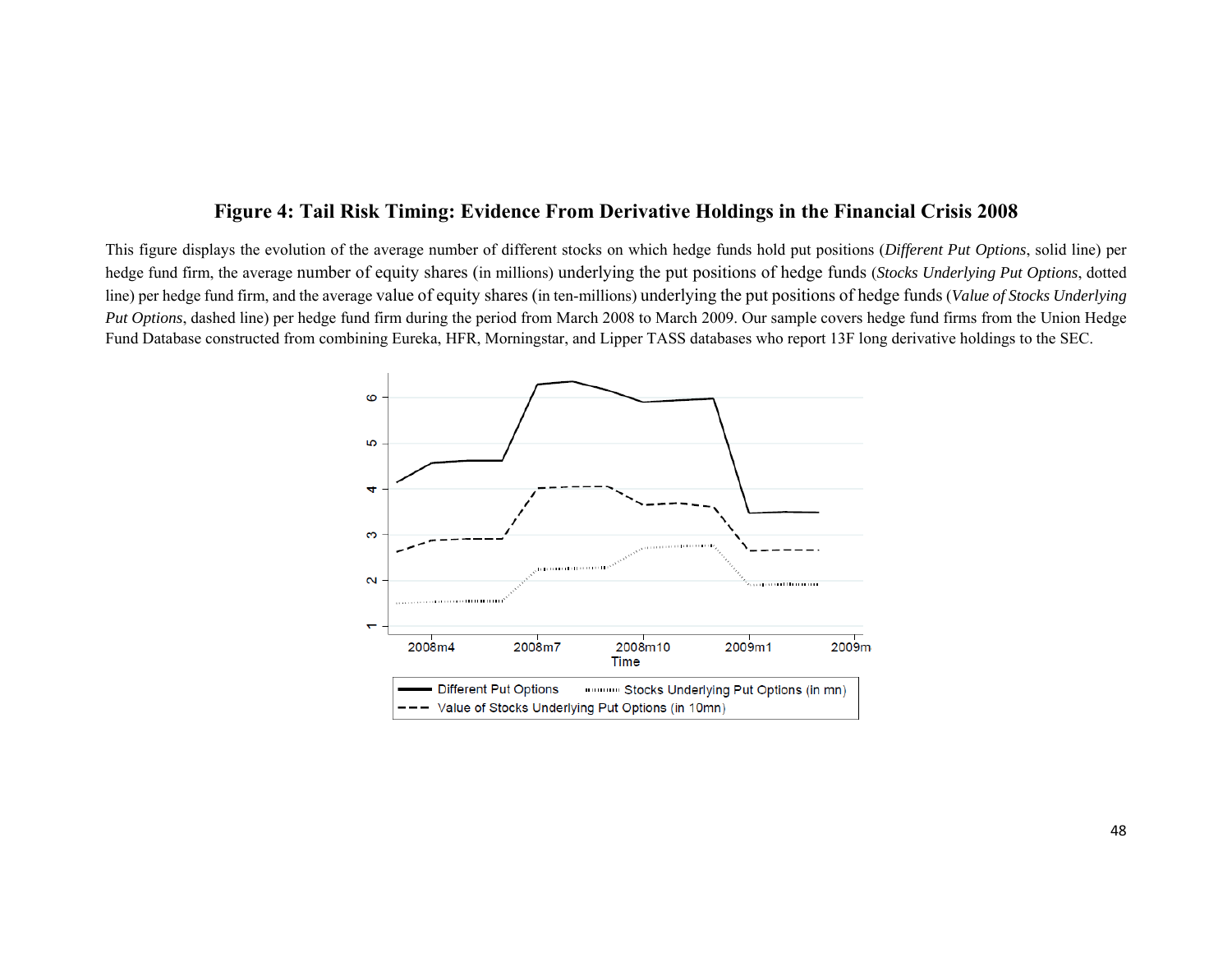# **Table 1: Summary Statistics**

This table provides summary statistics for the monthly excess returns (over the risk-free rate) of hedge funds (Panel A), fund characteristics (Panel B), the and the *TailRisk* measure as defined in equation (2) in the main text (Panel C). Summary statistics are calculated over all hedge funds and months in our sample period. As the risk-free rate we use the one-month T-bill rate. We also display correlations between *TailRisk* and fund characteristics in Panel D. Finally, we provide correlations between the aggregate *TailRisk* measure (computed as the equal-weighted average over all hedge funds) with various risk factors (as defined in the paper) in Panel E. Our sample covers hedge funds from the Union Hedge Fund Database constructed from combining the Eureka, HFR, Morningstar, and Lipper TASS databases. The sample period is from January 1996 to December 2012. All variables are defined in Table A.1.

| Panel<br>EVAACC L<br>Keturns |      |                   |                  |       |         |  |  |  |
|------------------------------|------|-------------------|------------------|-------|---------|--|--|--|
| $\delta$ amr                 | Mean | 25%               | $\sim$<br>Median | 75%   | stdDev  |  |  |  |
| All                          | 52%  | 000<br>$\gamma_0$ | 400<br>4270      | . 89% | <u></u> |  |  |  |

| <b>Panel B: Fund Characteristics</b> |       |       |        |       |        |  |  |  |  |  |
|--------------------------------------|-------|-------|--------|-------|--------|--|--|--|--|--|
| Variable                             | Mean  | 25%   | Median | 75%   | StdDev |  |  |  |  |  |
| <b>Size</b>                          | 3.35  | 2.19  | 3.40   | 4.56  | 1.83   |  |  |  |  |  |
| Age (in months)                      | 63.85 | 22.00 | 48.00  | 90.00 | 55.86  |  |  |  |  |  |
| <b>Standard Deviation</b>            | 4.54  | 2.09  | 3.53   | 5.81  | 3.81   |  |  |  |  |  |
| Delta (in \$100 thousands)           | 1.83  | 0.07  | 0.37   | 1.46  | 4.16   |  |  |  |  |  |
| Management Fee $(in %)$              | 1.41  | 1.00  | 1.50   | 1.75  | 0.53   |  |  |  |  |  |
| Incentive Fee $(in %)$               | 18.13 | 20.00 | 20.00  | 20.00 | 5.56   |  |  |  |  |  |
| Min Investment (in \$100 thousands)  | 10.90 | 1.50  | 5.00   | 10.00 | 92.81  |  |  |  |  |  |
| Lockup Period (in years)             | 0.41  | 0.00  | 0.00   | 1.00  | 0.61   |  |  |  |  |  |
| Restriction Period (in years)        | 0.34  | 0.16  | 0.33   | 0.38  | 0.30   |  |  |  |  |  |
| Offshore                             | 0.51  | 0.00  | 1.00   | 1.00  | 0.50   |  |  |  |  |  |
| Leverage                             | 0.60  | 0.00  | 1.00   | 1.00  | 0.49   |  |  |  |  |  |
| <b>HWM</b>                           | 0.80  | 1.00  | 1.00   | 1.00  | 0.40   |  |  |  |  |  |
| Hurdle Rate                          | 0.27  | 0.00  | 0.00   | .00   | 0.44   |  |  |  |  |  |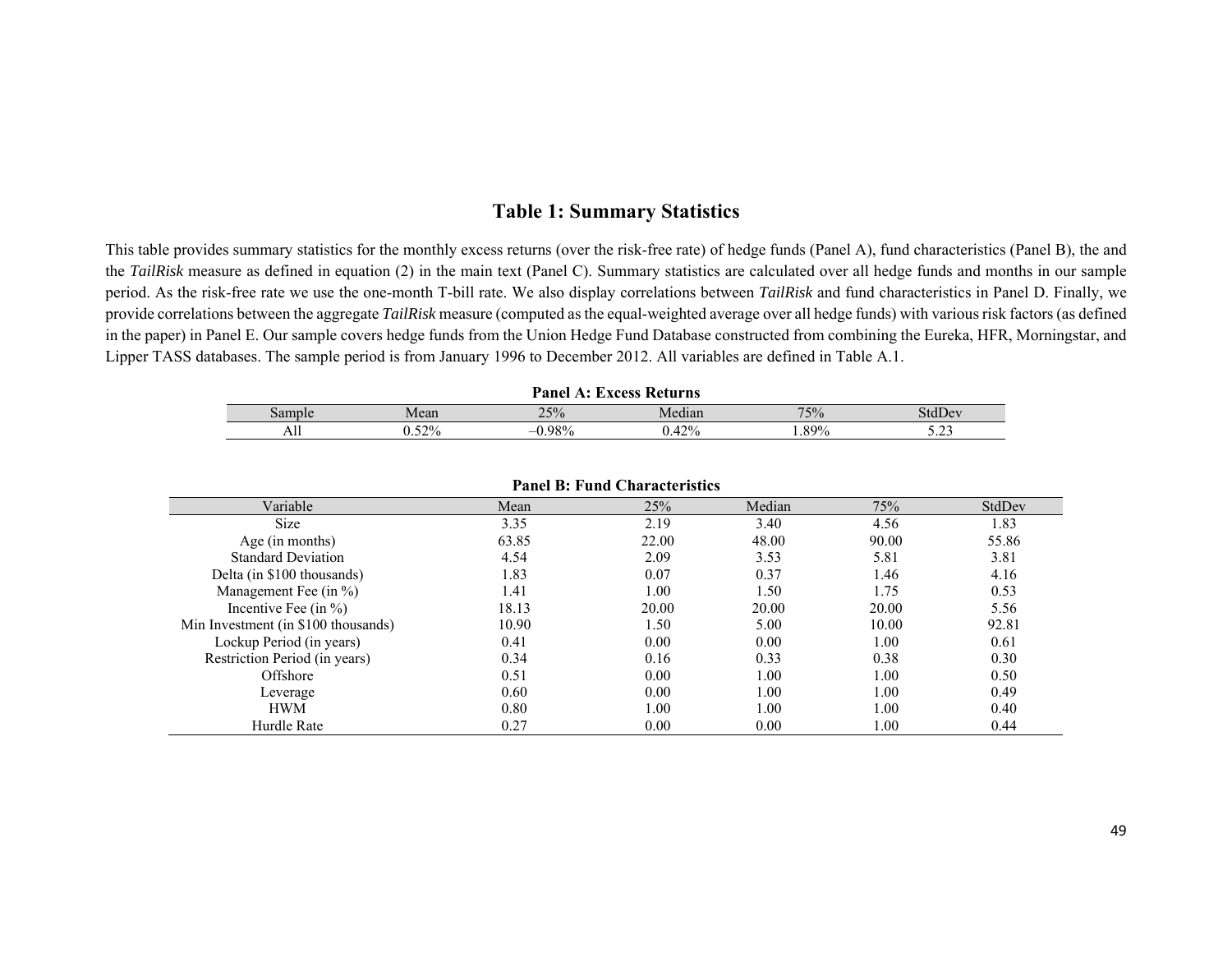| Strategy                     | Number of Funds | Avg TailRisk | 10%  | 25%  | Median | 75%  | 90%  | <b>Std Dev</b> |
|------------------------------|-----------------|--------------|------|------|--------|------|------|----------------|
| <b>Emerging Markets</b>      | 531             | 0.5          | 0.00 | 0.00 | 0.26   | 0.81 | 1.36 | 0.71           |
| Event Driven                 | 852             | 0.25         | 0.00 | 0.00 | 0.04   | 0.35 | 0.66 | 0.42           |
| Equity Long-Short            | 3736            | 0.41         | 0.00 | 0.00 | 0.21   | 0.64 | 1.10 | 0.58           |
| Equity Long Only             | 331             | 0.49         | 0.00 | 0.00 | 0.30   | 0.76 | 1.24 | 0.68           |
| <b>Equity Market Neutral</b> | .265            | 0.12         | 0.00 | 0.00 | 0.00   | 0.10 | 0.39 | 0.29           |
| <b>Short Bias</b>            | 66              | 0.07         | 0.00 | 0.00 | 0.00   | 0.00 | 0.12 | 0.27           |
| Sector                       | 250             | 0.49         | 0.00 | 0.00 | 0.26   | 0.75 | 1.30 | 0.70           |
| All                          | 6.281           | 0.38         | 0.00 | 0.00 | 0.12   | 0.58 | 1.06 | 0.58           |

#### **Panel C: TailRisk**

#### **Panel D: Correlation between TailRisk and Fund Characteristics**

|             | TailRisk | Size    | Age     | Standard<br>Deviation | Delta   | Management<br>Fee | Incentive<br>Fee | Min<br>Investment | Lockup<br>Period | Restriction<br>Period | Offshore | Leverage | <b>HWM</b> | Hurdle<br>Rate |
|-------------|----------|---------|---------|-----------------------|---------|-------------------|------------------|-------------------|------------------|-----------------------|----------|----------|------------|----------------|
| TailRisk    | 1.00     |         |         |                       |         |                   |                  |                   |                  |                       |          |          |            |                |
| Size        | $-0.09$  | 1.00    |         |                       |         |                   |                  |                   |                  |                       |          |          |            |                |
| Age         | 0.05     | 0.26    | 1.00    |                       |         |                   |                  |                   |                  |                       |          |          |            |                |
| Std. Dev.   | 0.29     | $-0.22$ | $-0.03$ | 1.00                  |         |                   |                  |                   |                  |                       |          |          |            |                |
| Delta       | 0.08     | 0.49    | 0.28    | $-0.09$               | 0.00    |                   |                  |                   |                  |                       |          |          |            |                |
| Mgmt. Fee   | $-0.00$  | 0.07    | $-0.07$ | 0.03                  | 0.05    | 1.00              |                  |                   |                  |                       |          |          |            |                |
| Inc. Fee    | $-0.02$  | 0.00    | $-0.09$ | $-0.02$               | 0.10    | $-0.03$           | 1.00             |                   |                  |                       |          |          |            |                |
| Min Inv     | $-0.05$  | 0.26    | 0.06    | $-0.09$               | 0.27    | $-0.03$           | 0.01             | 1.00              |                  |                       |          |          |            |                |
| Lockup      | 0.07     | 0.00    | 0.01    | 0.05                  | $-0.00$ | $-0.04$           | 0.13             | 0.05              | 1.00             |                       |          |          |            |                |
| Restriction | $-0.00$  | 0.10    | 0.08    | $-0.02$               | 0.12    | $-0.11$           | 0.14             | 0.07              | 0.30             | 1.00                  |          |          |            |                |
| Offshore    | $-0.01$  | 0.15    | $-0.09$ | $-0.00$               | 0.08    | 0.22              | $-0.04$          | $-0.08$           | $-0.24$          | $-0.30$               | 1.00     |          |            |                |
| Leverage    | 0.09     | 0.03    | $-0.01$ | 0.02                  | 0.03    | 0.03              | 0.14             | $-0.03$           | 0.04             | 0.03                  | 0.03     | 1.00     |            |                |
| <b>HWM</b>  | 0.00     | 0.05    | $-0.06$ | $-0.01$               | 0.07    | 0.07              | 0.30             | 0.02              | 0.14             | 0.07                  | $-0.04$  | 0.09     | 1.00       |                |
| Hurdle Rate | $-0.01$  | $-0.05$ | 0.11    | $-0.01$               | $-0.03$ | $-0.13$           | 0.02             | 0.03              | 0.11             | 0.17                  | $-0.47$  | 0.03     | $-0.09$    | $1.00\,$       |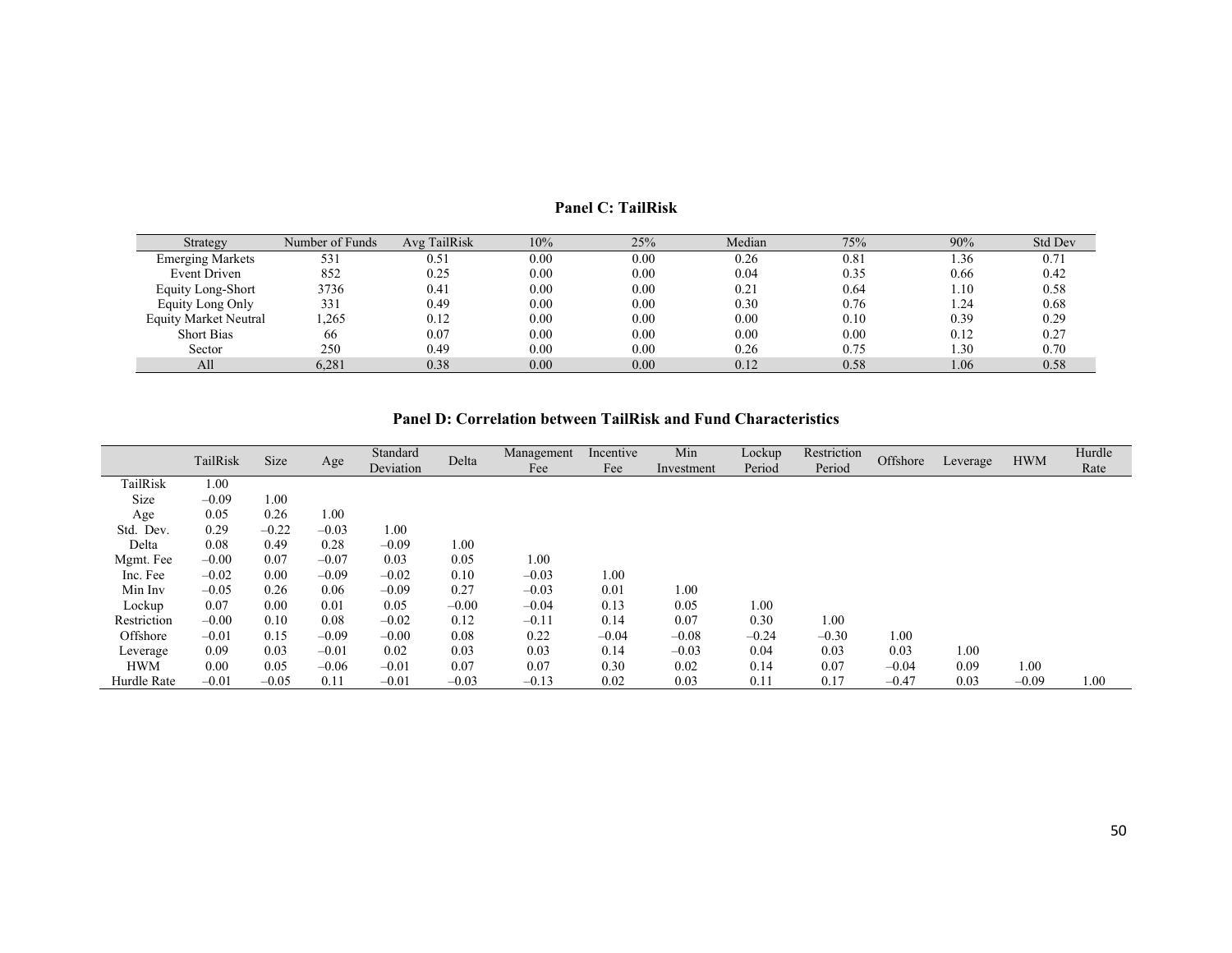|                          | TailRisk | Market  | <b>TED</b> Spread | <b>Funding Liquidity</b> | <b>PS</b> Liquidity | Macro Uncertainty | <b>Correlation Risk</b> | <b>VIX</b> | <b>RIX</b> |
|--------------------------|----------|---------|-------------------|--------------------------|---------------------|-------------------|-------------------------|------------|------------|
| TailRisk                 | $1.00\,$ |         |                   |                          |                     |                   |                         |            |            |
| Market                   | $-0.02$  | 1.00    |                   |                          |                     |                   |                         |            |            |
| <b>TED</b> Spread        | 0.47     | $-0.18$ | 1.00              |                          |                     |                   |                         |            |            |
| <b>Funding Liquidity</b> | 0.52     | 0.03    | 0.47              | $1.00\,$                 |                     |                   |                         |            |            |
| <b>PS</b> Liquidity      | $-0.04$  | 0.25    | $-0.18$           | $-0.05$                  | 0.00                |                   |                         |            |            |
| Macro Uncertainty        | $-0.19$  | $-0.00$ | 0.01              | $-0.02$                  | $-0.07$             | 0.00              |                         |            |            |
| <b>Correlation Risk</b>  | 0.03     | $-0.48$ | 0.13              | $-0.00$                  | $-0.16$             | $-0.06$           | 1.00                    |            |            |
| VIX                      | 0.09     | $-0.39$ | 0.44              | 0.16                     | $-0.25$             | 0.52              | 0.12                    | 00.1       |            |
| <b>RIX</b>               | 0.14     | $-0.10$ | 0.49              | 0.24                     | $-0.19$             | 0.55              | $-0.00$                 | 0.72       | 00.        |

**Panel E: Correlation between Aggregate TailRisk and Hedge Fund Risk Factors**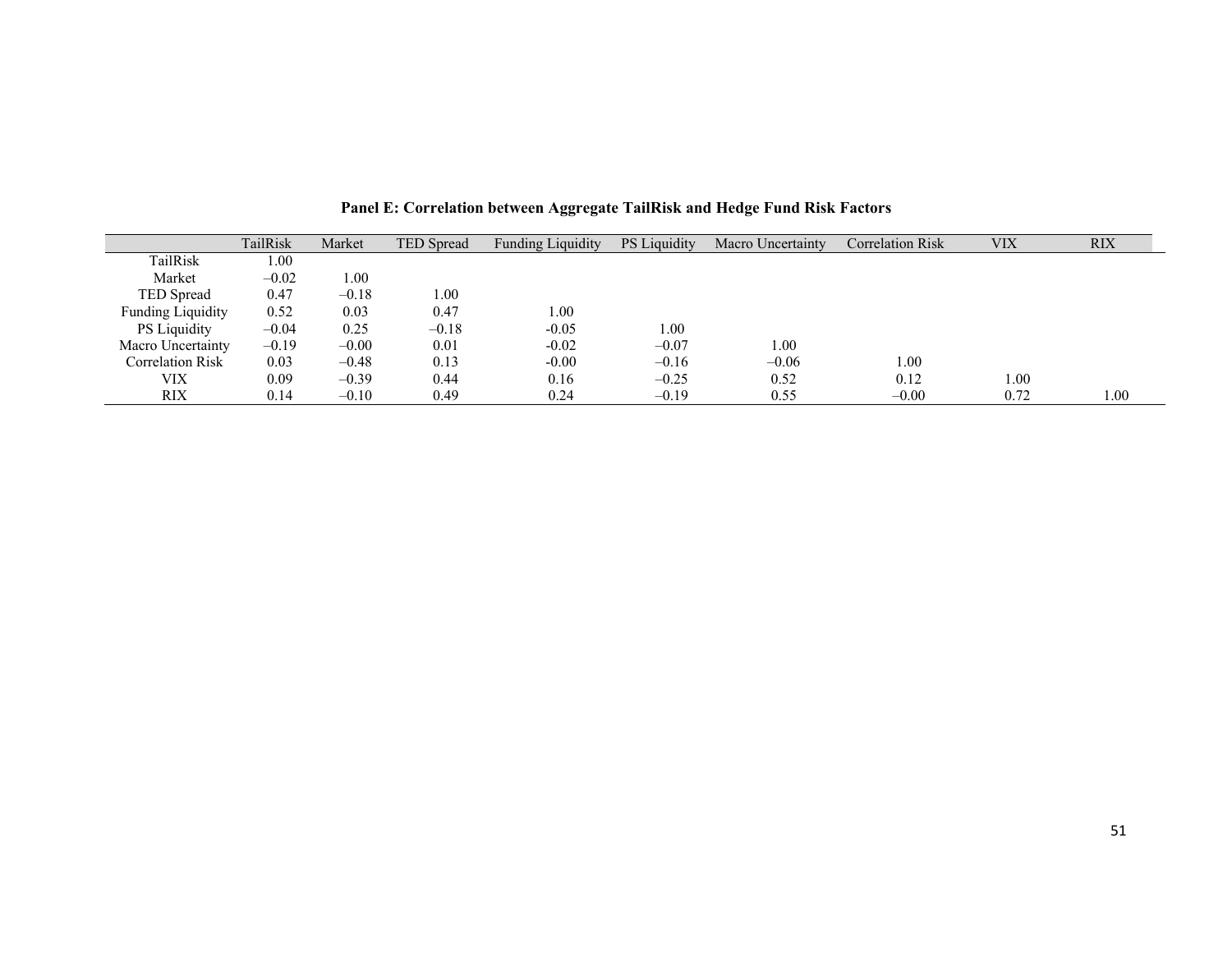# **Table 2: Tail Risk and Hedge Fund Performance**

This table reports the results from the analysis of the relation between *TailRisk* of hedge funds in month *t* and their future monthly excess returns. Panel A reports the results from equal-weighted univariate portfolio sorts based on *TailRisk* in month *t* and risk-adjusted returns in month *t*+1. In each month *t*, we sort all hedge funds with *TailRisk* of zero into portfolio 0. All other hedge funds are sorted into quintile portfolios based on their *TailRisk* estimate in increasing order. We then compute equally-weighted monthly average excess returns of these portfolios in month *t+1*. The column "Excess Return" reports the average portfolio return in excess of the one-month T-bill rate in the following month. The columns labeled "Car-4-Factor" and "FH-7-Factor" report the monthly alpha using the Carhart (1997) four-factor model and the Fung and Hsieh (2004) sevenfactor model. In Panel B, we regress the return of a portfolio consisting funds in portfolio 0 with the lowest tail risk subtracted from the returns of the funds in portfolio 5 with the highest tail risk, on different risk factors. As risk factors, we use in addition to the factors in the Fung and Hsieh (2004) seven-factor model presented in the first column, the MSCI Emerging Markets factor (MSCI EM), the Pástor and Stambaugh (2003) traded liquidity factor (Traded PS Liquidity), the Fama and French (1993) value factor (HML), Carhart (1997) momentum factor (UMD), and the returns of a long-short hedge funds portfolio with regard to the Bali, Brown, and Caglayan (2014) macroeconomic uncertainty factor (Return Macro), the Buraschi, Kosowski, and Trojani (2014) correlation risk factor (Return CORR), the VIX (Return VIX), and the Gao, Gao, and Song (2014) RIX factor (Return RIX). The seven factors in Fung and Hsieh (2004) model include the three trend-following risk factors constructed using portfolios of lookback straddle options on currencies (PTFSFX), commodities (PTFSCOM), and bonds (PTFSBD); two equity-oriented risk factors constructed using excess S&P 500 index returns (S&P), and the return difference of Russell 2000 index and S&P 500 index (SCMLC); two bond-oriented risk factors constructed using 10-year Treasury constant maturity bond yields (BD10RET), and the difference in yields of Moody's Baa bonds and 10-year Treasury constant maturity bonds (BAAMTSY), all yields adjusted for the duration to convert them into returns. Panel C reports the results of Fama and MacBeth (1973) regressions of excess returns in month *t+1* on *TailRisk* and different fund characteristics (as defined in the main text) measured in month *t*. In Panel D, we report the results of Fama and MacBeth (1973) regressions of excess returns in month *t+1* on *TailRisk* and different fund characteristics (as in model (4) of Panel C) in times of positive (negative) market returns, high (low) market volatility, and in subsamples in the period from 1996  $-2003$  and  $2004 - 2012$ . We compute market volatility as the standard deviation of the CRSP value-weighted market return over the past 24 months. We classify *t* as a high (low) market volatility period if the standard deviation is above (below) the median standard deviation over the whole sample period from 1996 - 2012. Panel D shows the results of Fama and MacBeth (1973) regressions of future excess returns with different horizons on *TailRisk* and different fund characteristics measured in month *t*. Finally, Panel E reports the results of time-series regerssions of the average monthly excess return of all equity-related hedge funds in month *t+1* on the difference (5-0) *TailRisk* portfolio and the seven factors in the Fung and Hsieh (2004) model. We use the Newey-West (1987) adjustment with 24 lags to adjust the standard errors for serial correlation in all Fama and MacBeth (1973) regressions. Our sample covers hedge funds from the Union Hedge Fund Database constructed from combining the Eureka, HFR, Morningstar, and Lipper TASS databases. The sample period is from January 1996 to December 2012. All variables are defined in Table A.1. \*\*\*, \*\*, and \* denotes statistical significance at the 1%, 5%, and 10% level, respectively.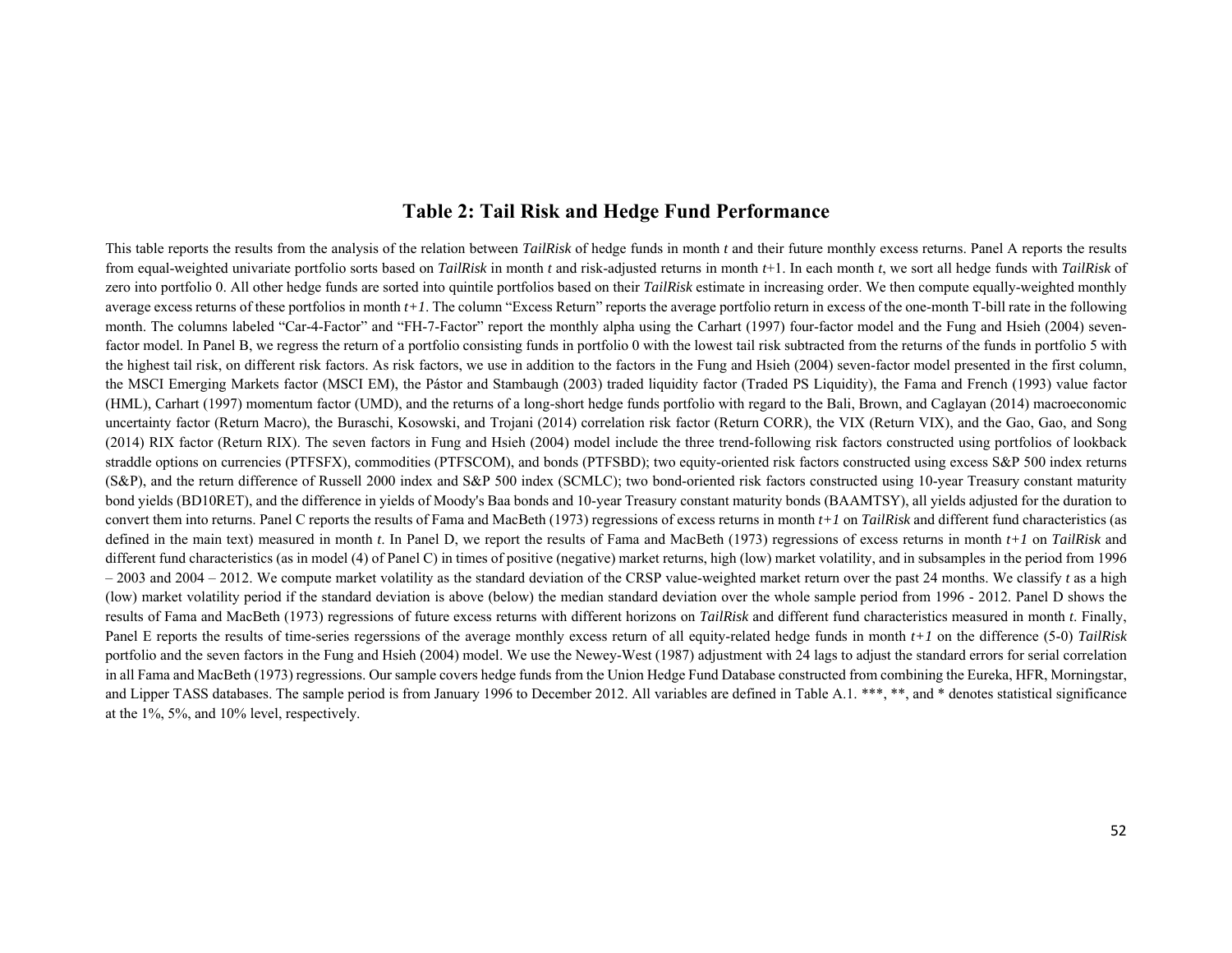#### **Panel A: Univariate Portfolio Sorts**

| Portfolio    | (1)      |               | (3)          | (4)         |
|--------------|----------|---------------|--------------|-------------|
|              | TailRisk | Excess Return | Car-4-Factor | FH-7-Factor |
| $0$ (Lowest) | 0.00     | 0.49%         | 0.28%        | $0.34\%$    |
|              | 0.17     | 0.40%         | 0.25%        | 0.27%       |
|              | 0.39     | 0.47%         | $0.22\%$     | $0.22\%$    |
|              | 0.58     | 0.54%         | $0.30\%$     | $0.33\%$    |
| 4            | 0.86     | 0.61%         | $0.40\%$     | 0.42%       |
| 5 (Highest)  | 1.66     | 1.17%         | 0.78%        | 0.73%       |
|              |          |               |              |             |
| $5-0$        | . 66     | $0.68\%$ **   | $0.50\%***$  | $0.39\%**$  |
|              |          | (2.16)        | (3.20)       | (2.12)      |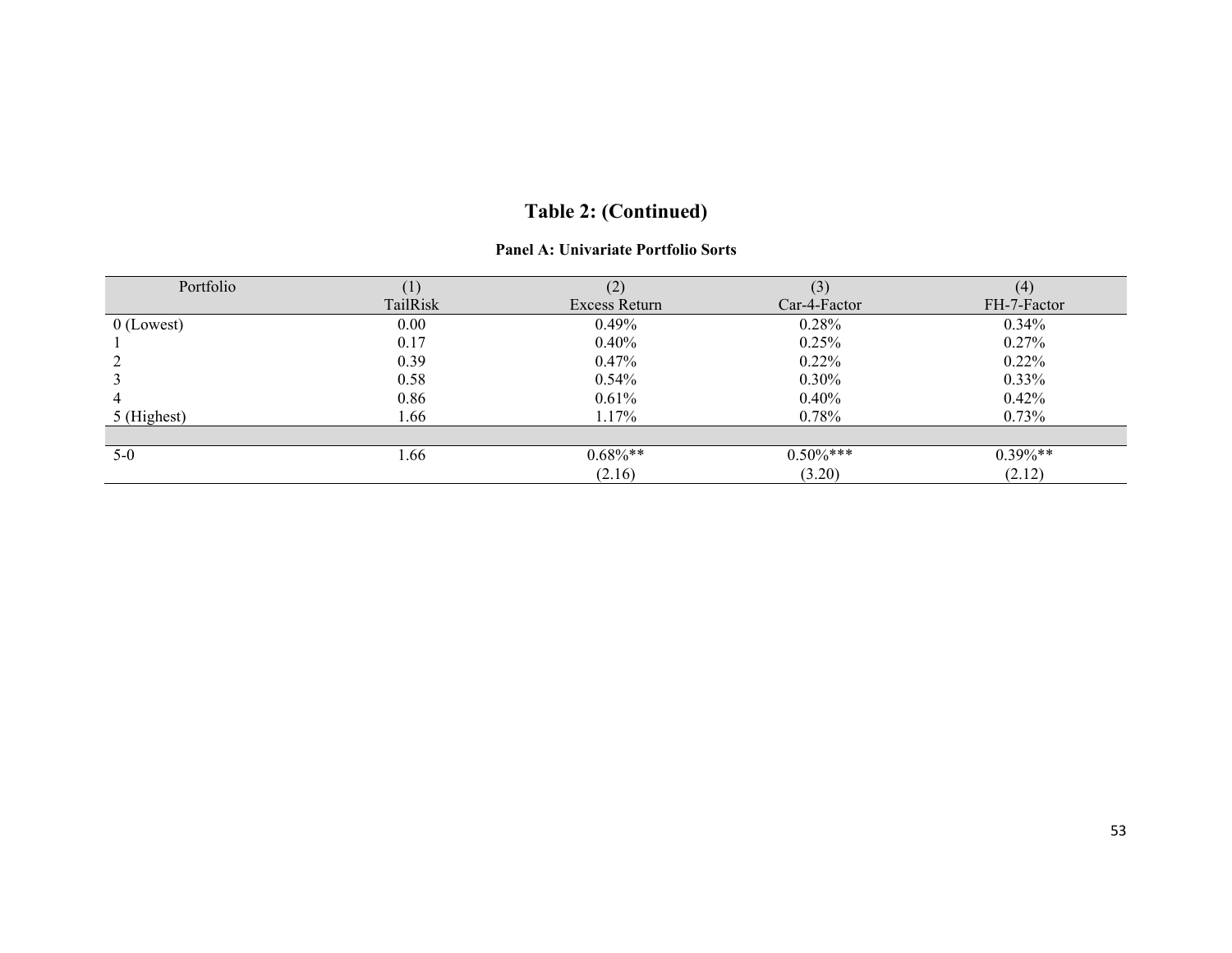|                            | (1)         | (2)         | (3)         | (4)          | (5)         | (6)         | (7)         | (8)         | (9)         |
|----------------------------|-------------|-------------|-------------|--------------|-------------|-------------|-------------|-------------|-------------|
|                            | PF 5-0      | $PF 5-0$    | PF 5-0      | $PF 5-0$     | PF 5-0      | PF 5-0      | PF 5-0      | PF 5-0      | $PF 5-0$    |
| S&P                        | $0.765***$  | $0.588***$  | $0.543***$  | $0.530***$   | $0.551***$  | $0.548***$  | $0.173***$  | $0.101*$    | $0.530***$  |
|                            | (18.62)     | (9.64)      | (10.15)     | (9.26)       | (9.49)      | (9.46)      | (2.74)      | (1.76)      | (9.21)      |
| <b>SCMLC</b>               | $0.256***$  | $0.180***$  | $0.146***$  | $0.201***$   | $0.178***$  | $0.181***$  | 0.0630      | $-0.115**$  | $0.145***$  |
|                            | (4.95)      | (3.50)      | (3.04)      | (3.96)       | (3.45)      | (3.51)      | (1.40)      | $(-2.52)$   | (2.78)      |
| <b>BD10RET</b>             | $-0.110$    | $-0.103$    | $-0.0771$   | $-0.0973$    | $-0.101$    | $-0.134$    | $-0.0248$   | 0.00518     | $-0.0664$   |
|                            | $(-1.09)$   | $(-1.07)$   | $(-0.87)$   | $(-1.04)$    | $(-1.05)$   | $(-1.39)$   | $(-0.31)$   | (0.07)      | $(-0.70)$   |
| <b>BAAMTSY</b>             | $0.377***$  | $0.304***$  | $0.374***$  | $0.291***$   | $0.322***$  | $0.265***$  | 0.101       | $0.162**$   | $0.365***$  |
|                            | (3.72)      | (3.13)      | (4.14)      | (3.06)       | (3.27)      | (2.68)      | (1.21)      | (2.19)      | (3.74)      |
| <b>PTFSBD</b>              | $0.0466***$ | $0.0515***$ | $0.0414***$ | $0.0474***$  | $0.0521***$ | $0.0476***$ | $0.0389***$ | $0.0395***$ | $0.0436***$ |
|                            | (3.60)      | (4.19)      | (3.61)      | (3.92)       | (4.23)      | (3.79)      | (3.75)      | (4.23)      | (3.51)      |
| <b>PTFSFX</b>              | $-0.00267$  | $-0.00360$  | $-0.000704$ | $-0.00315$   | $-0.00441$  | $-0.00175$  | $-0.0134$   | $-0.00740$  | $-0.00267$  |
|                            | $(-0.24)$   | $(-0.35)$   | $(-0.07)$   | $(-0.31)$    | $(-0.42)$   | $(-0.17)$   | $(-1.53)$   | $(-0.94)$   | $(-0.26)$   |
| <b>PTFSCOM</b>             | $-0.0154$   | $-0.0142$   | $-0.0174$   | $-0.00678$   | $-0.0148$   | $-0.0160$   | $-0.00408$  | $-0.000124$ | $-0.0155$   |
|                            | $(-1.10)$   | $(-1.07)$   | $(-1.43)$   | $(-0.52)$    | $(-1.12)$   | $(-1.21)$   | $(-0.37)$   | $(-0.01)$   | $(-1.20)$   |
| <b>MSCI EM</b>             |             | $0.189***$  | $0.163***$  | $0.179***$   | $0.197***$  | $0.195***$  | 0.0366      | $-0.0522$   | $0.213***$  |
|                            |             | (4.86)      | (4.49)      | (4.68)       | (4.98)      | (5.00)      | (1.01)      | $(-1.48)$   | (5.46)      |
| <b>HML</b>                 |             |             | $-0.276***$ |              |             |             |             |             |             |
|                            |             |             | $(-5.90)$   |              |             |             |             |             |             |
| <b>UMD</b>                 |             |             |             | $-0.100$ *** |             |             |             |             |             |
|                            |             |             |             | $(-3.16)$    |             |             |             |             |             |
| <b>Traded PS Liquidity</b> |             |             |             |              | $-0.0472$   |             |             |             |             |
|                            |             |             |             |              | $(-1.11)$   |             |             |             |             |
| Return Macro               |             |             |             |              |             | $-0.0833*$  |             |             |             |
|                            |             |             |             |              |             | $(-1.97)$   |             |             |             |
| <b>Return CORR</b>         |             |             |             |              |             |             | $0.632***$  |             |             |
|                            |             |             |             |              |             |             | (9.44)      |             |             |
| Return VIX                 |             |             |             |              |             |             |             | $0.718***$  |             |
|                            |             |             |             |              |             |             |             | (12.35)     |             |
| Return RIX                 |             |             |             |              |             |             |             |             | $0.132***$  |
|                            |             |             |             |              |             |             |             |             | (3.15)      |
| Alpha                      | $0.391**$   | $0.390**$   | $0.452**$   | $0.443**$    | $0.419**$   | $0.486***$  | $0.329**$   | $0.514***$  | $0.300*$    |
|                            | (2.12)      | (2.24)      | (2.87)      | (2.59)       | (2.38)      | (2.71)      | (2.25)      | (3.89)      | (1.71)      |
| Observations               | 204         | 204         | 204         | 204          | 204         | 204         | 204         | 204         | 204         |
| Adjusted $\mathbb{R}^2$    | 0.707       | 0.737       | 0.776       | 0.749        | 0.738       | 0.742       | 0.820       | 0.853       | 0.750       |

**Table 2: (Continued) Panel B: Additional Factors**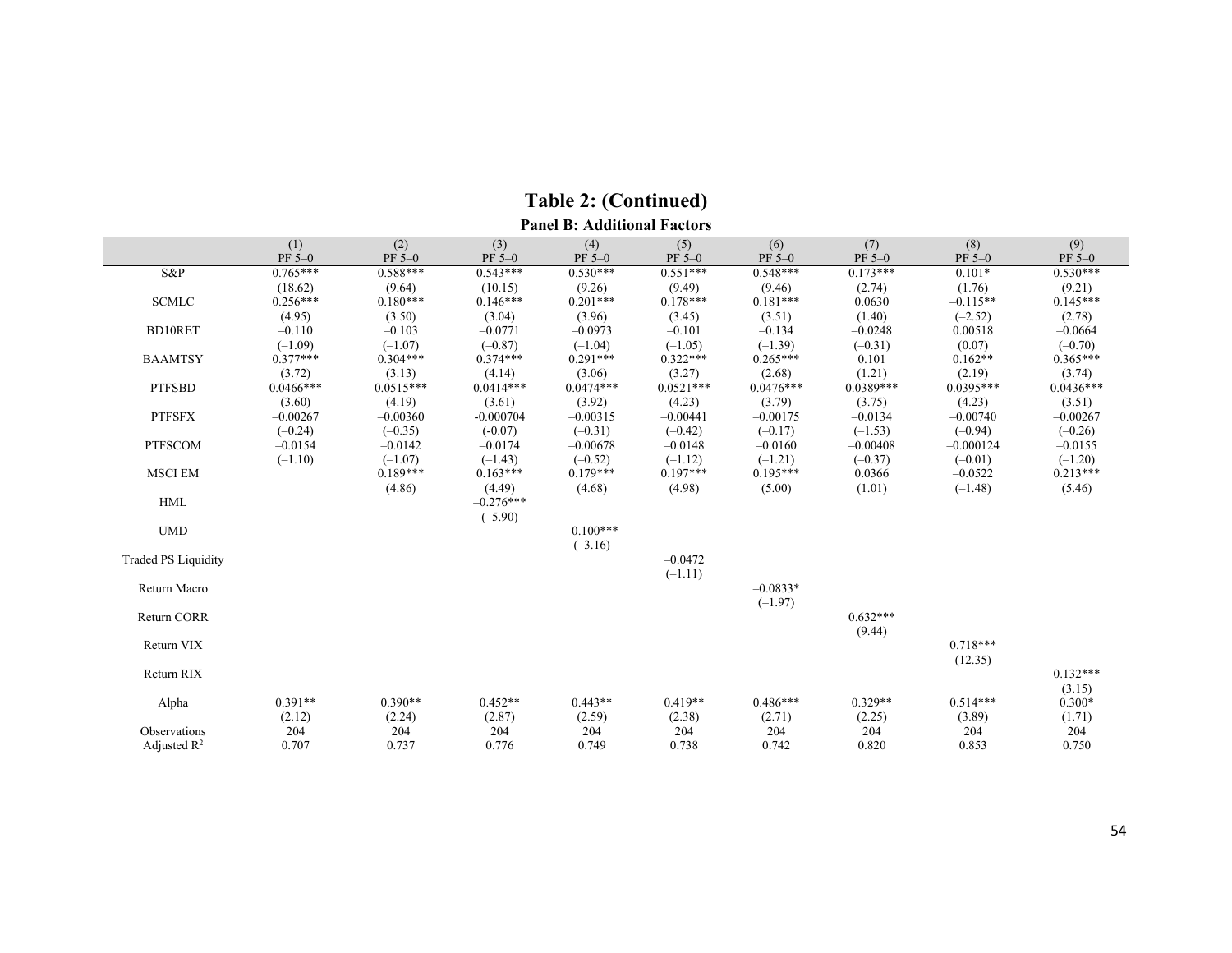|                           | <b>Panel C: Fama and MacBeth Regressions</b> |                      |                      |                      |  |  |  |  |  |  |  |  |
|---------------------------|----------------------------------------------|----------------------|----------------------|----------------------|--|--|--|--|--|--|--|--|
|                           | (1)                                          | (2)                  | (3)                  | (4)                  |  |  |  |  |  |  |  |  |
|                           | <b>Future Excess</b>                         | <b>Future Excess</b> | <b>Future Excess</b> | <b>Future Excess</b> |  |  |  |  |  |  |  |  |
|                           | Return                                       | Return               | Return               | Return               |  |  |  |  |  |  |  |  |
| TailRisk                  | $0.451**$                                    | $0.306**$            | $0.240***$           | $0.227***$           |  |  |  |  |  |  |  |  |
|                           | (2.01)                                       | (2.34)               | (2.60)               | (3.16)               |  |  |  |  |  |  |  |  |
| Size                      |                                              | $-0.0906***$         |                      | $-0.0848***$         |  |  |  |  |  |  |  |  |
|                           |                                              | $(-3.16)$            |                      | $(-3.28)$            |  |  |  |  |  |  |  |  |
| Age                       |                                              | $-0.000107$          |                      | $-0.000203$          |  |  |  |  |  |  |  |  |
|                           |                                              | $(-0.26)$            |                      | $(-0.50)$            |  |  |  |  |  |  |  |  |
| Delta                     |                                              | $0.0190***$          |                      | $0.0168***$          |  |  |  |  |  |  |  |  |
|                           |                                              | (2.86)               |                      | (3.12)               |  |  |  |  |  |  |  |  |
| Management Fee            |                                              | 0.0488               |                      | 0.0403               |  |  |  |  |  |  |  |  |
|                           |                                              | (1.28)               |                      | (1.05)               |  |  |  |  |  |  |  |  |
| Incentive Fee             |                                              | $-0.000903$          |                      | $-0.0000219$         |  |  |  |  |  |  |  |  |
|                           |                                              | $(-0.30)$            |                      | $(-0.01)$            |  |  |  |  |  |  |  |  |
| Min Investment            |                                              | $0.00233**$          |                      | $0.00207***$         |  |  |  |  |  |  |  |  |
|                           |                                              | (2.54)               |                      | (2.97)               |  |  |  |  |  |  |  |  |
| Lockup Period             |                                              | 0.0490               |                      | $0.0556*$            |  |  |  |  |  |  |  |  |
|                           |                                              | (1.49)               |                      | (1.73)               |  |  |  |  |  |  |  |  |
| <b>Restriction Period</b> |                                              | $0.0721*$            |                      | 0.0456               |  |  |  |  |  |  |  |  |
|                           |                                              | (1.91)               |                      | (1.24)               |  |  |  |  |  |  |  |  |
| Offshore                  |                                              | 0.0350               |                      | 0.0308               |  |  |  |  |  |  |  |  |
|                           |                                              | (0.47)               |                      | (0.43)               |  |  |  |  |  |  |  |  |
| Leverage                  |                                              | 0.0268               |                      | 0.0277               |  |  |  |  |  |  |  |  |
|                           |                                              | (0.64)               |                      | (0.71)               |  |  |  |  |  |  |  |  |
| <b>HWM</b>                |                                              | $0.125**$            |                      | $0.103**$            |  |  |  |  |  |  |  |  |
|                           |                                              | (2.50)               |                      | (2.21)               |  |  |  |  |  |  |  |  |
| Hurdle Rate               |                                              | $0.108***$           |                      | $0.102***$           |  |  |  |  |  |  |  |  |
|                           |                                              | (3.99)               |                      | (4.50)               |  |  |  |  |  |  |  |  |
| Past Yearly Return        |                                              | $0.0221***$          |                      | $0.0229***$          |  |  |  |  |  |  |  |  |
|                           |                                              | (7.36)               |                      | (9.42)               |  |  |  |  |  |  |  |  |
| <b>Standard Deviation</b> |                                              | 0.0182               |                      | 0.0361               |  |  |  |  |  |  |  |  |
|                           |                                              | (0.54)               |                      | (0.98)               |  |  |  |  |  |  |  |  |
| <b>Skewness</b>           |                                              |                      | $0.154**$            | 0.0379               |  |  |  |  |  |  |  |  |
|                           |                                              |                      | (2.54)               | (1.04)               |  |  |  |  |  |  |  |  |
| Kurtosis                  |                                              |                      | $-0.0126$            | $-0.0178$            |  |  |  |  |  |  |  |  |
|                           |                                              |                      | $(-0.62)$            | $(-1.44)$            |  |  |  |  |  |  |  |  |
| VaR                       |                                              |                      | 0.00130              | 0.0150               |  |  |  |  |  |  |  |  |
|                           |                                              |                      | (0.06)               | (1.13)               |  |  |  |  |  |  |  |  |
| Beta                      |                                              |                      | 0.262                | 0.112                |  |  |  |  |  |  |  |  |
|                           |                                              |                      | (1.07)               | (0.48)               |  |  |  |  |  |  |  |  |
| Constant                  | $0.426***$                                   | $0.272**$            | $0.509***$           | $0.352***$           |  |  |  |  |  |  |  |  |
|                           | (3.08)                                       | (2.11)               | (4.18)               | (2.61)               |  |  |  |  |  |  |  |  |
| Observations              | 420,329                                      | 195,170              | 420,329              | 195,170              |  |  |  |  |  |  |  |  |
| Adjusted $R^2$            | 0.058                                        | 0.165                | 0.160                | 0.230                |  |  |  |  |  |  |  |  |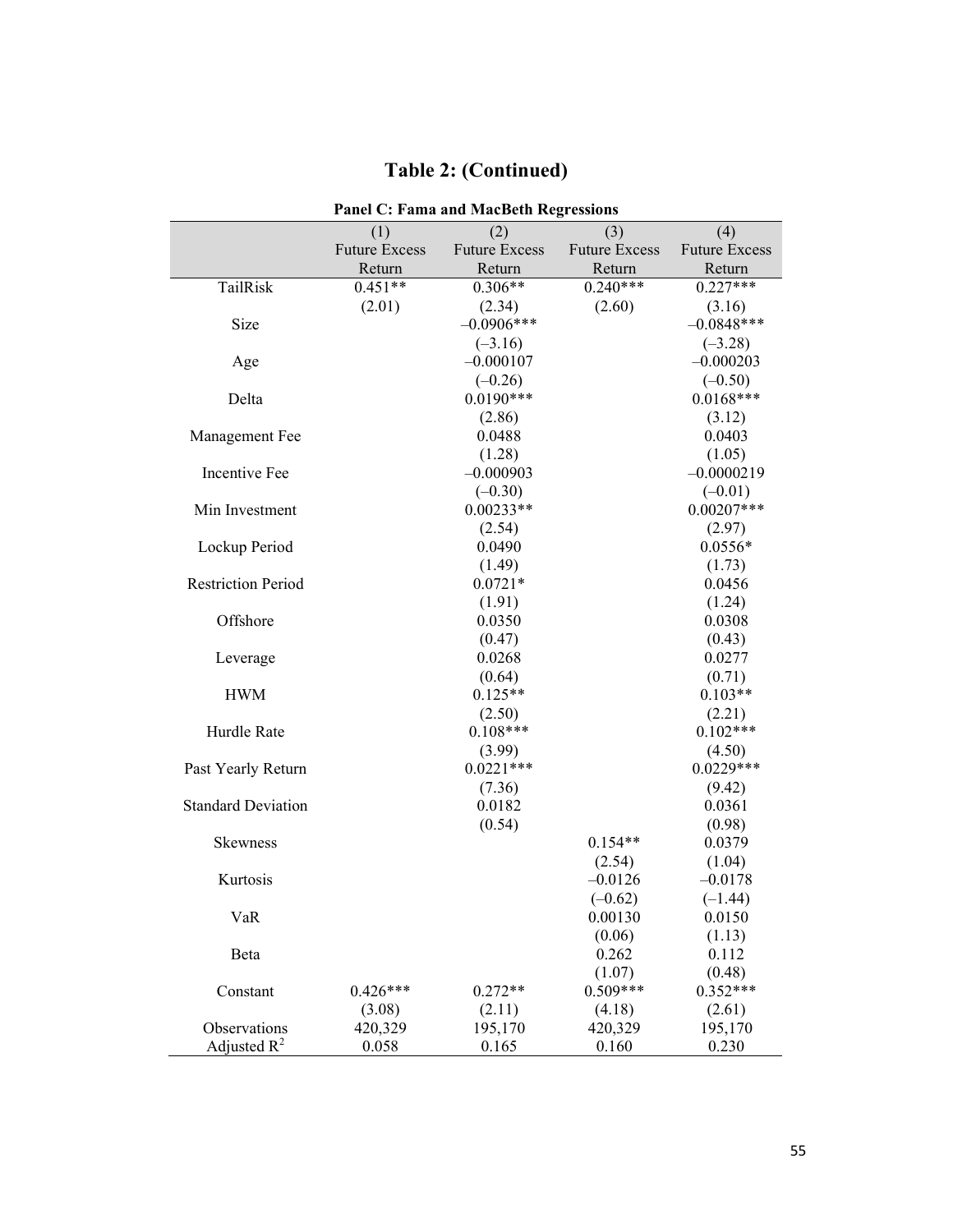|                   | (1)<br>Market<br>Return > 0 | (2)<br>Market<br>Return $\leq 0$ | (3)<br>High Market<br>Volatility | (4)<br><b>Low Market</b><br>Volatility | (5)<br>Subsample:<br>$1996-$<br>2003 | (6)<br>Subsample:<br>$2004 -$<br>2012 |
|-------------------|-----------------------------|----------------------------------|----------------------------------|----------------------------------------|--------------------------------------|---------------------------------------|
| TailRisk          | $1.202***$                  | $-0.893***$                      | $0.441**$                        | $0.220*$                               | $0.301**$                            | $0.242*$                              |
|                   | (8.35)                      | $(-5.89)$                        | (2.54)                           | (1.76)                                 | (2.43)                               | (1.79)                                |
| Control Variables | Yes                         | Yes                              | Yes                              | Yes                                    | Yes                                  | Yes                                   |
| Observations      | 115,196                     | 79,974                           | 98,658                           | 96,185                                 | 77,967                               | 116,876                               |
| Adjusted $R^2$    | 0.222                       | 0.243                            | 0.232                            | 0.229                                  | 0.252                                | 0.212                                 |

# **Panel D: Predictability of TailRisk in Different States of the World**

# **Panel E: Predictability of TailRisk on Longer-Term Returns**

|                          | (1)        | (2)           | (3)           | (4)           | (5)           |
|--------------------------|------------|---------------|---------------|---------------|---------------|
|                          | Baseline   | Excess Return | Excess Return | Excess Return | Excess Return |
|                          | Holding    | Holding       | Holding       | Holding       | Holding       |
|                          | Period:    | Period:       | Period:       | Period:       | Period: 12    |
|                          | 1 month    | 2 months      | 3 months      | 6 months      | months        |
| TailRisk                 | $0.227***$ | $0.319**$     | $0.327**$     | $0.516*$      | 0.613         |
|                          | (3.16)     | (2.42)        | (2.10)        | (1.85)        | (1.10)        |
|                          |            |               |               |               |               |
| <b>Control Variables</b> | <b>Yes</b> | Yes           | Yes           | Yes           | Yes           |
|                          |            |               |               |               |               |
| Observations             | 195,170    | 194,401       | 190,953       | 189,598       | 186,512       |
| Adjusted $\mathbb{R}^2$  | 0.230      | 0.241         | 0.252         | 0.246         | 0.251         |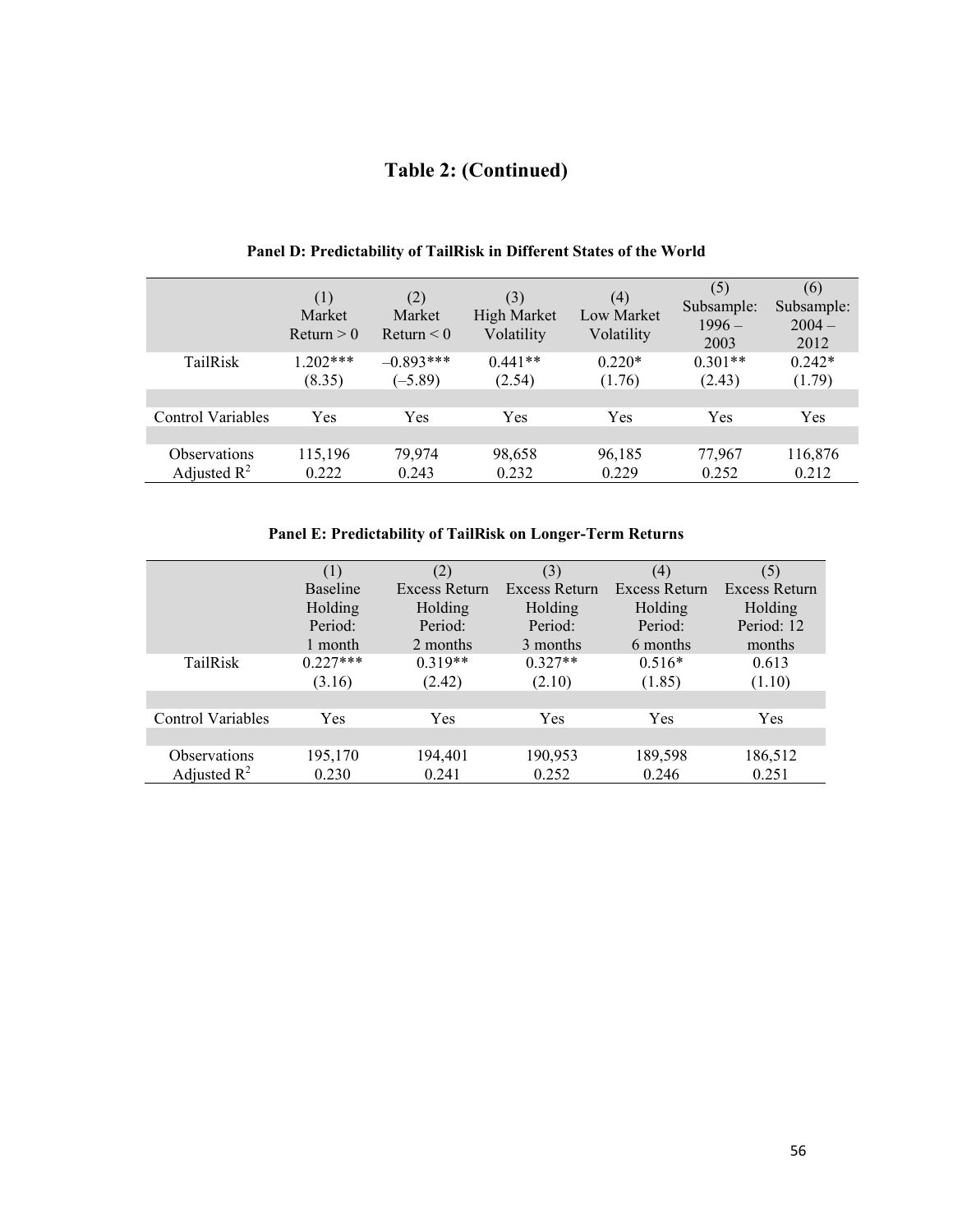| <b>Panel F: Time Series Regressions</b> |  |  |
|-----------------------------------------|--|--|
|-----------------------------------------|--|--|

|                                                | Fung and<br>Hsieh<br>(2004)<br>Model | Equity-<br>Related | Emerging<br>Markets | Event Driven | Equity<br>Long-Short | Equity<br>Long Only | Equity<br>Market<br>Neutral | <b>Short Bias</b> | Sector      |
|------------------------------------------------|--------------------------------------|--------------------|---------------------|--------------|----------------------|---------------------|-----------------------------|-------------------|-------------|
| S&P                                            | $0.432***$                           | $0.241***$         | $0.212***$          | $0.174***$   | $0.288***$           | $0.318***$          | $0.079***$                  | $-0.471***$       | $0.254***$  |
|                                                | (21.55)                              | (7.79)             | (2.63)              | (7.55)       | (8.57)               | (5.79)              | (4.10)                      | $(-7.36)$         | (3.90)      |
| <b>SMB</b>                                     | $0.275***$                           | $0.205***$         | $0.124*$            | $0.140***$   | $0.255***$           | $0.177***$          | $0.028*$                    | $-0.372***$       | $0.385***$  |
|                                                | (10.91)                              | (8.25)             | (1.92)              | (7.57)       | (9.46)               | (4.01)              | (1.79)                      | $(-7.25)$         | (7.38)      |
| Term                                           | $-0.082*$                            | $-0.076*$          | $-0.102$            | $-0.069**$   | $-0.0894*$           | $-0.084$            | 0.005                       | $-0.022$          | $-0.069$    |
|                                                | $(-1.73)$                            | $(-1.66)$          | $(-0.85)$           | $(-2.00)$    | $(-1.80)$            | $(-1.02)$           | (0.17)                      | $(-0.24)$         | $(-0.71)$   |
| Credit                                         | $0.206***$                           | $0.120**$          | $0.309**$           | $0.268***$   | 0.054                | $0.245***$          | $0.077***$                  | $0.220**$         | $-0.089$    |
|                                                | (4.12)                               | (2.52)             | (2.50)              | (7.58)       | (1.05)               | (2.91)              | (2.61)                      | (2.24)            | $(-0.88)$   |
| <b>PTFSBD</b>                                  | $-0.007$                             | $-0.019***$        | $-0.054***$         | $-0.021***$  | $-0.015**$           | $-0.013$            | $-0.007*$                   | $-0.008$          | $-0.010$    |
|                                                | $(-1.13)$                            | $(-3.10)$          | $(-3.45)$           | $(-4.67)$    | $(-2.24)$            | $(-1.20)$           | $(-1.97)$                   | $(-0.67)$         | $(-0.77)$   |
| <b>PTFSFX</b>                                  | $0.008*$                             | $0.010**$          | 0.021               | $0.007*$     | $0.010*$             | 0.004               | $0.005*$                    | 0.002             | 0.012       |
|                                                | (1.68)                               | (2.01)             | (1.61)              | (1.81)       | (1.92)               | (0.47)              | (1.66)                      | (0.23)            | (1.13)      |
| <b>PTFSCOM</b>                                 | 0.000                                | 0.003              | 0.003               | $-0.004$     | 0.004                | 0.002               | 0.000                       | $-0.004$          | 0.012       |
|                                                | (0.04)                               | (0.45)             | (0.20)              | $(-0.74)$    | (0.62)               | (0.17)              | (0.05)                      | $(-0.28)$         | (0.87)      |
| TailRisk $10 - 1$                              |                                      | $0.244***$         | $0.486***$          | $0.083***$   | $0.259***$           | $0.313***$          | $-0.007$                    | $-0.234***$       | $0.501***$  |
|                                                |                                      | (7.56)             | (5.77)              | (3.46)       | (7.38)               | (5.45)              | $(-0.35)$                   | $(-3.50)$         | (7.37)      |
|                                                |                                      |                    |                     |              |                      |                     |                             |                   |             |
| Constant                                       | $0.436***$                           | $0.353***$         | 0.275               | $0.395***$   | $0.366***$           | $0.331**$           | $0.355***$                  | $0.295*$          | $0.347*$    |
|                                                | (5.04)                               | (4.18)             | (1.25)              | (6.29)       | (4.01)               | (2.21)              | (6.81)                      | (1.70)            | (1.95)      |
| Difference to Constant<br>in FH-7-Factor Model | $\overline{\phantom{0}}$             | $-0.083$           | $-0.104$            | $-0.032$     | $-0.090$             | $-0.045$            | $+0.007$                    | $+0.015$          | $-0.260$    |
|                                                |                                      |                    |                     |              |                      |                     |                             |                   |             |
| Adjusted R2                                    | 0.778                                | 0.830              | 0.599               | 0.796        | 0.834                | 0.712               | 0.263                       | 0.669             | 0.713       |
| Improvement in                                 |                                      |                    |                     |              |                      |                     |                             |                   |             |
| Adjusted R2 in                                 |                                      | 0.052              | 0.100               | 0.031        | 0.047                | 0.057               | $-0.006$                    | 0.037             | 0.086       |
| Comparison to FH-7-<br><b>Factor Model</b>     | -                                    | $(6.68\%)$         | $(20.04\%)$         | $(4.05\%)$   | $(5.97\%)$           | $(8.70\%)$          | $(-2.22\%)$                 | $(5.85\%)$        | $(13.72\%)$ |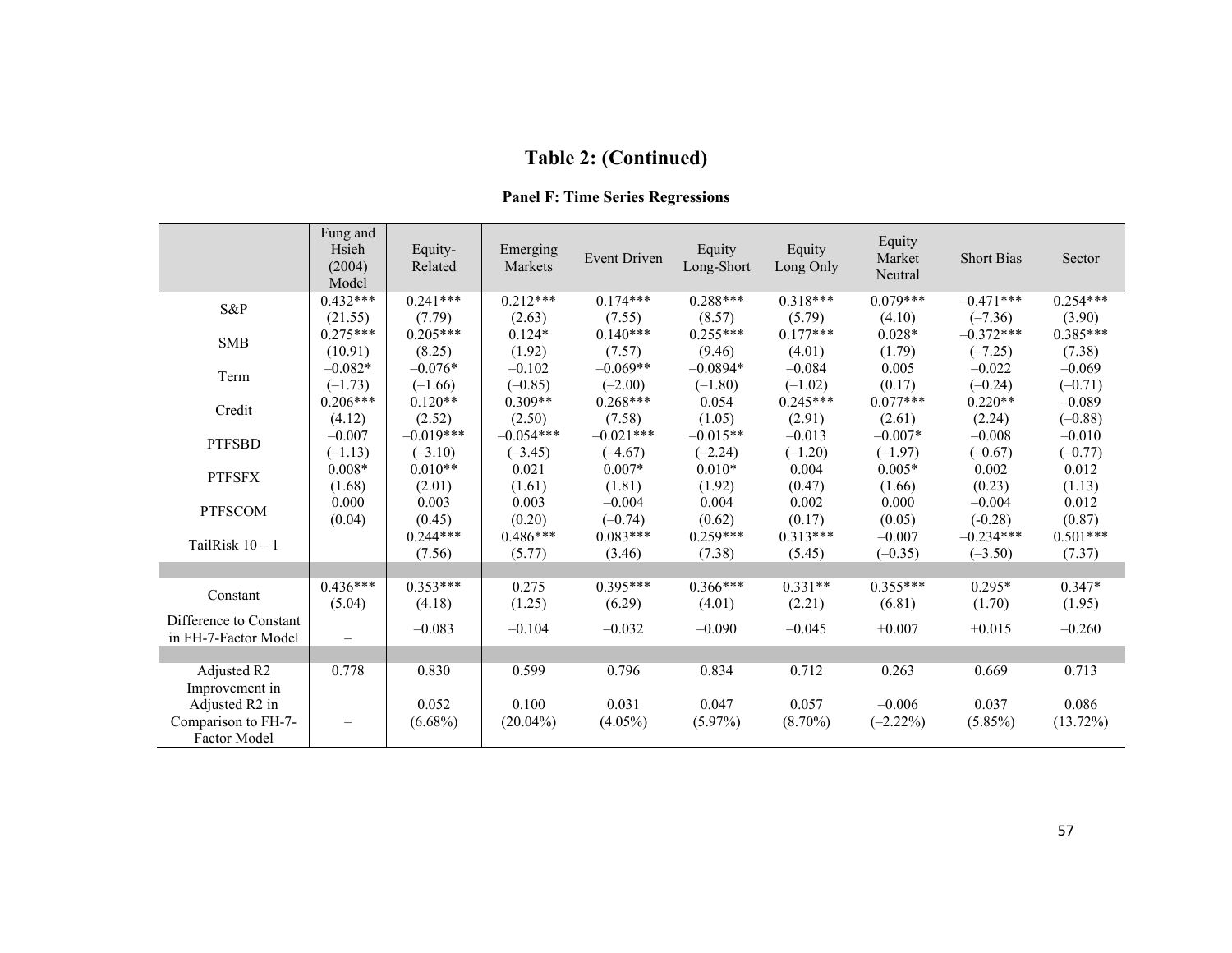# **Table 3: Tail Risk and Hedge Fund Performance: Robustness Checks**

This table reports the results from robustness checks of the relation between *TailRisk* of hedge funds in month *t* and their monthly excess returns in month *t+1*. We investigate the robustness if we (i) change the estimation horizon of the *TailRisk measure* to 3 and 4 years, respectively, (ii) compute *TailRisk* using different cut-off values of 10% and 20% to define worst returns, (iii) use VaR instead of ES in the computation of *TailRisk*, (iv) apply a value-weighted sorting procedure instead of an equal-weighted sorting procedure, and (v) assign a delisting return of -20% to those hedge funds that leave the database. Moreover, we check the robustness if we use returns reported after the listing date for funds in the Lipper TASS database. Panel A displays the results of from the same univariate portfolio sorts as in Column 4, Panel A, Table 2 using these alternative definitions of *TailRisk*. Panel B reports the results of Fama and MacBeth (1973) regression (4) of Panel C in Table 2 of future excess returns in month *t+1* on the same alternative *TailRisk* definitions and different fund characteristics measured in month *t.* The baseline specification in Column (1) is to estimate *TailRisk* as in Table 2 with two years of monthly returns with a cut-off percentile of 5% of the return observations. Our sample covers hedge funds from the Union Hedge Fund Database constructed from combining the Eureka, HFR, Morningstar, and Lipper TASS databases. The sample period is from January 1996 to December 2012. \*\*\*, \*\*, and \* denotes statistical significance at the 1%, 5%, and 10% level, respectively. We only display the results of the relation between *TailRisk* and future excess returns (control variables are included but suppressed in the table).

#### **Panel A: Portfolio Sorts**

|          |                 | (2)        | ا د ،      | (4)        |           | (6)        |            | (8)        | (9)          | (10)        |
|----------|-----------------|------------|------------|------------|-----------|------------|------------|------------|--------------|-------------|
|          | <b>Baseline</b> | Horizon    | Horizon    | Cut-Off    | Cut-Off   | VaR        | Value-     | Delisting  | Bloomberg    | <b>TASS</b> |
|          |                 | 3v         | 4v         | 10%        | 20%       |            | Weighted   | Return     | Returns      |             |
| TailRisk | $0.39\%**$      | $0.34\%**$ | $0.32\%**$ | $0.36\%**$ | $0.30\%*$ | $0.31\%$ * | $0.34\%**$ | $0.35\%**$ | $0.40\%$ *** | $0.34\%**$  |
| $5 - 0$  | (2.12)          | (2.10)     | (2.05)     | (2.25)     | 1.74)     | 1.82)      | (2.31)     | (2.01)     | (5.79)       | (2.07)      |

#### **Panel B: Fama-MacBeth Regressions**

|                         | (1)             | (2)        | (3)      | (4)        | (5)      | (6)       |          | (8)        | (9)        | (10)        |
|-------------------------|-----------------|------------|----------|------------|----------|-----------|----------|------------|------------|-------------|
|                         | <b>Baseline</b> | Horizon    | Horizon  | Cut-Off    | Cut-Off  | VaR       | Value-   | Delisting  | Bloomberg  | <b>TASS</b> |
|                         |                 | 3v         | 4v       | 10%        | 20%      |           | Weighted | Return     | Returns    |             |
| <b>Tail Risk</b>        | $0.227***$      | $0.202***$ | $0.165*$ | $0.211***$ | $0.155*$ | $0.201**$ | $0.189*$ | $0.220***$ | $0.341***$ | $0.245***$  |
|                         | (3.16)          | (2.81)     | (1.84)   | (2.78)     | (1.71)   | (2.14)    | (1.78)   | (3.10)     | (4.31)     | (3.28)      |
|                         |                 |            |          |            |          |           |          |            |            |             |
| Control<br>Variables    | Yes             | Yes        | Yes      | Yes        | Yes      | Yes       | Yes      | Yes        | Yes        | Yes         |
|                         |                 |            |          |            |          |           |          |            |            |             |
| Adjusted $\mathbb{R}^2$ | 0.230           | 0.226      | 0.223    | 0.227      | 0.220    | 0.226     | 0.219    | 0.229      | 0.301      | 0.267       |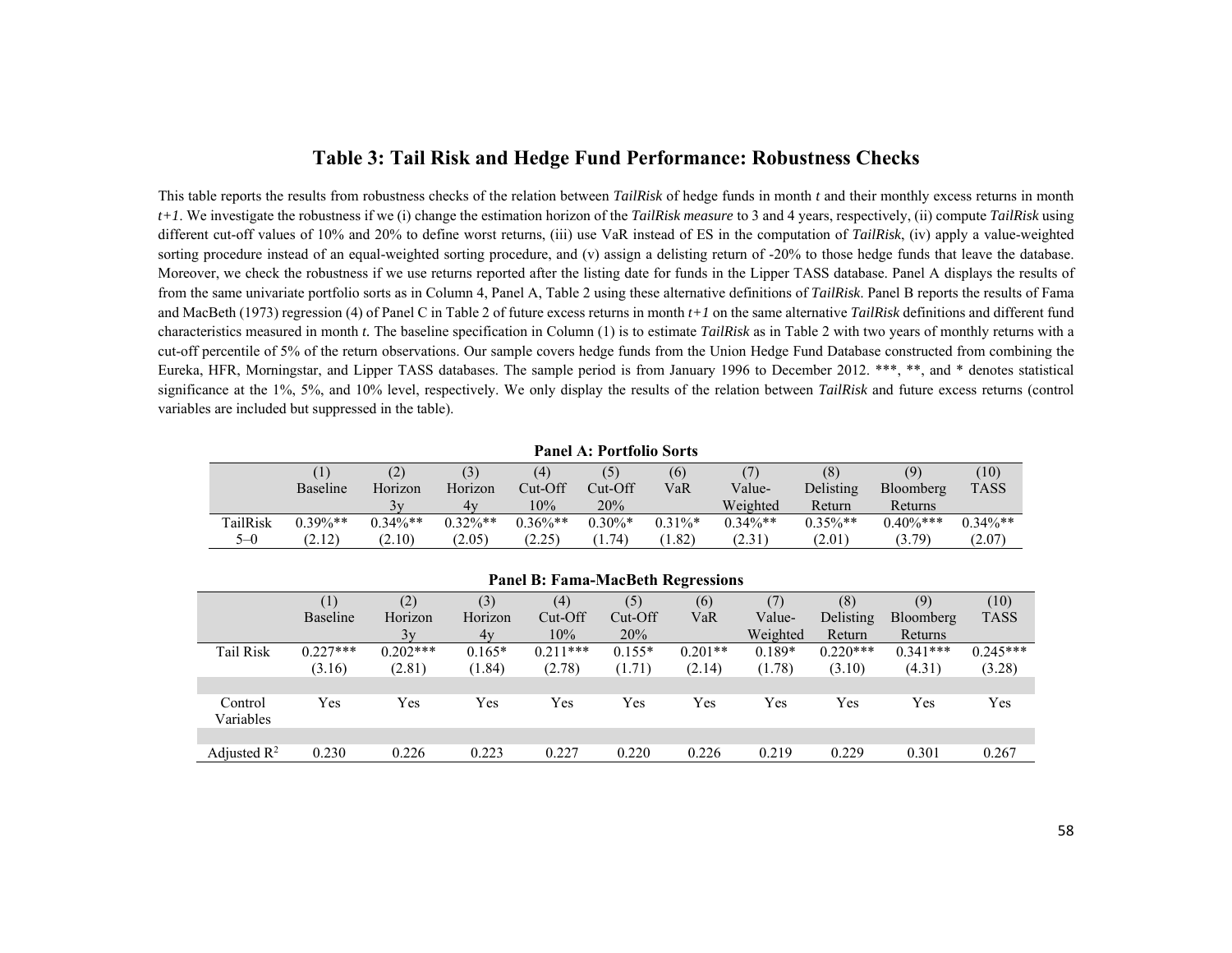# **Table 4: Tail Risk and Fund Characteristics**

This table reports the results of Fama and MacBeth (1973) regressions of *TailRisk* in month *t+1* on fund characteristics in month *t*. For fund characteristics, we include a fund's age, size, delta of the incentive fee contract, past yearly return, standard deviation (estimated over the previous 24 months), the length of a fund's lockup and restriction period (in months), minimum investment amount (in 100 thousands), indicator variables that equal one if the fund employs leverage and is an offshore fund, respectively, and zero otherwise, a fund's management and incentive fee (in %), and indicator variables that equal one if the fund has a hurdle rate and a high water mark, respectively, and zero otherwise. Our sample covers hedge funds from the Union Hedge Fund Database constructed from combining the Eureka, HFR, Morningstar, and Lipper TASS databases. The sample period is from January 1996 to December 2012. We use the Newey-West (1987) adjustment with 24 lags to adjust the standard errors for serial correlation. All variables are defined in Table A.1. \*\*\*, \*\*, and \* denotes statistical significance at the 1%, 5%, and 10% level, respectively.

|                           | (1)           | (2)           | (3)           |
|---------------------------|---------------|---------------|---------------|
|                           | TailRisk      | TailRisk      | TailRisk      |
| Size                      | $-0.000282$   |               | $-0.000951$   |
|                           | $(-0.11)$     |               | $(-0.26)$     |
| Age                       | $0.000336**$  |               | 0.000168      |
|                           | (2.60)        |               | (1.12)        |
| <b>Standard Deviation</b> | $0.0809***$   |               | $0.0788***$   |
|                           | (8.96)        |               | (8.33)        |
| Delta                     | $0.00280**$   |               | $0.00619**$   |
|                           | (2.04)        |               | (2.60)        |
| Past Yearly Return        | $-0.00333***$ |               | $-0.00310***$ |
|                           | $(-3.17)$     |               | $(-2.82)$     |
| Management Fee            |               | $-0.00394$    | $-0.0101$     |
|                           |               | $(-0.55)$     | $(-1.14)$     |
| <b>Incentive Fee</b>      |               | $-0.00477***$ | $-0.00407$    |
|                           |               | $(-3.50)$     | $(-1.38)$     |
| Min Investment            |               | $-0.00219$    | $-0.000923$   |
|                           |               | $(-1.44)$     | $(-1.23)$     |
| Lockup Period             |               | $0.0410***$   | $0.0131**$    |
|                           |               | (5.17)        | (2.01)        |
| <b>Restriction Period</b> |               | $-0.0000101$  | $-0.0000101$  |
|                           |               | $(-0.00)$     | $(-0.00)$     |
| Offshore                  |               | $-0.0286$     | $-0.0308$     |
|                           |               | $(-1.15)$     | $(-1.30)$     |
| Leverage                  |               | 0.0187        | $0.0287**$    |
|                           |               | (1.45)        | (2.45)        |
| <b>HWM</b>                |               | 0.0185        | 0.0142        |
|                           |               | (1.39)        | (1.28)        |
| Hurdle Rate               |               | $-0.0211$     | $-0.0267$     |
|                           |               | $(-1.63)$     | $(-1.08)$     |
| Constant                  | $-0.00197$    | $0.485***$    | $0.137***$    |
|                           | $(-0.11)$     | (9.49)        | (4.40)        |
| Observations              | 287301        | 265145        | 195108        |
| Adjusted $R^2$            | 0.302         | 0.023         | 0.312         |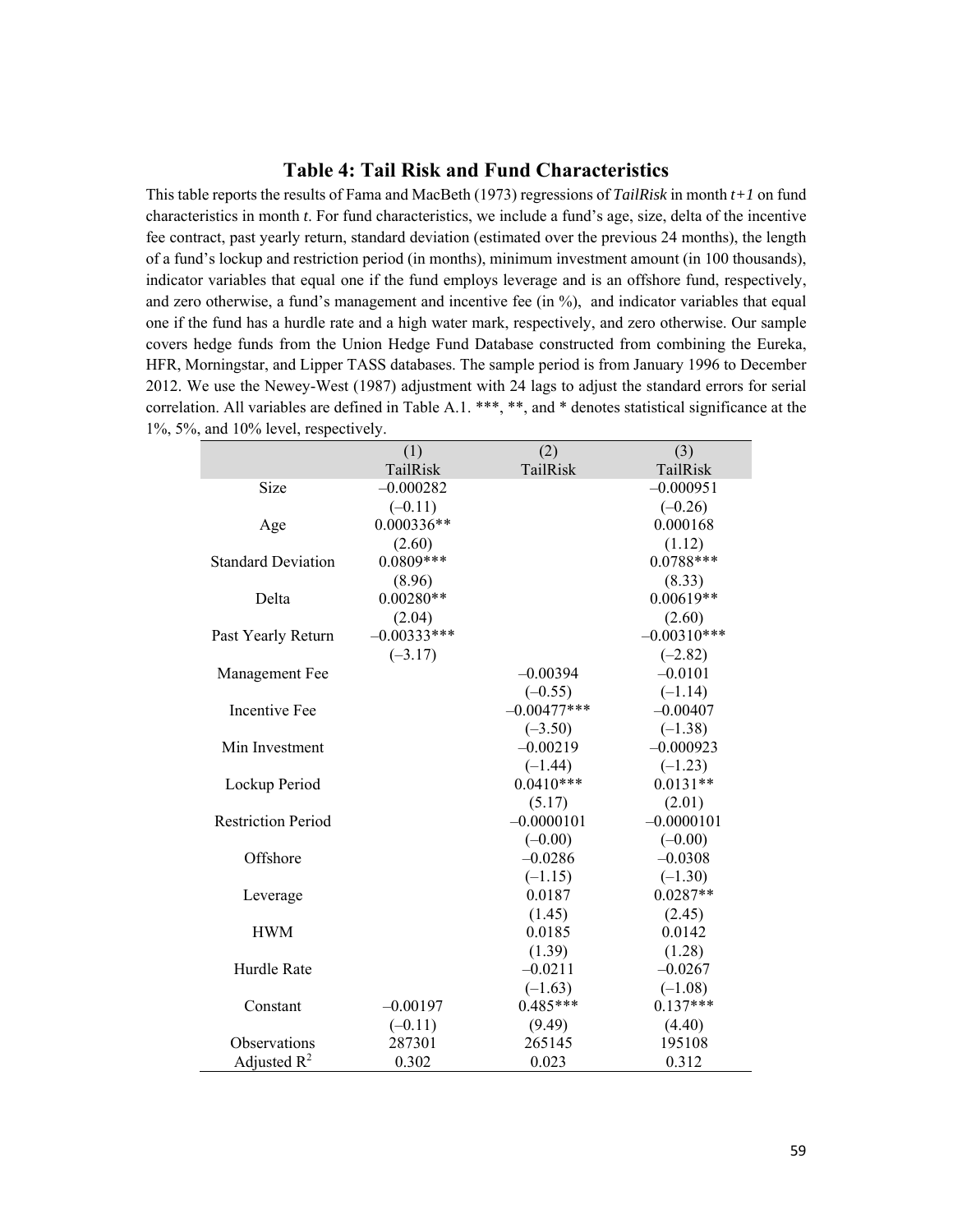# **Table 5: Tail Risk and Funding Liquidity: Evidence from Lehman Brothers connected Hedge Funds**

Panel A of this table reports the results of a mean comparison test between the *TailRisk* for equity-related hedge funds with Lehman Brothers as a prime broker and *TailRisk* for a matched sample (matched both on propensity scores as well as based on the requirement that matched funds belong to the same hedge fund style category as well as the same *TailRisk*, size, and monthly excess returns decile in August 2007) in the periods from September 2007 to August 2008 (*Pre-Crisis*), September 2008 to August 2009 (*Crisis*), and September 2009 to August 2010 (*Post-Crisis*). Panel B present the results from the following diff-in-diff regression:

$$
\Delta TailRisk_{i,t} = \alpha + \beta_1 \Delta_{Postcrisis-Crisis} + \beta_2 \Delta_{Crisis\text{-}Previous} \times Lehman + \beta_3 \Delta_{Postcrisis-Crisis} \times Lehman + \kappa X_{i,t-1} + \varepsilon_{i,t-1} + \varepsilon_{i,t-1} + \varepsilon_{i,t-1} + \varepsilon_{i,t-1} + \varepsilon_{i,t-1} + \varepsilon_{i,t-1} + \varepsilon_{i,t-1} + \varepsilon_{i,t-1} + \varepsilon_{i,t-1} + \varepsilon_{i,t-1} + \varepsilon_{i,t-1} + \varepsilon_{i,t-1} + \varepsilon_{i,t-1} + \varepsilon_{i,t-1} + \varepsilon_{i,t-1} + \varepsilon_{i,t-1} + \varepsilon_{i,t-1} + \varepsilon_{i,t-1} + \varepsilon_{i,t-1} + \varepsilon_{i,t-1} + \varepsilon_{i,t-1} + \varepsilon_{i,t-1} + \varepsilon_{i,t-1} + \varepsilon_{i,t-1} + \varepsilon_{i,t-1} + \varepsilon_{i,t-1} + \varepsilon_{i,t-1} + \varepsilon_{i,t-1} + \varepsilon_{i,t-1} + \varepsilon_{i,t-1} + \varepsilon_{i,t-1} + \varepsilon_{i,t-1} + \varepsilon_{i,t-1} + \varepsilon_{i,t-1} + \varepsilon_{i,t-1} + \varepsilon_{i,t-1} + \varepsilon_{i,t-1} + \varepsilon_{i,t-1} + \varepsilon_{i,t-1} + \varepsilon_{i,t-1} + \varepsilon_{i,t-1} + \varepsilon_{i,t-1} + \varepsilon_{i,t-1} + \varepsilon_{i,t-1} + \varepsilon_{i,t-1} + \varepsilon_{i,t-1} + \varepsilon_{i,t-1} + \varepsilon_{i,t-1} + \varepsilon_{i,t-1} + \varepsilon_{i,t-1} + \varepsilon_{i,t-1} + \varepsilon_{i,t-1} + \varepsilon_{i,t-1} + \varepsilon_{i,t-1} + \varepsilon_{i,t-1} + \varepsilon_{i,t-1} + \varepsilon_{i,t-1} + \varepsilon_{i,t-1} + \varepsilon_{i,t-1} + \varepsilon_{i,t-1} + \varepsilon_{i,t-1} + \varepsilon_{i,t-1} + \
$$

where  $\Delta T a i l R i s k_{i,t}$  denotes the change in tail risk for hedge fund *i* between the pre-Lehman crisis and the crisis period, or between the crisis and the post-crisis period, respectively.  $\Delta_{Crisis-Precisis}$  and  $\Delta_{Postrisis-Crisis}$  are indicator variables for the period between Crisis and Pre-Crisis, and Post-Crisis and Crisis, respectively, where the respective periods are defined as in Panel A. *Lehman* is an indicator variable that takes on the value one if a fund has a prime brokerage relation with Lehman Brothers, and zero otherwise.  $X_{i,t-1}$  is a vector of fund-specific control variables that includes age, size, delta, returns over the last one year, standard deviation estimated over the previous year, lockup period, restriction period, minimum investment, management fee, incentive fee, and indicator variables whether the fund employs leverage, is an offshore fund, uses a hurdle rate, and uses a high water mark, all measured at time *t*-1. We estimate *TailRisk* based on an estimation period of 12 months and cluster standard errors by fund. All variables are defined in Table A.1. \*\*\*, \*\*, and \* denotes statistical significance at the 1%, 5%, and 10% level, respectively.

|                                                          | Period 1: September 2007 - August 2008<br>Period 2: September 2008 - August 2009 |                      |             |                               | Period 3: September 2009 - August 2010 |                              |                |            |  |
|----------------------------------------------------------|----------------------------------------------------------------------------------|----------------------|-------------|-------------------------------|----------------------------------------|------------------------------|----------------|------------|--|
| Lehman                                                   | Matched Sample                                                                   | Lehman<br>Difference |             | Matched Sample                | Difference                             | Lehman                       | Matched Sample | Difference |  |
| Hedge Funds                                              | Non-connected                                                                    |                      | Hedge Funds | Non-connected                 |                                        | Hedge Funds<br>Non-connected |                |            |  |
|                                                          |                                                                                  |                      |             | Match: Propensity Score Model |                                        |                              |                |            |  |
| 0.39                                                     | 0.45                                                                             | $-0.06$              | 0.82        | 0.57                          | $0.25**$                               | 0.13                         | 0.16           | $-0.03$    |  |
|                                                          |                                                                                  | $(-0.56)$            |             |                               | (2.01)                                 |                              |                | $(-0.48)$  |  |
| Match: Style, TailRisk, Size, and Returns in August 2007 |                                                                                  |                      |             |                               |                                        |                              |                |            |  |
|                                                          |                                                                                  | $-0.05$              | 0.82        |                               | $0.27**$                               |                              |                | $-0.02$    |  |
| 0.39                                                     | 0.44                                                                             | $(-0.39)$            |             | 0.55                          | (2.25)                                 | 0.13                         | 0.15           | $(-0.39)$  |  |

#### **Panel A: TailRisk: Mean Comparison Tests**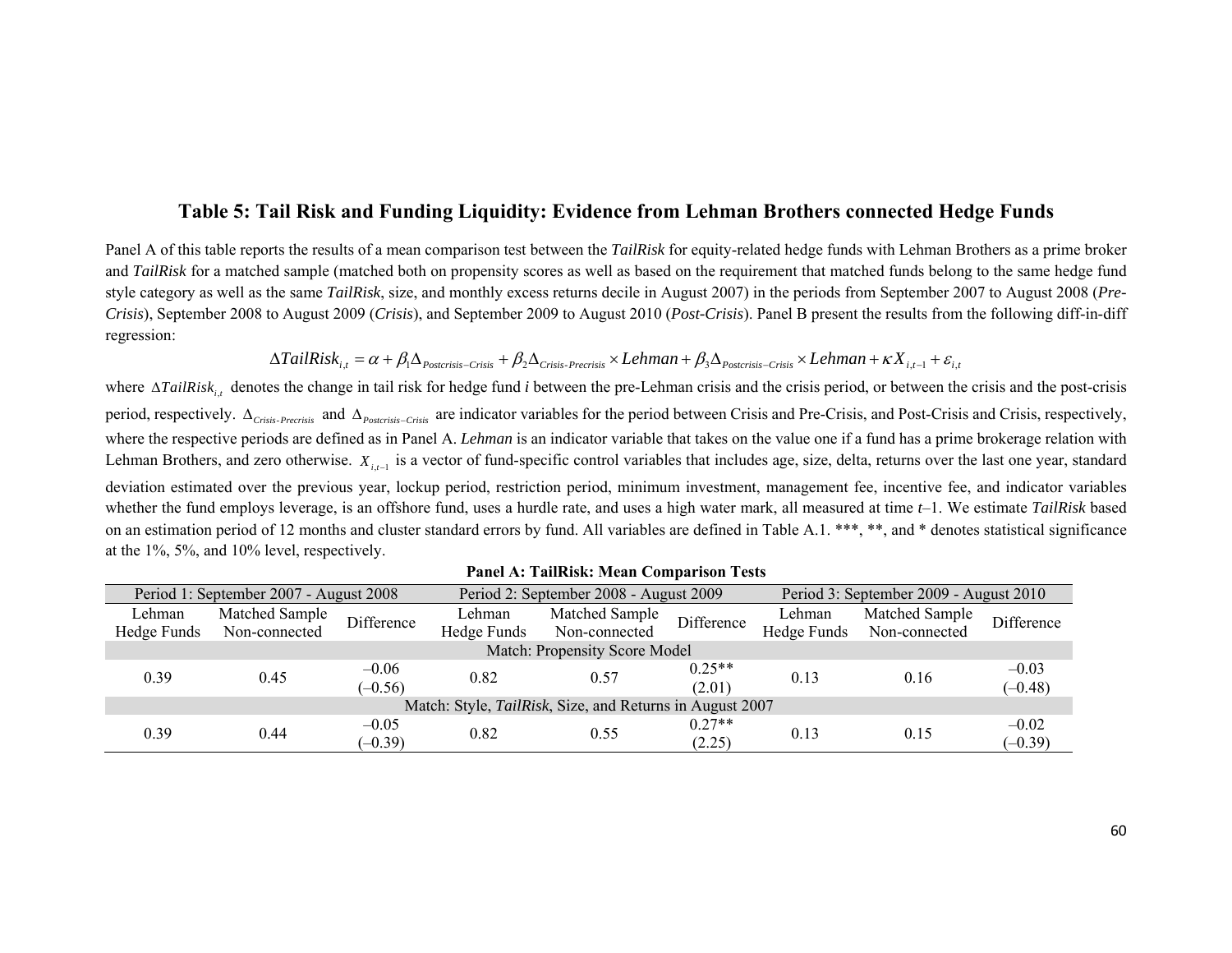# **Panel B: Diff-in-Diff Analysis**

|                                                               | Match:      |                        | Match:                             |             |  |
|---------------------------------------------------------------|-------------|------------------------|------------------------------------|-------------|--|
|                                                               |             | Propensity Score Model | Style, TailRisk, Size, and Returns |             |  |
|                                                               | (1)         | (2)                    | (3)                                | (4)         |  |
|                                                               | TailRisk    | TailRisk               | TailRisk                           | TailRisk    |  |
|                                                               | Change      | Change                 | Change                             | Change      |  |
| $\Delta_{Postcrisis-Crisis}$                                  | $-0.553***$ | $-0.516***$            | $-0.575***$                        | $-0.586***$ |  |
|                                                               | $(-5.71)$   | $(-4.11)$              | $(-6.10)$                          | $(-5.78)$   |  |
| $\Delta_{\textit{Crisis-Precrisis}} \times Lehman$            | $0.321**$   | $0.272*$               | $0.351**$                          | $0.252*$    |  |
|                                                               | (2.20)      | (1.85)                 | (2.26)                             | (1.90)      |  |
| $\Delta_{\textit{Postcrisis-Crisis}}\!\times \textit{Lehman}$ | $-0.253**$  | $-0.228*$              | $-0.281**$                         | $-0.221*$   |  |
|                                                               | $(-2.02)$   | $(-1.81)$              | $(-2.22)$                          | $(-1.85)$   |  |
| Age                                                           |             | $-0.003$               |                                    | $-0.000$    |  |
|                                                               |             | $(-1.15)$              |                                    | $(-0.11)$   |  |
| Size                                                          |             | 0.006                  |                                    | 0.013       |  |
|                                                               |             | (1.04)                 |                                    | (1.21)      |  |
| Delta                                                         |             | $-0.211$               |                                    | $-0.149$    |  |
|                                                               |             | $(-1.31)$              |                                    | $(-1.21)$   |  |
| Past Yearly Return                                            |             | $-0.034$               |                                    | $-0.091**$  |  |
|                                                               |             | $(-1.13)$              |                                    | $(-2.13)$   |  |
| <b>Standard Deviation</b>                                     |             | 0.076                  |                                    | $-0.036$    |  |
|                                                               |             | (0.32)                 |                                    | $(-0.05)$   |  |
| Lockup Period                                                 |             | $-0.0004$              |                                    | $-0.0024$   |  |
|                                                               |             | $(-0.02)$              |                                    | $(-0.71)$   |  |
| <b>Restriction Period</b>                                     |             | $-0.048$               |                                    | $-0.093$    |  |
|                                                               |             | $(-0.34)$              |                                    | $(-0.93)$   |  |
| Min Investment                                                |             | 0.023                  |                                    | $0.099*$    |  |
|                                                               |             | (0.89)                 |                                    | (1.89)      |  |
| Leverage                                                      |             | $0.077**$              |                                    | $0.078**$   |  |
|                                                               |             | (2.15)                 |                                    | (2.00)      |  |
| Offshore                                                      |             | $-0.021$               |                                    | 0.052       |  |
|                                                               |             | $(-0.56)$              |                                    | (1.46)      |  |
| Management Fee                                                |             | 0.003                  |                                    | 0.007       |  |
|                                                               |             | (0.14)                 |                                    | (0.64)      |  |
| Incentive Fee                                                 |             | 0.008                  |                                    | $0.034*$    |  |
|                                                               |             | (1.12)                 |                                    | (1.88)      |  |
| Hurdle Rate                                                   |             | 0.098                  |                                    | 0.018       |  |
|                                                               |             | (1.24)                 |                                    | (0.83)      |  |
| <b>HWM</b>                                                    |             | $-0.099$               |                                    | $-0.059$    |  |
|                                                               |             | $(-1.56)$              |                                    | $(-0.96)$   |  |
|                                                               |             |                        |                                    |             |  |
| Constant                                                      | $0.210***$  | $0.415***$             | $0.214***$                         | $0.447***$  |  |
|                                                               | (8.45)      | (3.26)                 | (7.75)                             | (3.51)      |  |
|                                                               |             |                        |                                    |             |  |
| Observations                                                  | 2627        | 2049                   | 2627                               | 2049        |  |
| Adjusted $R^2$                                                | $0.180\,$   | 0.312                  | 0.180                              | 0.312       |  |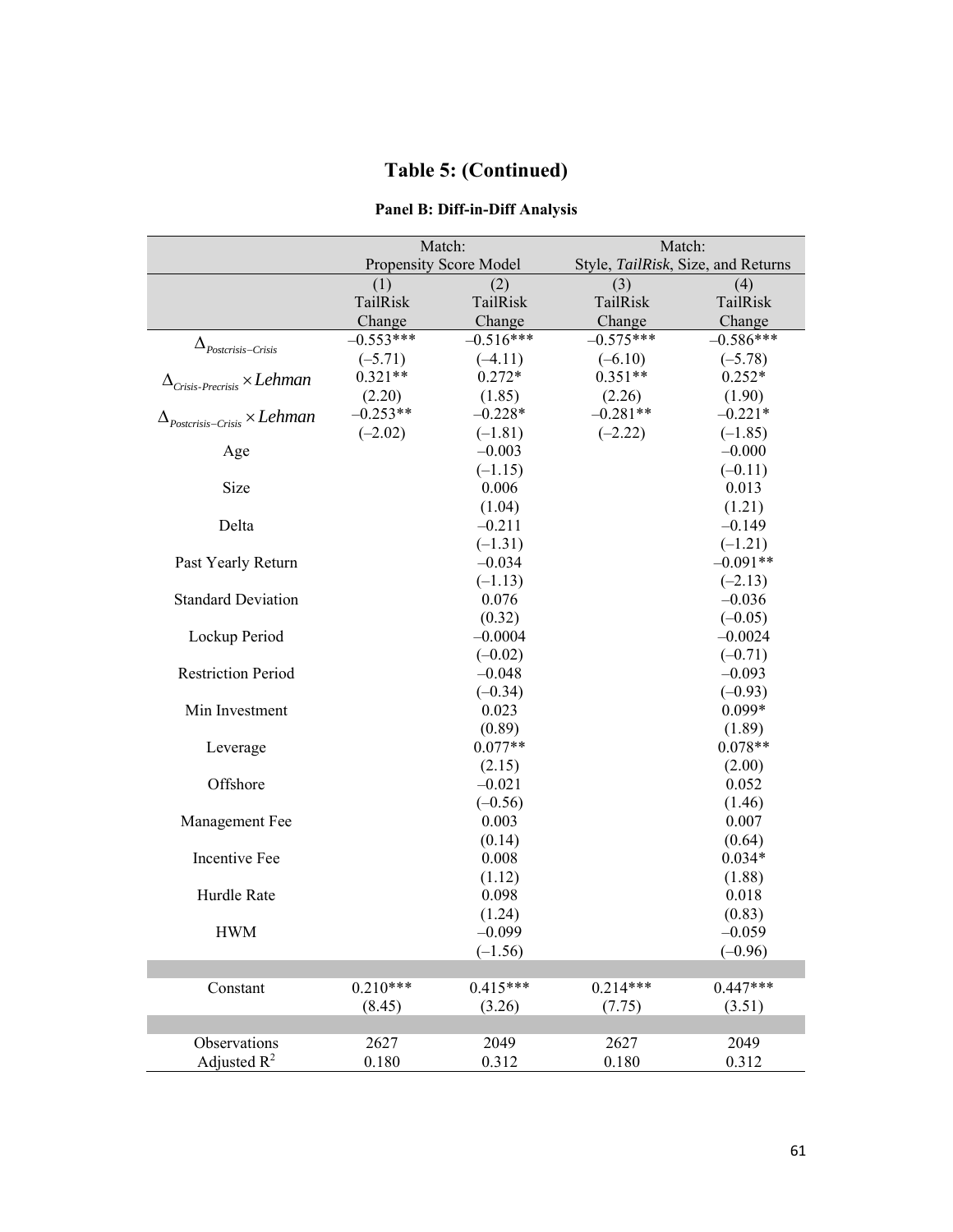### **Table 6: Tail Risk and Portfolio Strategies**

This table reports the results of Fama and MacBeth (1973) regressions of *TailRisk* in month *t* on a hedge fund's sensitivity,  $\beta$ , to different risk factors. As risk factors, we use the Agarwal and Naik (2004) out-of-the-money (OTM) put and call option factors (*OTM Put* and *OTM Call*), the Chabi-Yo, Ruenzi, and Weigert (2015) high minus low equity LTD-risk factor (*LTD-RISK*), the Fung and Hsieh (2004) trend-following factors for bonds, currencies, commodities, interest rates, and equities (*PTFSB*, *PTFSFX*, *PTFSCOM*, *PTFSIR*, and *PTFSSTK*), the Pástor and Stambaugh (2003) liquidity risk factor (*Liquidity*), and returns of a long-short hedge fund portfolio with regard to the Bali, Brown, and Caglayan (2014) macroeconomic uncertainty factor (*Macro*), to the Buraschi, Kosowski, and Trojani (2014) correlation risk factor (*Correlation*), to the CBOE VIX index (*VIX*), and to the Gao, Gao, and Song (2014) RIX factor *(RIX)*. We estimate a fund's sensitivity to the respective factor based on a rolling window of 24 monthly returns. Our sample covers hedge funds from the Union Hedge Fund Database constructed from combining the Eureka, HFR, Morningstar, and Lipper TASS databases. The sample period is from January 1996 to December 2012. We use the Newey-West (1987) adjustment with 24 lags and the Shanken (1992) correction to adjust the standard errors for serial correlation and the errors-in-variables problem, respectively. All variables are defined in Table A.1. \*\*\*, \*\*, and \* denotes statistical significance at the 1%, 5%, and 10% level.

|                                       | (1)         | (2)        | (3)         | (4)         |
|---------------------------------------|-------------|------------|-------------|-------------|
|                                       | TailRisk    | TailRisk   | TailRisk    | TailRisk    |
| $\beta_{OTM\;Put}$                    | $-12.46***$ |            | $-11.85***$ | $-9.895**$  |
|                                       | $(-3.63)$   |            | $(-4.76)$   | $(-2.50)$   |
| $\beta_{\scriptscriptstyle LTD-RISK}$ |             | $0.630***$ | $0.204***$  | $0.178**$   |
|                                       |             | (10.31)    | (2.68)      | (2.21)      |
| $\beta_{OTM\,$ Call                   |             |            |             | $-2.318$    |
|                                       |             |            |             | $(-1.34)$   |
| $\beta_{\scriptscriptstyle PTFSB}$    |             |            |             | 0.397       |
|                                       |             |            |             | (1.11)      |
| $\beta_{\scriptscriptstyle PTFSFX}$   |             |            |             | $-0.233$    |
|                                       |             |            |             | $(-0.42)$   |
| $\beta_{\scriptscriptstyle PTFSCOM}$  |             |            |             | $-0.114$    |
|                                       |             |            |             | $(-0.54)$   |
| $\beta_{\scriptscriptstyle PTFSIR}$   |             |            |             | $-0.0447$   |
|                                       |             |            |             | $(-0.16)$   |
| $\beta_{\scriptscriptstyle PTFSSTK}$  |             |            |             | $-0.467$    |
|                                       |             |            |             | $(-1.53)$   |
| $\beta_{\textit{Liquidity}}$          |             |            |             | $-0.0483$   |
|                                       |             |            |             | $(-0.58)$   |
| $\beta_{\text{\tiny{Macro}}}$         |             |            |             | $-0.000230$ |
|                                       |             |            |             | $(-0.02)$   |
| $\beta_{\text{\tiny Correlation}}$    |             |            |             | $0.569**$   |
|                                       |             |            |             | (2.15)      |
| $\beta_{\rm VIX}$                     |             |            |             | 0.284       |
|                                       |             |            |             | (1.54)      |
| $\beta_{\rm RIX}$                     |             |            |             | 0.164       |
|                                       |             |            |             | (1.24)      |
| Constant                              | $0.0644***$ | $0.134***$ | $0.0579***$ | $0.0559***$ |
|                                       | (3.98)      | (4.86)     | (4.46)      | (6.11)      |
| Observations                          | 424334      | 422734     | 422734      | 422712      |
| Adjusted $R^2$                        | 0.411       | 0.357      | 0.446       | 0.582       |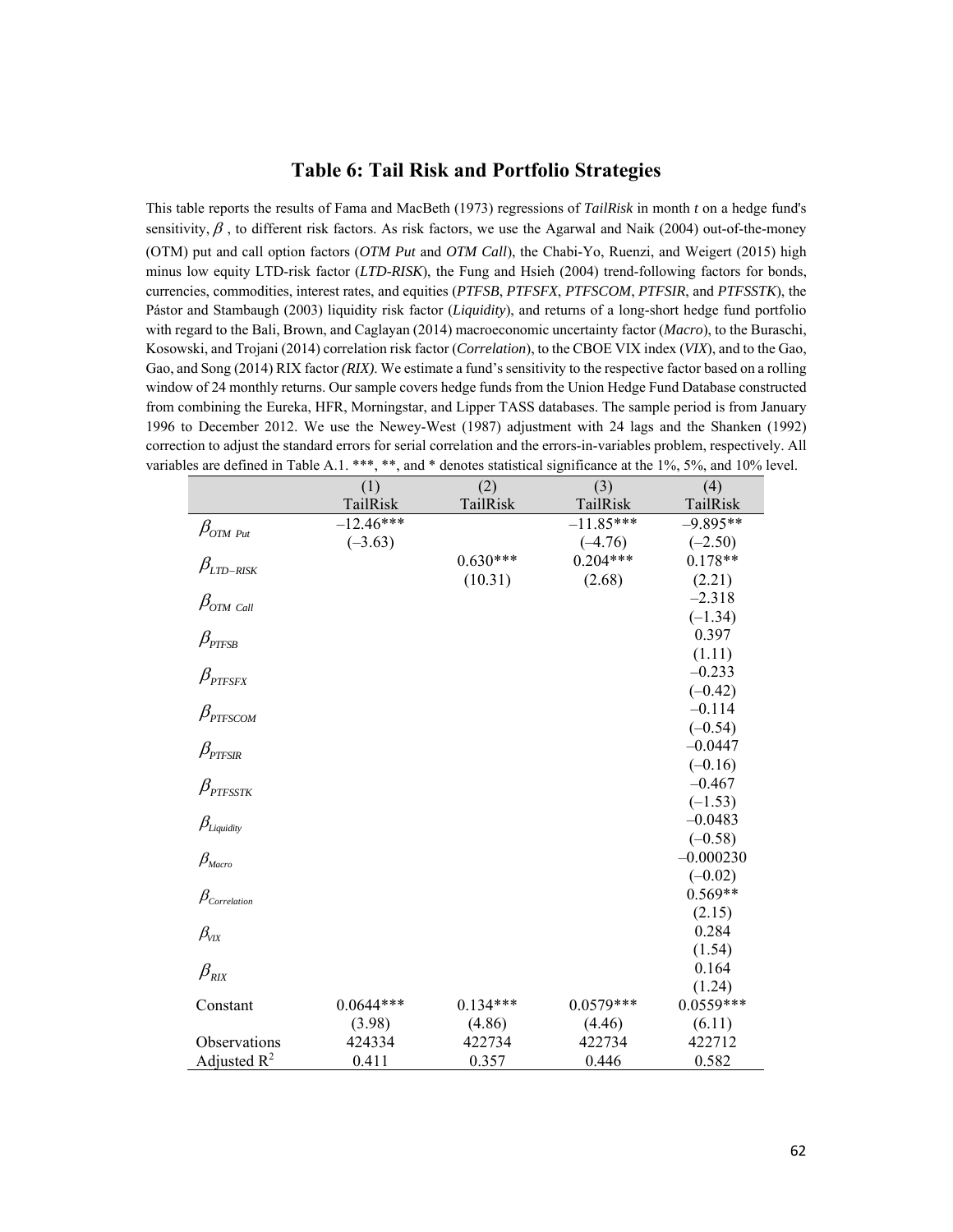#### **Table 7: Returns-based Tail risk versus Stock-Holdings-based tail risk**

This table reports the results of Fama and MacBeth (1973) regressions of returns-based *TailRisk* of hedge fund firm *i* in month *t* on hedge fund firm *i*'s Equity Tail Risk in month *t* controlling for different risk and firm characteristics. As control variables, we include a hedge fund firm's return standard deviation, skewness, kurtosis, *ES*, beta, down beta, up beta, liquidity (as proxied by the Amihud illiquidity ratio), size, book-to-market, and past yearly return. All firm characteristics except liquidity, size, book-to-market, and past yearly return (which are measured at the end of last month) are estimated based on a rolling window of 24 monthly returns of fund firm *i*. In model (5), we interact Equity Tail Risk with (long-only) leverage defined as a hedge fund firm *i*'s market capitalization of long equity holdings divided by hedge fund firm *i*'s total assets under management. Our sample covers hedge fund firms from the Union Hedge Fund Database constructed from combining the Eureka, HFR, Morningstar, and Lipper TASS databases who report 13F long equity holdings to the SEC. The sample period is from January 1996 to December 2012. We use the Newey-West (1987) adjustment with 24 lags to adjust the standard errors for serial correlation. \*\*\*, \*\*, and \* denotes statistical significance at the 1%, 5%, and 10% level, respectively.

| <b>Stock</b>                | (1)        | (2)          | (3)         | (4)         | (5)         |
|-----------------------------|------------|--------------|-------------|-------------|-------------|
| Holdings-Based              | TailRisk   | TailRisk     | TailRisk    | TailRisk    | TailRisk    |
| Variables                   | (Firm      | (Firm        | (Firm       | (Firm       | (Firm       |
|                             | Level)     | Level)       | Level)      | Level)      | Level)      |
| <b>Equity Tail Risk</b>     | $0.145***$ | $0.0923***$  | $0.0918***$ | $0.0793***$ | $0.0590***$ |
|                             | (14.97)    | (5.03)       | (4.91)      | (3.69)      | (2.93)      |
| Equity Tail Risk x Leverage |            |              |             |             | $0.0127**$  |
|                             |            |              |             |             | (2.02)      |
| <b>Standard Deviation</b>   |            | $-0.0000680$ | $-0.00133$  | $-0.00624$  | $-0.00939$  |
|                             |            | $(-0.01)$    | $(-0.10)$   | $(-0.38)$   | $(-0.57)$   |
| Skewness                    |            | 0.00969      | 0.0105      | 0.00563     | 0.0136      |
|                             |            | (0.47)       | (0.48)      | (0.28)      | (0.73)      |
| Kurtosis                    |            | $-0.00411$   | $-0.00517$  | $-0.00699$  | $-0.00613$  |
|                             |            | $(-0.54)$    | $(-0.69)$   | $(-0.78)$   | $(-0.66)$   |
| ES                          |            | $-0.0123$    | $-0.0135$   | $-0.0169$   | $-0.0190$   |
|                             |            | $(-1.48)$    | $(-1.48)$   | $(-1.45)$   | $(-1.61)$   |
| Beta                        |            | $0.157***$   |             |             |             |
|                             |            | (3.02)       |             |             |             |
| Up Beta                     |            |              | 0.0113      | $-0.00915$  | 0.00637     |
|                             |            |              | (0.25)      | $(-0.15)$   | (0.12)      |
| Down Beta                   |            |              | $0.122*$    | $0.108*$    | 0.0821      |
|                             |            |              | (1.86)      | (1.94)      | (1.29)      |
| Liquidity                   |            |              |             | $-0.0391$   | $-0.0288$   |
|                             |            |              |             | $(-0.88)$   | $(-0.70)$   |
| Size                        |            |              |             | 0.00439     | 0.00297     |
|                             |            |              |             | (0.64)      | (0.49)      |
| Book-to-market              |            |              |             | $-0.373$    | $-0.347$    |
|                             |            |              |             | $(-1.56)$   | $(-1.62)$   |
| Past Yearly Return          |            |              |             | $-0.00279$  | $-0.00264$  |
|                             |            |              |             | $(-1.42)$   | $(-1.36)$   |
|                             |            |              |             |             |             |
| Constant                    | $0.206***$ | 0.00190      | 0.0270      | 0.0293      | 0.0468      |
|                             | (7.67)     | (0.03)       | (0.45)      | (0.31)      | (0.56)      |
|                             |            |              |             |             |             |
| Observations                | 42353      | 41896        | 41896       | 39708       | 39695       |
| Adjusted $R^2$              | 0.051      | 0.114        | 0.121       | 0.153       | 0.169       |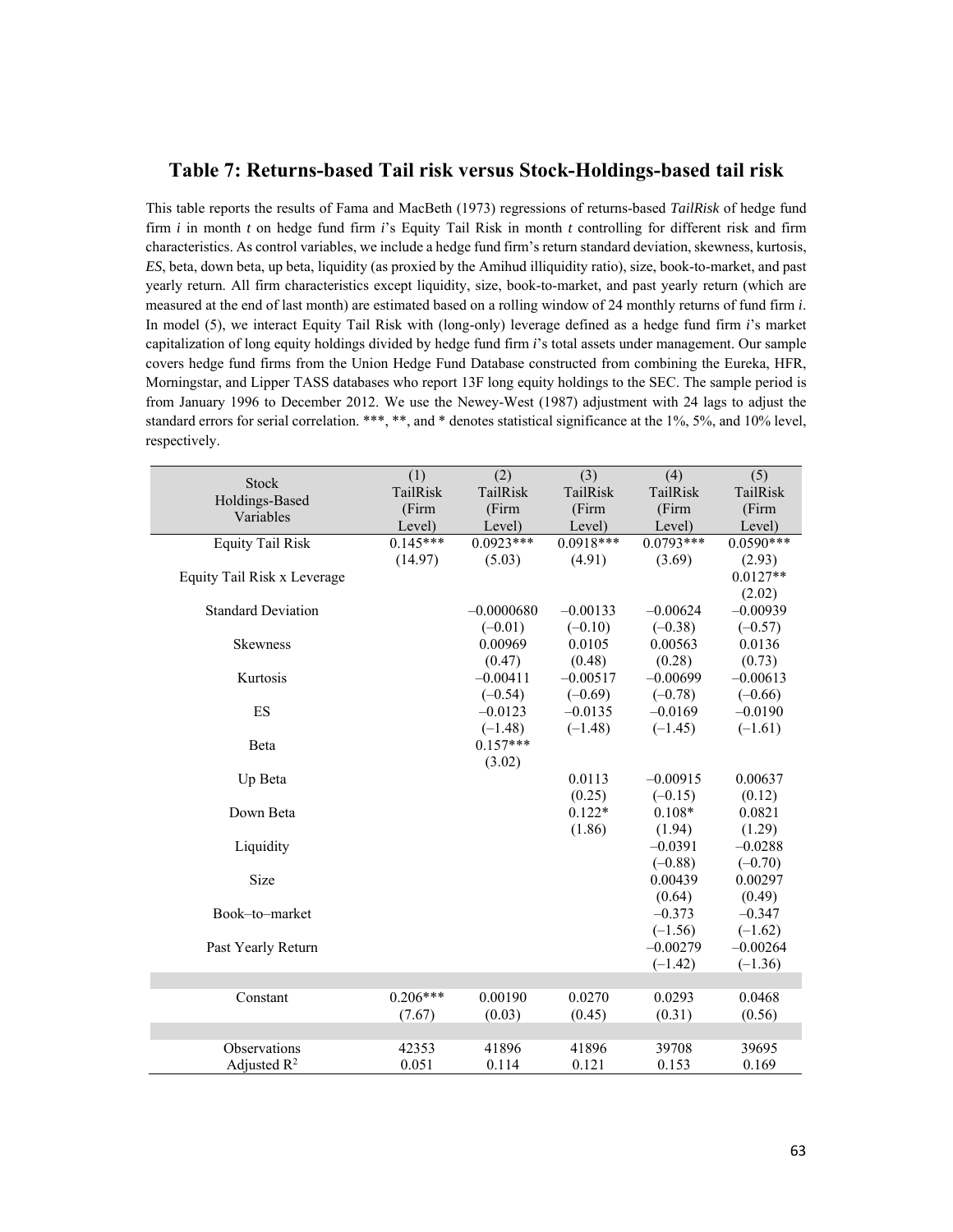### **Table 8: Returns-based Tail risk and Option Holdings**

This table reports the results of Fama and MacBeth (1973) regressions of returns-based *TailRisk* of hedge fund firm *i* in month *t* on hedge fund firm *i*'s long positions in call and put options in month *t*. We compute a hedge fund firm *i*'s number of different stocks on which call positions are held (*Number of different call positions*), number of different stocks on which put positions are held (*Number of different put positions*), the number of equity shares underlying the call positions (*Number of equity shares underlying the call positions*, in millions), the number of equity shares underlying the put positions (*Number of equity shares underlying the put positions*, in millions), the value of equity shares underlying the call positions (*Value of equity shares underlying the call positions*, in \$ millions), and the value of equity shares underlying the put positions (*Value of equity shares underlying the put positions*, in millions) Our sample covers hedge fund firms from the Union Hedge Fund Database constructed from combining the Eureka, HFR, Morningstar, and Lipper TASS databases who report long call and put positions to the SEC in their 13F filings. The sample period is from April 1999 to December 2012. We use the Newey-West (1987) adjustment with 24 lags to adjust the standard errors for serial correlation. \*\*\*, \*\*, and \* denotes statistical significance at the 1%, 5%, and 10% level.

| Derivatives Holdings-Based    | (1)<br>TailRisk | (2)<br>TailRisk | (3)<br>TailRisk | (4)<br>TailRisk |
|-------------------------------|-----------------|-----------------|-----------------|-----------------|
| Variables                     | (Firm Level)    | (Firm Level)    | (Firm Level)    | (Firm Level)    |
| Number of different call      | 0.000184        |                 |                 | 0.000654        |
| positions                     | (0.21)          |                 |                 | (0.40)          |
|                               |                 |                 |                 |                 |
| Number of different put       | $-0.000988$     |                 |                 | $-0.00586**$    |
| positions                     | $(-1.33)$       |                 |                 | $(-2.32)$       |
| Number of equity shares       |                 | 0.00282         |                 | 0.00405         |
| underlying the call positions |                 | (0.52)          |                 | (1.12)          |
|                               |                 |                 |                 |                 |
| Number of equity shares       |                 | $-0.00801*$     |                 | $-0.00437$      |
| underlying the put positions  |                 | $(-1.89)$       |                 | $(-1.16)$       |
|                               |                 |                 |                 |                 |
| Value of equity shares        |                 |                 | 0.0000202       | 0.000726        |
| underlying the call positions |                 |                 | (0.02)          | (1.04)          |
|                               |                 |                 |                 |                 |
| Value of equity shares        |                 |                 | $-0.00101**$    | $-0.00134*$     |
| underlying the put positions  |                 |                 | $(-2.02)$       | $(-1.90)$       |
|                               |                 |                 |                 |                 |
| Constant                      | $0.286***$      | $0.286***$      | $0.286***$      | $0.288***$      |
|                               | (10.26)         | (10.25)         | (10.30)         | (10.32)         |
| <b>Observations</b>           | 44702           | 44702           | 44702           | 44702           |
| Adjusted $\mathbb{R}^2$       | 0.006           | 0.007           | 0.008           | 0.020           |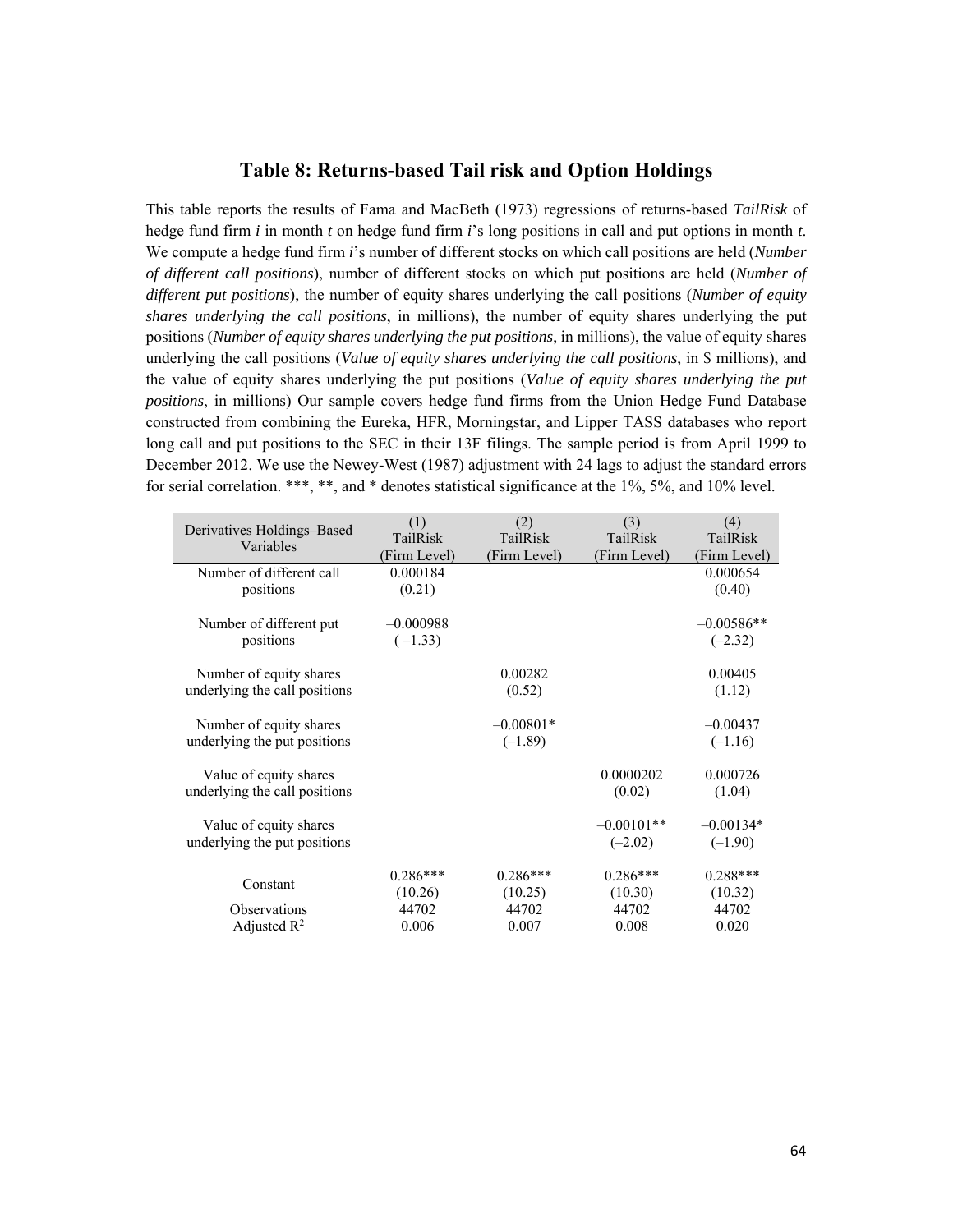### **Table 9: Tail Risk Timing: Evidence From the Financial Crisis in 2008**

This table reports the results on tail risk timing during the financial crisis in 2008. Panel A shows differences between aggregate hypothetical *TailRisk* and aggregate actual *TailRisk* of hedge funds' disclosed long equity holdings in March 2008 and in October 2008. Panel B compares hedge funds' number of different stocks on which put positions are held and the equivalent number and value of equity shares underlying the put positions (in millions) between March 2008 and October 2008. In Panel C, for each stock we compute (i) the number of different hedge funds that hold put positions, (ii) the overall number of equity shares held by different hedge funds underlying the put positions (in millions), and (iii) the overall value of equity shares held by different hedge funds underlying the put positions (in \$ millions) on this stock in October 2008 and regress these measures on tail risk and different stock characteristics. Finally, Panel D reports the results of univariate portfolio sorts in October 2008. We sort individual hedge funds into tercile portfolios according to (i) equity *TailRisk* timing ability (i.e., the difference between hypothetical *TailRisk* and actual *TailRisk)*, (ii) the number of different stocks on which funds hold put positions, (iii) the equivalent number of equity shares underlying the put positions (in millions), and (iv) the equivalent value of equity shares underlying the put positions (in \$ millions). We compute the average excess fund returns for these portfolios as well as the  $(3-1)$  difference portfolio in October 2008. Our sample covers hedge fund firms from the Union Hedge Fund Database constructed from combining the Eureka, HFR, Morningstar, and Lipper TASS databases who report long equity and option positions to the SEC in their 13F filings. \*\*\*, \*\*, and \* denotes statistical significance at the 1%, 5%, and 10% level, respectively.

|                                     | Pre-Crisis | Crisis       |
|-------------------------------------|------------|--------------|
|                                     | March 2008 | October 2008 |
| <b>Hypothetical Equity TailRisk</b> | 0.83       | 119          |
| <b>Actual Equity TailRisk</b>       | 0.83       | 1.11         |
|                                     |            |              |
|                                     | 0.00       | $0.08***$    |
| Difference                          |            | (3.60)       |

|                                    | Number of different<br>put positions | Number of equity<br>shares underlying the<br>put positions<br>(in million) | Value of equity<br>shares underlying the<br>put positions<br>(in million) |
|------------------------------------|--------------------------------------|----------------------------------------------------------------------------|---------------------------------------------------------------------------|
| Pre-Crisis<br>March 2008<br>Crisis | 4.14                                 | 1.51                                                                       | 26.25<br>36.53                                                            |
| October 2008                       | 5.90                                 | 2.71                                                                       |                                                                           |
| Difference                         | $1.76**$<br>(2.03)                   | $1.20***$<br>(3.14)                                                        | $10.28***$<br>(4.51)                                                      |